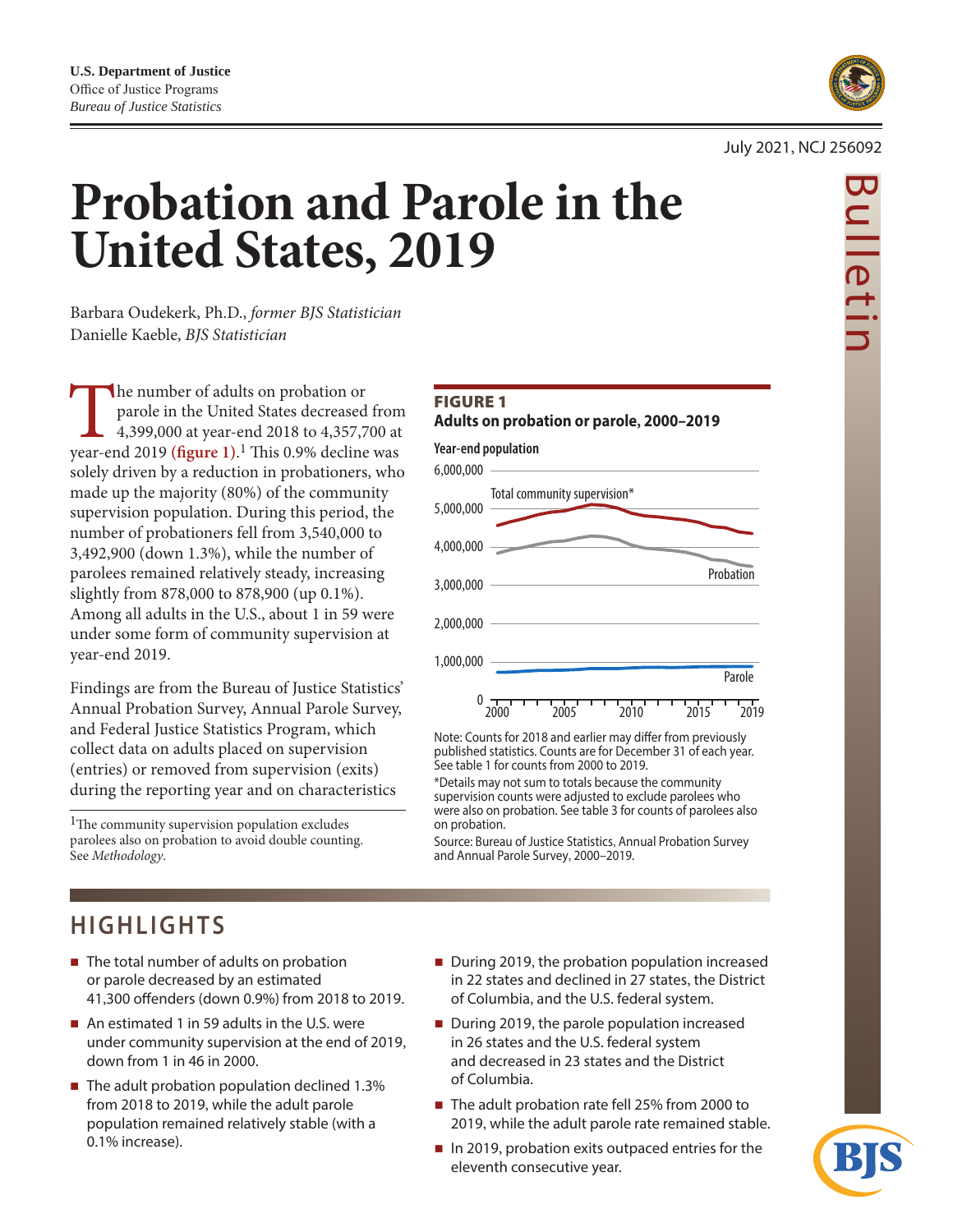of the population at year-end. These are the only national data collections that cover community corrections in all 50 states, the District of Columbia, and the U.S. federal system.

For this report, an adult is defined as any person subject to the jurisdiction of an adult court or correctional agency. Reporting methods for some probation and parole agencies have changed over time. (See *Methodology*.) Appendix tables 8 through 15 present additional 2019 data on probation and parole.

#### **From 2000 to 2019, the adult probation population declined while the parole population increased**

From year-end 2000 to year-end 2019, the total adult community supervision population decreased 4.5%, from 4,564,900 to 4,357,700 **(table 1)**. This decrease

### **Definition of probation and parole**

*Probation* is a court-ordered period of correctional supervision in the community, generally as an alternative to incarceration. In some cases, probation may be a combined sentence involving incarceration followed by a period of community supervision.

*Parole* is a period of conditional supervised release in the community following a term in state or federal prison. Parolees include persons released through discretionary or mandatory supervised release from prison.

The definition of parole used in this report may differ from those in other statistical series published by the Bureau of Justice Statistics.

### TABLE<sub>1</sub> **Adults under community supervision, 2000–2019**

| Year           | Total*    | Probation | Parole  |
|----------------|-----------|-----------|---------|
| 2000           | 4,564,900 | 3,839,400 | 725,500 |
| 2001           | 4,665,700 | 3,934,500 | 731,100 |
| 2002           | 4,748,100 | 3,995,000 | 753,100 |
| 2003           | 4,847,300 | 4,073,800 | 773,500 |
| 2004           | 4,916,300 | 4,140,400 | 775,900 |
| 2005           | 4,946,600 | 4,162,300 | 784,400 |
| 2006           | 5,035,000 | 4,236,800 | 798,200 |
| 2007           | 5,115,500 | 4,293,000 | 826,100 |
| 2008           | 5,093,400 | 4,271,200 | 826,100 |
| 2009           | 5,019,900 | 4,199,800 | 824,600 |
| 2010           | 4,888,500 | 4,055,900 | 840,800 |
| 2011           | 4,818,300 | 3,973,800 | 855,500 |
| 2012           | 4,790,700 | 3,944,900 | 858,400 |
| 2013           | 4,749,800 | 3,912,900 | 849,500 |
| 2014           | 4,713,200 | 3,868,400 | 857,700 |
| 2015           | 4,650,900 | 3,789,800 | 870,500 |
| 2016           | 4,537,100 | 3,673,100 | 874,800 |
| 2017           | 4,508,900 | 3,647,200 | 875,000 |
| 2018           | 4,399,000 | 3,540,000 | 878,000 |
| 2019           | 4,357,700 | 3,492,900 | 878,900 |
| Percent change |           |           |         |
| 2000-2019      | $-4.5%$   | $-9.0\%$  | 21.1%   |
| 2018-2019      | $-0.9$    | $-1.3$    | 0.1     |

Note: Counts are rounded to the nearest 100. Details may not sum to totals due to rounding. Counts are for December 31 of each year. Percent change is the difference in populations on December 31. See *Methodology*.

\*Details may not sum to totals because community supervision counts were adjusted to exclude parolees who were also on probation. See *Methodology*.

Source: Bureau of Justice Statistics, Annual Probation Survey and Annual Parole Survey, 2000–2019.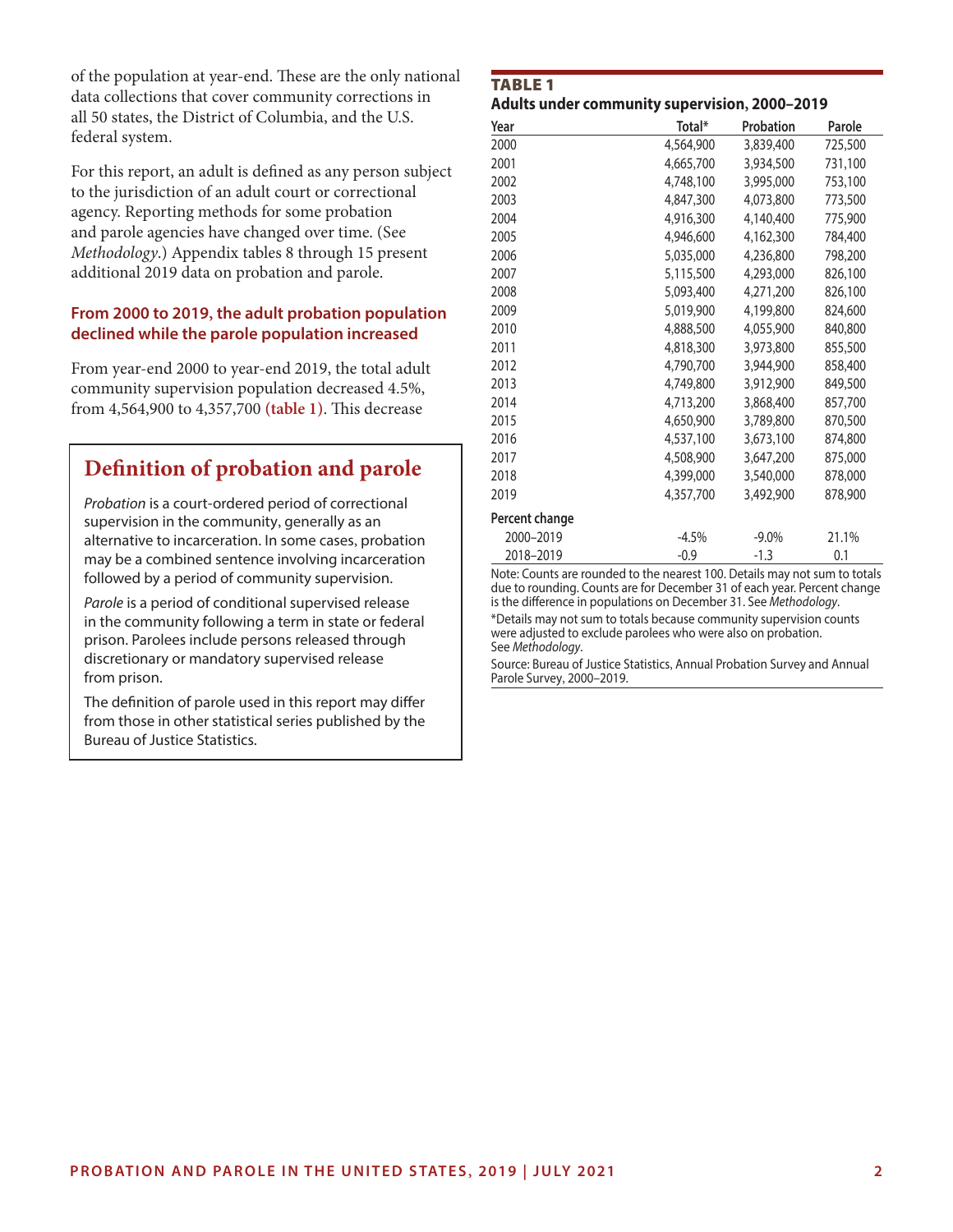was due to a 346,500 (9%) decline in probationers, while the number of parolees grew by 153,000 (21%). The community supervision population has declined each year since 2007, when it peaked at 5,115,500. The

#### Figure 2 **Annual percent change of adults on probation, 2000–2019**



Note: Counts for 2018 and earlier may differ from previously published statistics. See appendix table 1 for estimates. Annual percent change is the difference in population from January 1 to December 31 for 2016 and from December 31 to the previous December 31 for all other years. See *Probation and Parole in the United States, 2016* (NCJ 251148, BJS, April 2018). Source: Bureau of Justice Statistics, Annual Probation Survey, 2000–2019.

probation population has also declined each year since 2007 **(figure 2)**. The parole population increased or stayed relatively the same each year since 2014 **(figure 3)**.

### Figure 3

**Annual percent change of adults on parole, 2000–2019**



Note: Counts for 2018 and earlier may differ from previously published statistics. See appendix table 2 for estimates. Annual percent change is the difference in population from December 31 to the previous December 31 for each year. Annual percent change from 2007 to 2008 was less than 0.01%.

Source: Bureau of Justice Statistics, Annual Parole Survey, 2000–2019.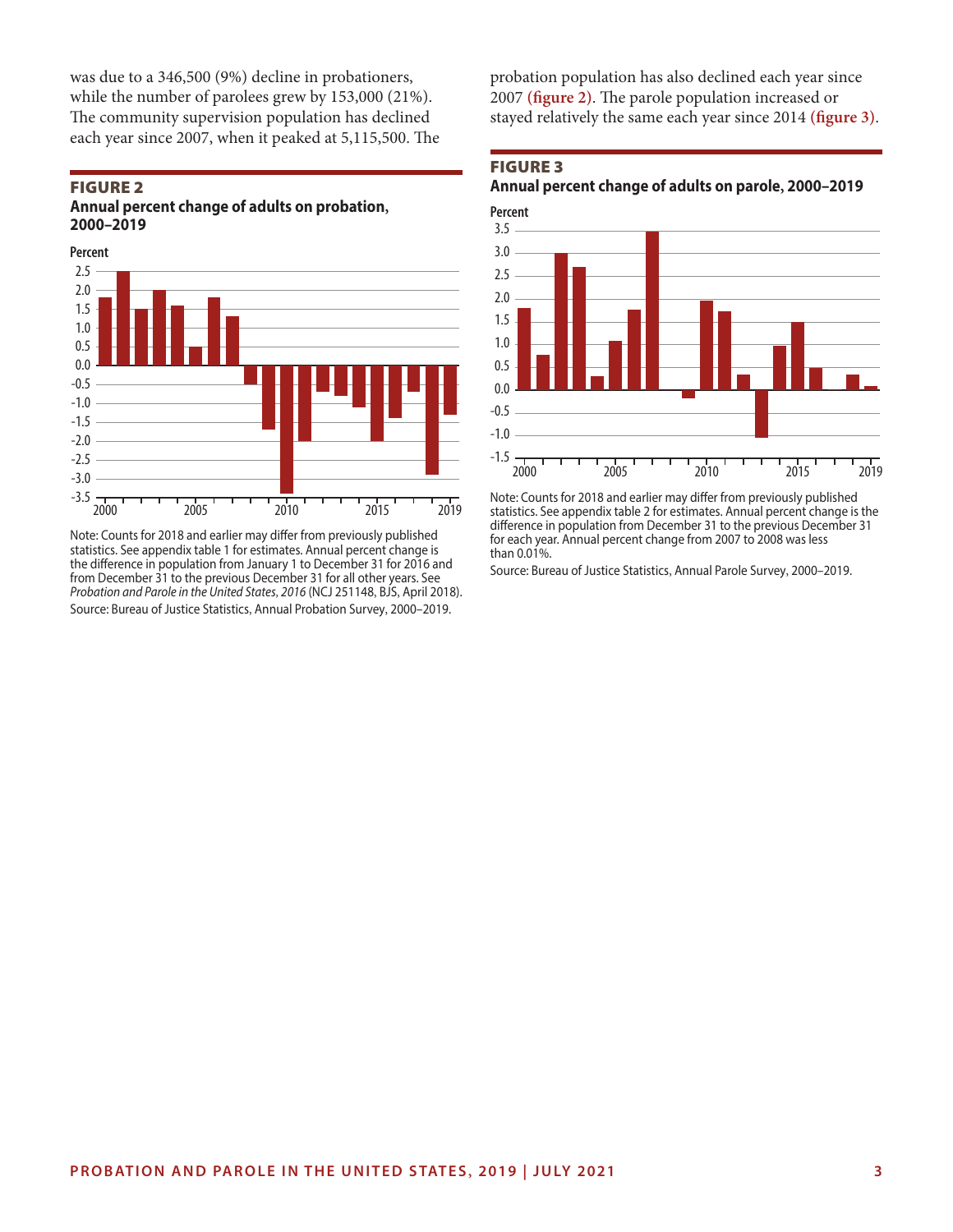#### **From January to December 2019, the probation population decreased in 27 states, the District of Columbia, and the U.S. federal system**

Patterns in the number of adults on probation from January 1 to December 31, 2019 differed by jurisdiction **(table 2)**. 2 Probation populations declined in 27 states, the District of Columbia, and the U.S. federal system during 2019, for a total decline of 61,135 probationers.

2Oregon did not provide data during 2019, and the change in its probation population was imputed as 0.

California, New York, Pennsylvania, Michigan, and New Jersey accounted for a decline of 35,955 probationers, or 59% of the total decline among jurisdictions where probation populations fell during 2019.

Probation populations grew in 22 states during 2019, for a total increase of 33,015 probationers. Alabama, Illinois, Nevada, Arkansas, and Virginia accounted for an increase of 17,089 probationers, or 52% of the total increase among jurisdictions where probation populations grew.

#### **TABLE 2**

**Changes in probation populations, by jurisdiction, 2019**

|                                                   |                        | <b>Number of probationers</b> | Percent of total | Number of         |                            |
|---------------------------------------------------|------------------------|-------------------------------|------------------|-------------------|----------------------------|
| <b>Jurisdiction</b>                               | <b>January 1, 2019</b> | December 31, 2019             | Change           | decrease/increase | jurisdictions <sup>a</sup> |
| U.S. total                                        | 3,521,000              | 3,492,880                     | $-28,120$        | 100%              | 52                         |
| Jurisdictions with a decrease<br>in probationers  | 2,249,870              | 2,188,735                     | $-61,135$        | 100%              | 29                         |
| Selected jurisdictionsb                           |                        |                               |                  |                   |                            |
| California                                        | 209,765                | 199,313                       | $-10,452$        | 17.1              |                            |
| New York                                          | 95,679                 | 88,879                        | $-6,800$         | 11.1              |                            |
| Pennsylvania                                      | 178,730                | 172,052                       | $-6,678$         | 10.9              |                            |
| Michigan                                          | 149,101                | 142,653                       | $-6,448$         | 10.5              |                            |
| New Jersey                                        | 133,381                | 127,804                       | $-5,577$         | 9.1               |                            |
| Jurisdictions with an increase<br>in probationers | 1,235,398              | 1,268,413                     | 33,015           | 100%              | 22                         |
| Selected jurisdictionsb                           |                        |                               |                  |                   |                            |
| Alabama                                           | 50,345                 | 55,349                        | 5,004            | 15.2              |                            |
| <b>Illinois</b>                                   | 89,468                 | 93,400                        | 3,932            | 11.9              |                            |
| Nevada                                            | 13,260                 | 16,247                        | 2,987            | 9.0               |                            |
| Arkansas                                          | 36,511                 | 39,268                        | 2,757            | 8.4               |                            |
| Virginia                                          | 63,111                 | 65,520                        | 2,409            | 7.3               |                            |

Note: See appendix table 9 for estimates for all jurisdictions.

aDetails do not sum to totals because Oregon did not provide data during 2019 and the change in its probation population was imputed as 0. See *Imputing for nonreporting agencies*.

bDuring 2019, selected jurisdictions accounted for more than half of the decrease in probationers in jurisdictions where their populations declined and more than half of the increase in probationers in jurisdictions where their populations grew.

Source: Bureau of Justice Statistics, Annual Probation Survey, 2019.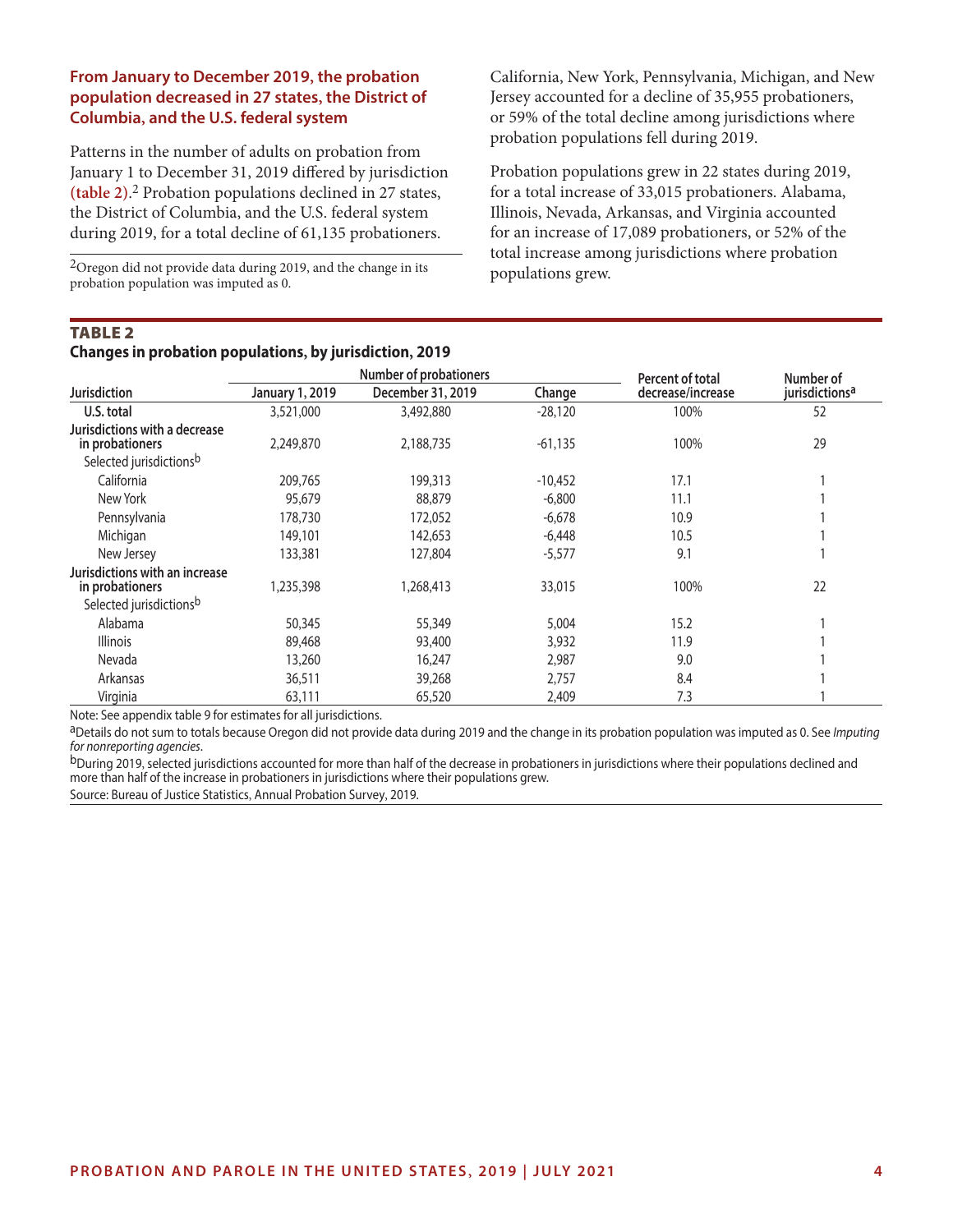#### **During 2019, the parole population increased in 26 states and the U.S. federal system**

From January 1 to December 31, 2019, the parole population decreased in 23 states and the District of Columbia and increased in 26 states and the U.S. federal system **(table 3)**. 3 Among jurisdictions where parole

<sup>3</sup>Hawaii did not provide data during 2019, and the change in its parole population was imputed as 0.

#### Table 3 **Changes in parole populations, by jurisdiction, 2019**

populations fell, Pennsylvania, Georgia, Kentucky, and Louisiana accounted for 6,700 (53%) of the total decline of 12,626 parolees. Among the 27 jurisdictions where parole populations grew, California, Missouri, and Nevada accounted for 7,878 (54%) of the total increase of 14,572 parolees. California had the largest increase at 4,553 parolees and accounted for 31% of the total increase among jurisdictions where parole populations grew.

|                                               |                        | Number of parolees |           | Percent of total  | Number of                  |
|-----------------------------------------------|------------------------|--------------------|-----------|-------------------|----------------------------|
| <b>Jurisdiction</b>                           | <b>January 1, 2019</b> | December 31, 2019  | Change    | decrease/increase | jurisdictions <sup>a</sup> |
| U.S. total                                    | 876,912                | 878,858            | 1,946     | 100%              | 52                         |
| Jurisdictions with a decrease<br>in parolees  | 473,172                | 460,546            | $-12,626$ | 100%              | 24                         |
| Selected jurisdictionsb                       |                        |                    |           |                   |                            |
| Pennsylvania                                  | 109,247                | 105,938            | $-3,309$  | 26.2              |                            |
| Georgia                                       | 20,448                 | 19,256             | $-1,192$  | 9.4               |                            |
| Kentucky                                      | 16,211                 | 15,050             | $-1,161$  | 9.2               |                            |
| Louisiana                                     | 29,321                 | 28,283             | $-1,038$  | 8.2               |                            |
| Jurisdictions with an increase<br>in parolees | 402,074                | 416,646            | 14,572    | 100%              | 27                         |
| Selected jurisdictionsb                       |                        |                    |           |                   |                            |
| California                                    | 102,586                | 107,139            | 4,553     | 31.2              |                            |
| Missouri                                      | 19,350                 | 21,520             | 2,170     | 14.9              |                            |
| Nevada                                        | 6,492                  | 7,647              | 1,155     | 7.9               |                            |

Note: See appendix table 12 for estimates for all jurisdictions.

aDetails do not sum to totals because Hawaii did not provide data during 2019 and the change in its parole population was imputed as 0. See *Imputing for nonreporting agencies*.

b<sub>During</sub> 2019, selected jurisdictions accounted for more than half of the decrease in probationers in jurisdictions where their populations declined and more than half of the increase in probationers in jurisdictions where their populations grew.

Source: Bureau of Justice Statistics, Annual Parole Survey, 2019.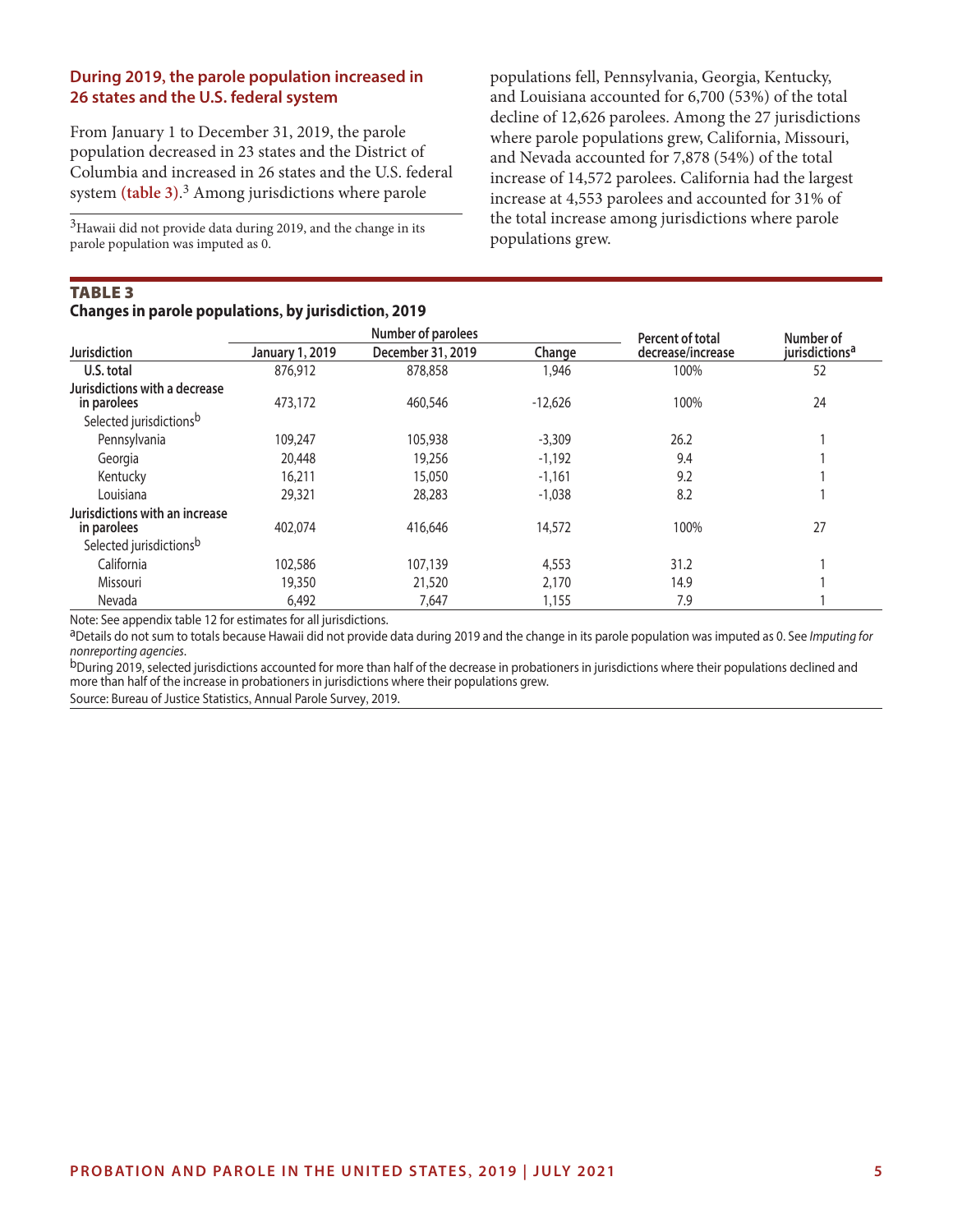#### **The rate of adults supervised in the community fell to 1,701 per 100,000 adult U.S. residents in 2019**

The rate of adults under community supervision declined 1.6% from year-end 2018 to year-end 2019, from 1,729 to 1,701 offenders per 100,000 adult U.S. residents **(table 4)**. During that time, the rate of adults on probation declined 2% (from 1,391 to 1,363 per 100,000), and the rate of adults on parole decreased

0.6% (from 345 to 343 per 100,000). From 2000 to 2019, the community supervision rate decreased 21%, from 2,162 to 1,701 offenders per 100,000 U.S. adult residents. In 2019, the community supervision rate was at its lowest level since 1990, when it was 1,720 per 100,000 (not shown in tables). The community supervision and probation rates have decreased for 12 consecutive years since 2008, while the parole rate has decreased since 2015.

**TABLE 4** 

#### **Community supervision rates of adult U.S. residents, 2000, 2005, and 2010–2019**

|      | Per 100,000 adult U.S. residents        |           |        | Adult U.S. residents on-                |           |          |
|------|-----------------------------------------|-----------|--------|-----------------------------------------|-----------|----------|
| Year | Community<br>supervision <sup>a,b</sup> | Probation | Parole | Community<br>supervision <sup>a,b</sup> | Probation | Parole   |
| 2000 | 2,162                                   | 1,818     | 344    | 1 in 46                                 | 1 in 55   | 1 in 291 |
| 2005 | 2,215                                   | 1,864     | 351    | 1 in 45                                 | 1 in 54   | 1 in 285 |
| 2010 | 2,067                                   | 1,715     | 356    | 1 in 48                                 | 1 in 58   | 1 in 281 |
| 2011 | 2,017                                   | 1,663     | 358    | 1 in 50                                 | 1 in 60   | 1 in 279 |
| 2012 | 1,984                                   | 1,634     | 356    | 1 in 50                                 | $1$ in 61 | 1 in 281 |
| 2013 | 1,949                                   | 1,606     | 349    | 1 in 51                                 | $1$ in 62 | 1 in 287 |
| 2014 | 1,916                                   | 1,572     | 349    | 1 in 52                                 | 1 in 64   | 1 in 287 |
| 2015 | 1,873                                   | 1,527     | 351    | 1 in 53                                 | 1 in 66   | 1 in 285 |
| 2016 | 1,811                                   | 1,466     | 349    | 1 in 55                                 | 1 in 68   | 1 in 287 |
| 2017 | 1,786                                   | 1,444     | 347    | 1 in 56                                 | 1 in 69   | 1 in 289 |
| 2018 | 1,729                                   | 1,391     | 345    | 1 in 58                                 | 1 in 72   | 1 in 290 |
| 2019 | 1,701                                   | 1,363     | 343    | 1 in 59                                 | 1 in 73   | 1 in 291 |

Note: Counts for 2018 and earlier may differ from previously published statistics. Rates are based on the total community supervision, probation, and parole population counts as of December 31 of the reporting year and were calculated using U.S. Census Bureau estimates of the U.S. resident population of persons age 18 or older for January 1 of the following year.

aIncludes adults on probation or parole.

bDetails may not sum to totals because community supervision counts were adjusted to exclude parolees who were also on probation. See *Methodology*. Source: Bureau of Justice Statistics, Annual Probation Survey and Annual Parole Survey, 2000–2019; and U.S. Census Bureau, National Intercensal Estimates, 2000–2020.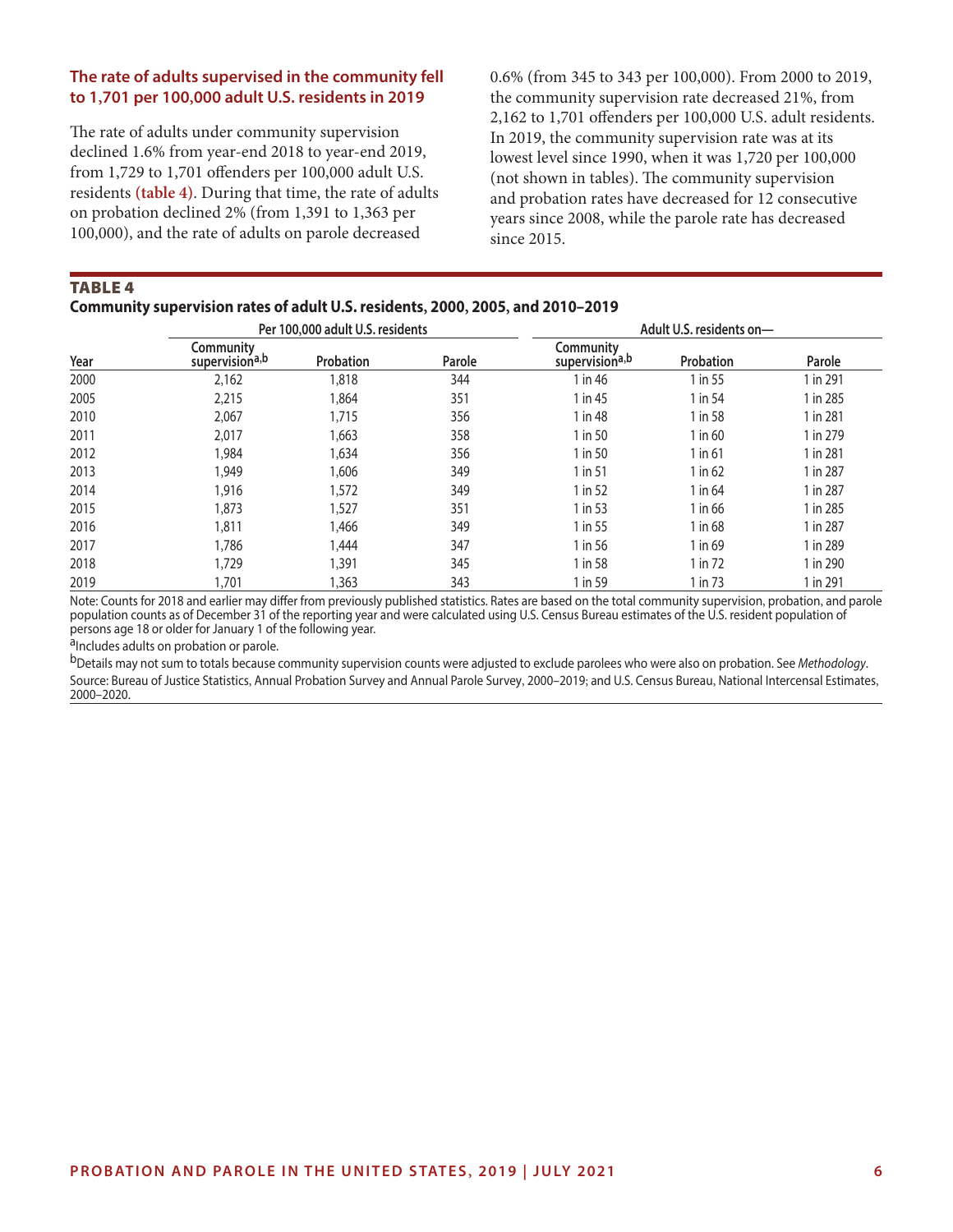#### **Exits from probation outnumbered entries for the eleventh consecutive year in 2019**

Movements onto (entries) and off of (exits) probation stayed relatively the same from 2018 to 2019, increasing 0.7% from an estimated 3,755,700 to an estimated 3,780,800 **(figure 4)**. In the last 20 years, probation movements reached a high of 4,666,400 in 2007 then decreased to 3,780,800 (down 19%) by 2019. Entries and exits reflect the administrative caseloads of probation agencies. A person can enter or exit the probation system several times during a year or concurrently serve multiple probation sentences for separate crimes.

Probation entries increased 2% from year-end 2018 to year-end 2019, from an estimated 1,845,200 to an estimated 1,880,300. Probation exits stayed relatively the same, increasing 0.5% from an estimated 1,910,500 in 2018 to an estimated 1,900,500 in 2019. In 2019, exits outpaced entries by 20,200, making it the eleventh consecutive year with more probation exits than entries. (See appendix table 3.)

Probation exits include successful completions of supervision; exits to serve a period of incarceration, including to receive treatment; exits due to absconding, detainment, or other unsatisfactory reasons besides incarceration; and exits due to death or other reasons. From 2000 to 2019, the type of probation exit was unknown or unreported for 20% to 38% of adult probationers **(table 5)**. Among probationers with known types of exits in 2019, the majority (69%) exited after successful completion of probation. The percentage of exits due to probation completion increased from 58% in 2006 to 68% in 2012, then decreased to 60% in 2016 before increasing to 69% in 2019.

Of probation exits in 2019 whose type was known, about 16% occurred so the probationer could serve a period of incarceration. The percentage of adults who exited probation for incarceration remained mostly steady from 2003 to 2019, changing less than 3% from year to year, except in 2003 (up 5.7%) and in 2018 (up 4.9%). In 2019, about 10% of adult probationers with known exit types exited for an unsatisfactory reason other than incarceration (such as absconding or being discharged to a warrant), and the remaining 5% exited due to death or other reasons.





movements from January 1 to December 31 each year. See appendix table 3 for estimates.

Source: Bureau of Justice Statistics, Annual Probation Survey, 2000–2019.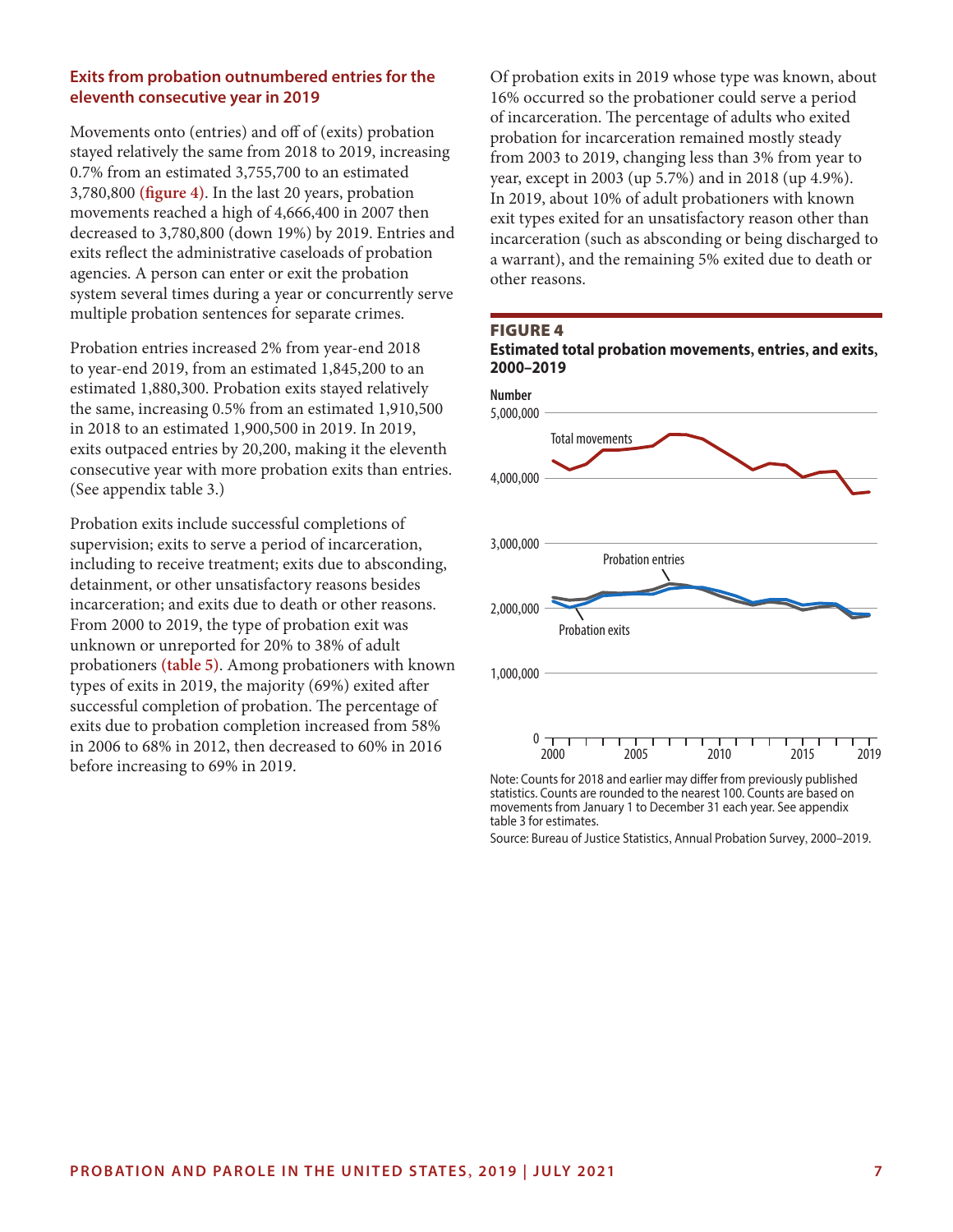#### Table 5 **Exits from probation, by type of exit, 2000–2019**

|      | Percent of total imputed exits |              |                                                    |             |                          | Percent of known types of exits <sup>a</sup> |              |                                                           |             |
|------|--------------------------------|--------------|----------------------------------------------------|-------------|--------------------------|----------------------------------------------|--------------|-----------------------------------------------------------|-------------|
| Year | Completion                     | Incarcerated | Unsatisfactory<br>exit other than<br>incarceration | Death/other | Unknown/<br>not reported | Completion                                   | Incarcerated | <b>Unsatisfactory</b><br>exit other than<br>incarceration | Death/other |
| 2000 | 39.5%                          | 7.2%         | 9.8%                                               | 6.5%        | 37.0%                    | 62.6%                                        | 11.5%        | 15.6%                                                     | 10.3%       |
| 2001 | 47.0                           | 7.2          | 11.8                                               | 6.5         | 27.5                     | 64.8                                         | 9.9          | 16.2                                                      | 9.0         |
| 2002 | 46.6                           | 7.2          | 12.9                                               | 5.8         | 27.5                     | 64.3                                         | 10.0         | 17.8                                                      | 8.0         |
| 2003 | 39.7                           | 10.6         | 11.6                                               | 5.4         | 32.7                     | 59.0                                         | 15.7         | 17.3                                                      | 8.1         |
| 2004 | 43.7                           | 11.1         | 11.0                                               | 6.6         | 27.6                     | 60.4                                         | 15.3         | 15.1                                                      | 9.1         |
| 2005 | 39.0                           | 10.3         | 11.2                                               | 5.6         | 33.9                     | 59.0                                         | 15.5         | 16.9                                                      | 8.5         |
| 2006 | 35.8                           | 11.3         | 11.0                                               | 4.1         | 37.8                     | 57.6                                         | 18.2         | 17.7                                                      | 6.5         |
| 2007 | 42.9                           | 11.2         | 10.6                                               | 4.5         | 30.7                     | 62.0                                         | 16.1         | 15.3                                                      | 6.5         |
| 2008 | 44.5                           | 12.2         | 10.0                                               | 3.5         | 29.8                     | 63.5                                         | 17.3         | 14.3                                                      | 4.9         |
| 2009 | 45.9                           | 11.7         | 10.2                                               | 3.5         | 28.8                     | 64.4                                         | 16.4         | 14.3                                                      | 4.9         |
| 2010 | 47.4                           | 11.8         | 10.4                                               | 3.8         | 26.6                     | 64.5                                         | 16.1         | 14.2                                                      | 5.1         |
| 2011 | 51.3                           | 12.3         | 9.4                                                | 3.7         | 23.2                     | 66.8                                         | 16.1         | 12.3                                                      | 4.8         |
| 2012 | 52.9                           | 11.7         | 9.5                                                | 4.0         | 21.9                     | 67.8                                         | 14.9         | 12.2                                                      | 5.1         |
| 2013 | 50.2                           | 11.6         | 10.3                                               | 3.8         | 24.1                     | 66.1                                         | 15.3         | 13.6                                                      | 5.0         |
| 2014 | 51.7                           | 11.5         | 12.7                                               | 4.3         | 19.7                     | 64.5                                         | 14.3         | 15.8                                                      | 5.4         |
| 2015 | 49.1                           | 11.4         | 13.1                                               | 4.8         | 21.5                     | 62.6                                         | 14.5         | 16.7                                                      | 6.2         |
| 2016 | 46.9                           | 11.3         | 15.6                                               | 4.5         | 21.8                     | 59.9                                         | 14.4         | 20.0                                                      | 5.7         |
| 2017 | 50.0                           | 11.4         | 15.6                                               | 4.4         | 18.7                     | 61.4                                         | 14.0         | 19.2                                                      | 5.4         |
| 2018 | 56.3                           | 15.4         | 6.3                                                | 3.5         | 18.5                     | 69.1                                         | 18.9         | 7.7                                                       | 4.3         |
| 2019 | 50.5                           | 11.8         | 7.6                                                | 3.4         | 26.7                     | 68.9                                         | 16.2         | 10.3                                                      | 4.6         |

Note: Details may not sum to totals due to rounding. See appendix table 8 for detailed types of exits. Georgia was unable to report data in 2016. Percentages for 2017 through 2019 are not comparable to previously reported data. From 2016 to 2018, California reported incomplete data for probation exits and did not report any details on exits in 2019.<br><sup>a</sup>Excludes unknown and unreported types of exits.

Source: Bureau of Justice Statistics, Annual Probation Survey, 2000–2019.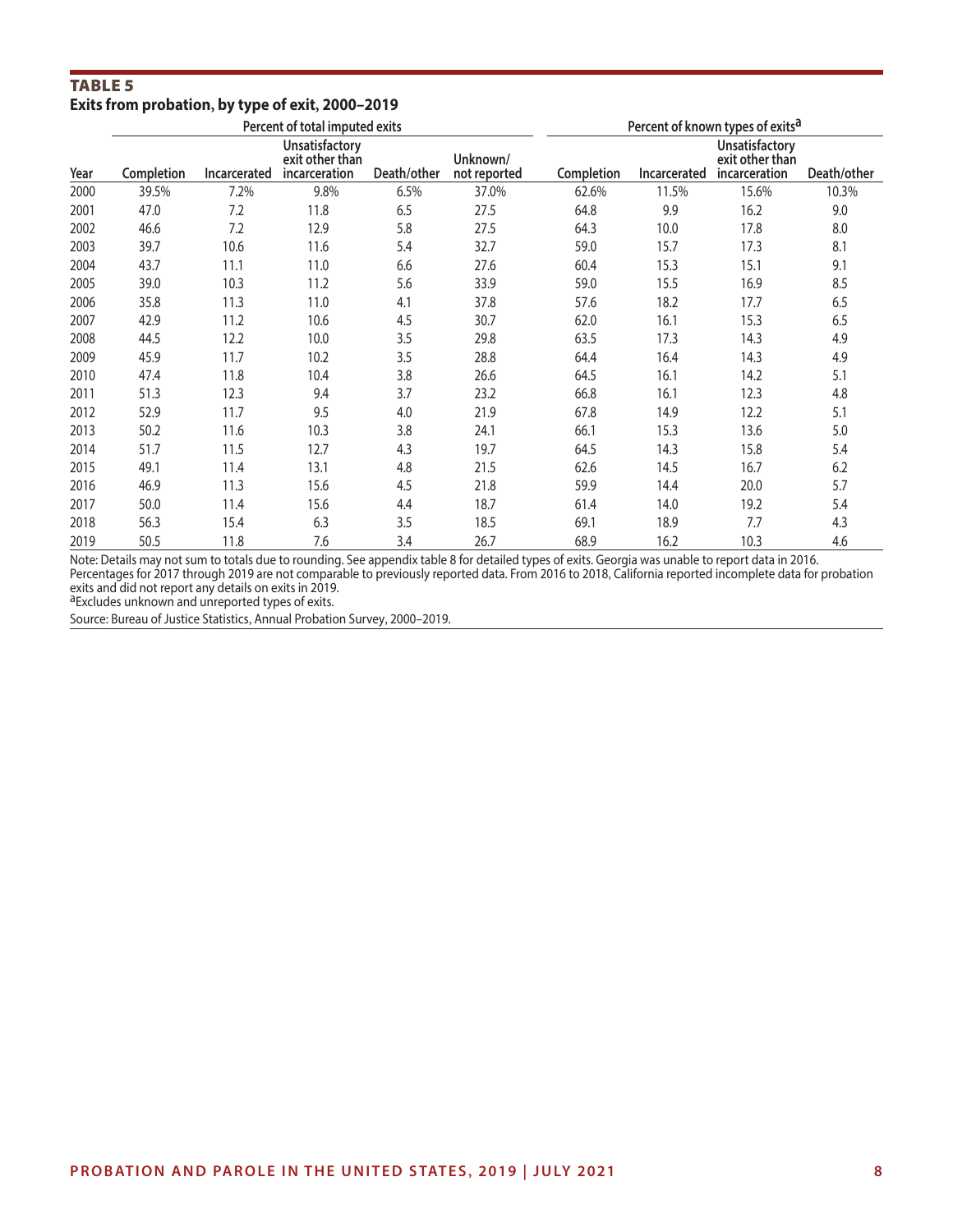#### **Parole entries and exits declined from 2018 to 2019**

From 2018 to 2019, the number of offenders entering parole decreased from an estimated 447,200 to 442,800 (down 4,400), while exits decreased from 453,900 to 442,200 (down 11,700) **(figure 5)**. Total movements onto and off of parole decreased from 901,100 in 2018 to 885,000 in 2019 (down 16,100). In 2019, total parole movements reached their lowest point since 2000, after declining 23% from the high of 1,144,000 in 2009.

Among adults with known reasons for exiting parole in 2019, most (63%) exited after successful completion of parole, about 30% exited to serve a period of incarceration, 2% exited in another unsatisfactory way, and the remaining 5% exited due to death or other reasons **(table 6)**. From 2000 to 2019, the percentage of adults exiting parole after completion increased by 46%, from 43% to 63%. During that period, the percentage of adults exiting parole to serve a period of incarceration declined by 30%, from 42% to 29%.

#### Figure 5

**Estimated total parole movements, entries, and exits, 2000–2019**



Note: Counts for 2018 and earlier may differ from previously published statistics. Counts are rounded to the nearest 100. Counts are based on movements from January 1 to December 31 each year. See appendix table 4 for estimates.

Source: Bureau of Justice Statistics, Annual Parole Survey, 2000–2019.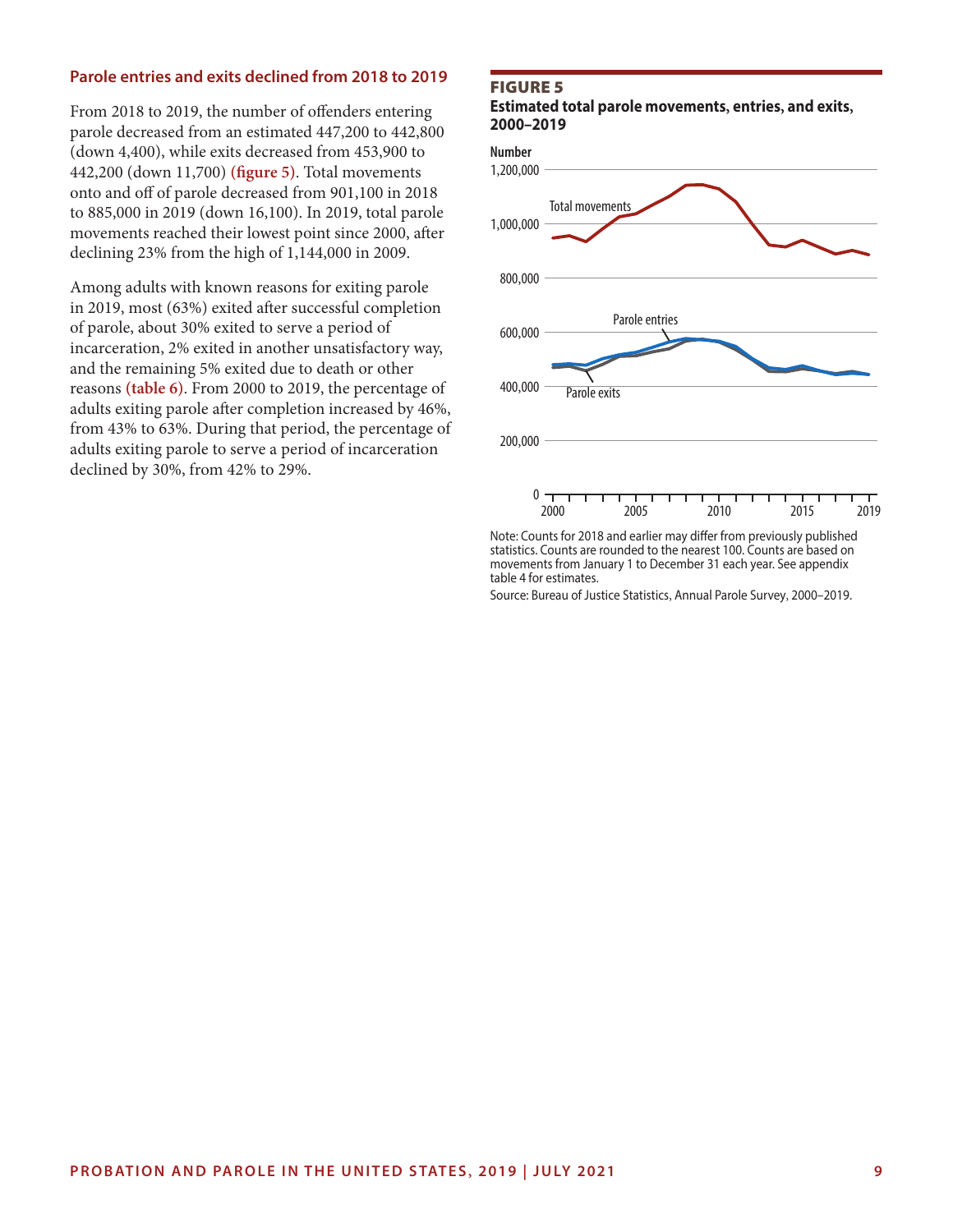#### Table 6 **Exits from parole, by type of exit, 2000–2019**

|      | Percent of total imputed exits |                    |                                                                                 |             |                          | Percent of known types of exits <sup>a</sup> |                    |                                                                                 |             |
|------|--------------------------------|--------------------|---------------------------------------------------------------------------------|-------------|--------------------------|----------------------------------------------|--------------------|---------------------------------------------------------------------------------|-------------|
| Year | Completion                     | <b>Returned to</b> | Unsatisfactory<br>exit other than<br>returned to<br>incarceration incarceration | Death/other | Unknown/<br>not reported | Completion                                   | <b>Returned to</b> | Unsatisfactory<br>exit other than<br>returned to<br>incarceration incarceration | Death/other |
| 2000 | 39.5%                          | 38.0%              | 10.1%                                                                           | 3.5%        | 9.0%                     | 43.4%                                        | 41.7%              | 11.1%                                                                           | 3.8%        |
| 2001 | 43.7                           | 38.5               | 10.8                                                                            | 2.4         | 4.5                      | 45.8                                         | 40.3               | 11.3                                                                            | 2.6         |
| 2002 | 43.9                           | 39.9               | 10.7                                                                            | 2.7         | 2.8                      | 45.2                                         | 41.0               | 11.0                                                                            | 2.8         |
| 2003 | 44.5                           | 35.7               | 10.1                                                                            | 3.4         | 6.3                      | 47.5                                         | 38.1               | 10.8                                                                            | 3.6         |
| 2004 | 42.2                           | 35.3               | 11.0                                                                            | 6.3         | 5.3                      | 44.5                                         | 37.2               | 11.7                                                                            | 6.6         |
| 2005 | 42.5                           | 35.9               | 12.0                                                                            | 3.8         | 5.8                      | 45.2                                         | 38.1               | 12.7                                                                            | 4.1         |
| 2006 | 43.4                           | 37.1               | 11.8                                                                            | 4.1         | 3.7                      | 45.0                                         | 38.5               | 12.2                                                                            | 4.3         |
| 2007 | 44.4                           | 36.6               | 12.0                                                                            | 3.4         | 3.5                      | 46.0                                         | 37.9               | 12.5                                                                            | 3.6         |
| 2008 | 45.0                           | 33.0               | 11.3                                                                            | 2.8         | 7.9                      | 48.9                                         | 35.8               | 12.3                                                                            | 3.0         |
| 2009 | 47.6                           | 32.4               | 10.2                                                                            | 4.2         | 5.6                      | 50.5                                         | 34.3               | 10.8                                                                            | 4.5         |
| 2010 | 51.3                           | 32.9               | 10.1                                                                            | 3.6         | 2.0                      | 52.3                                         | 33.6               | 10.3                                                                            | 3.7         |
| 2011 | 50.0                           | 30.0               | 10.3                                                                            | 3.7         | 6.0                      | 53.2                                         | 32.0               | 10.9                                                                            | 3.9         |
| 2012 | 56.7                           | 24.5               | 11.8                                                                            | 4.0         | 3.1                      | 58.5                                         | 25.2               | 12.2                                                                            | 4.1         |
| 2013 | 50.2                           | 25.2               | 2.7                                                                             | 4.1         | 17.7                     | 61.0                                         | 30.7               | 3.3                                                                             | 5.0         |
| 2014 | 53.4                           | 24.2               | 3.3                                                                             | 3.3         | 15.9                     | 63.5                                         | 28.8               | 3.9                                                                             | 3.9         |
| 2015 | 51.6                           | 23.3               | 3.2                                                                             | 4.3         | 17.6                     | 62.6                                         | 28.3               | 3.9                                                                             | 5.2         |
| 2016 | 53.1                           | 25.5               | 2.9                                                                             | 5.3         | 13.2                     | 61.2                                         | 29.4               | 3.4                                                                             | 6.1         |
| 2017 | 56.2                           | 27.0               | 2.6                                                                             | 4.6         | 9.5                      | 62.1                                         | 29.9               | 2.9                                                                             | 5.1         |
| 2018 | 53.0                           | 24.6               | 3.1                                                                             | 4.5         | 14.8                     | 62.2                                         | 28.9               | 3.6                                                                             | 5.3         |
| 2019 | 53.1                           | 24.7               | 2.0                                                                             | 4.3         | 15.9                     | 63.1                                         | 29.4               | 2.4                                                                             | 5.1         |

Note: Details may not sum to totals due to rounding. See appendix table 12 for detailed types of exits. The 2012 decrease in the incarcerated population is due to the California public safety realignment. See *Probation and Parole in the United States, 2012* (NCJ 243826, BJS, December 2013) for more information. Percentages for 2013 through 2019 exclude exit data from California due to reporting issues.<br><sup>a</sup>Excludes unknown and unreported types of exits.

Source: Bureau of Justice Statistics, Annual Parole Survey, 2000–2019.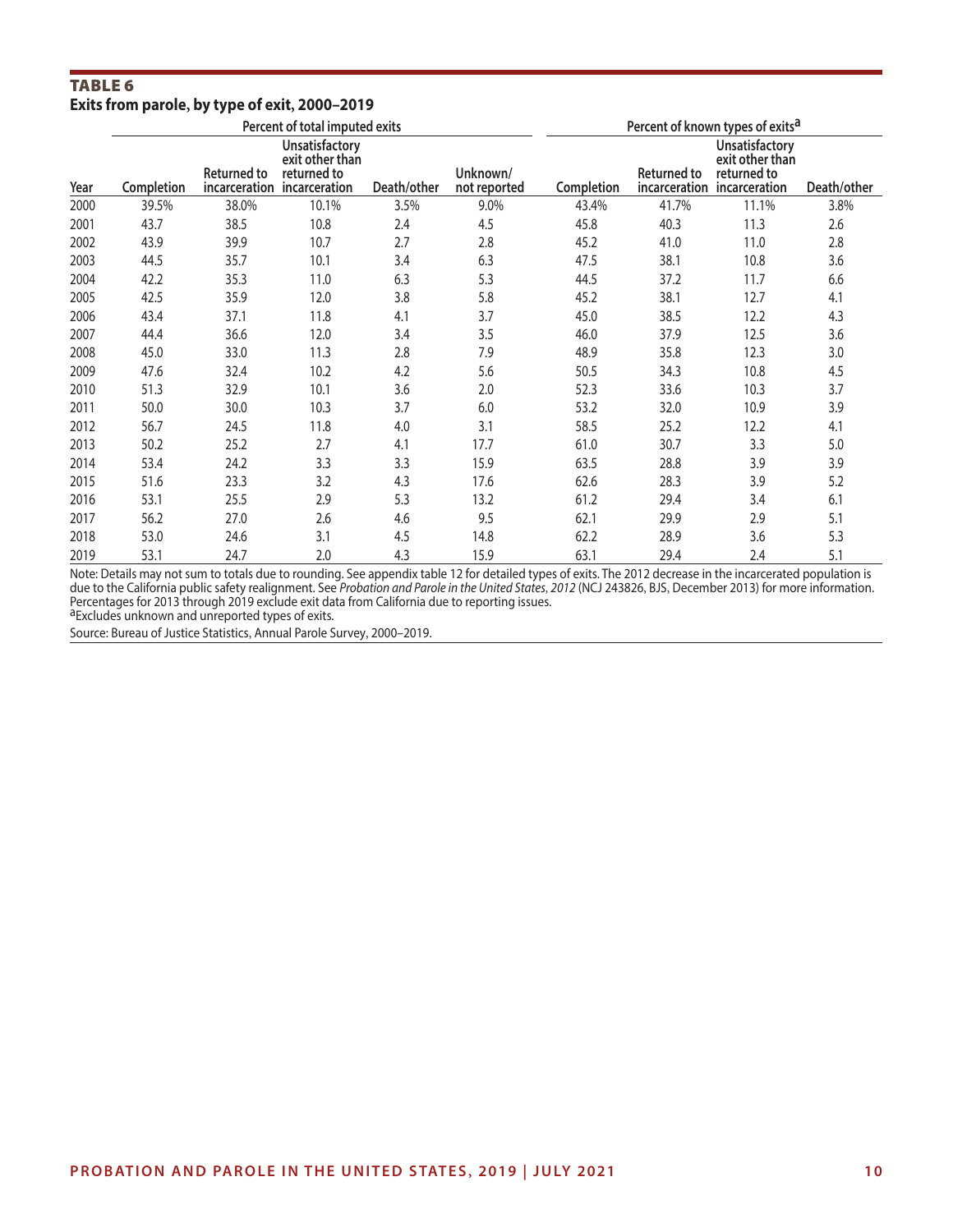### **Methodology**

The Bureau of Justice Statistics (BJS) began the Annual Probation Survey and Annual Parole Survey in 1980. The surveys collect data from U.S. probation and parole agencies that supervise adults. These data collections define adults as persons subject to the jurisdiction of an adult court or correctional agency. Juveniles sentenced as adults in a criminal court are considered adults. Juveniles under the jurisdiction of a juvenile court or correctional agency are excluded from these data.

#### **Data collections**

Starting in January of each calendar year, the two surveys collect data on the number of adults supervised in the community on both January 1 and December 31 of the previous calendar year, the number of entries to and exits from supervision during the reporting year, and the characteristics of the probation and parole populations at year-end. Both surveys cover the 50 states, the District of Columbia, and the U.S. federal system. BJS depends on the voluntary participation of state central reporters and separate state, county, and court agencies for these data. Data for the U.S. federal system were provided through BJS's Federal Justice Statistics Program, which provides community supervision data collected from the Office of Probation and Pretrial Services, Administrative Office of the U.S. Courts.

The 2019 Annual Probation Survey was sent to 454 agencies: 40 central state agencies and the District of Columbia; 413 separate state, county, or court agencies; and the federal system. States with multiple state agencies included Alabama (3), Colorado (8), Florida (41), Georgia (2), Idaho (2), Kentucky (3), Michigan (129), Missouri (2), Montana (4), New Mexico (2), Ohio (182), Oklahoma (3), Pennsylvania (2), Tennessee (3), and Washington (32). Georgia and Pennsylvania are included as central state agencies, but each provides data from two departments within the state government.

Of the 454 agencies in the Annual Probation Survey population frame, 381 (84%) provided at least a population estimate for one of these four key items: January 1, 2019; December 31, 2019; number of entries in 2019; or number of exits in 2019. The remaining 73 (16%) did not provide any data for the 2019 collection. This included 2 agencies in Colorado, 6 in Florida, 26 in Michigan, 1 in New Mexico, 28 in Ohio, 1 in Oklahoma, 1 in Oregon, 1 in Tennessee, and 7 in Washington. In 2019, about 77% of the 454 agencies responded to all four key items asking about the population at the beginning or end of the year and the number of

probation entries and exits **(figure 6)**. The remaining 23% did not respond to at least one of the four key items, including the 73 that provided no data and 33 agencies that provided incomplete data: 5 in Florida, 1 in Georgia, 9 in Michigan, 1 in Montana, 11 in Ohio, 1 in Rhode Island, 1 in Vermont, 3 in Washington, and 1 in Wisconsin. The 2019 response rate followed the same pattern as previous years' response rates until March 2020, during which time the coronavirus (COVID-19) pandemic resulted in the closure of many agencies in the U.S.

The 2019 Annual Parole Survey was sent to 52 agencies: 50 central state reporters, the District of Columbia, and the federal system. In this report, federal parole includes a term of supervised release from prison, mandatory release, parole, military parole, or special parole. A federal judge orders a term of supervised release at the time of sentencing, which is served after release from a federal prison sentence. In the case of Alaska, probationers and parolees are supervised under a common program, and the state's data provider was unable to report probation and parole counts separately. The state reported combined probationer and parolee counts to BJS through the probation questionnaire.

#### Figure 6 **Response rate for Annual Probation Survey, by month, 2018–2019**



Note: Respondents were agencies that provided a response to four key items in the survey: January 1 and December 31 population, and probation entries and exits for the year. In most years, data collection efforts end around the end of May. During the COVID-19 pandemic, BJS extended the available time for collection until mid-September. See appendix table 5 for estimates.

Source: Bureau of Justice Statistics, Annual Probation Survey, 2018–2019.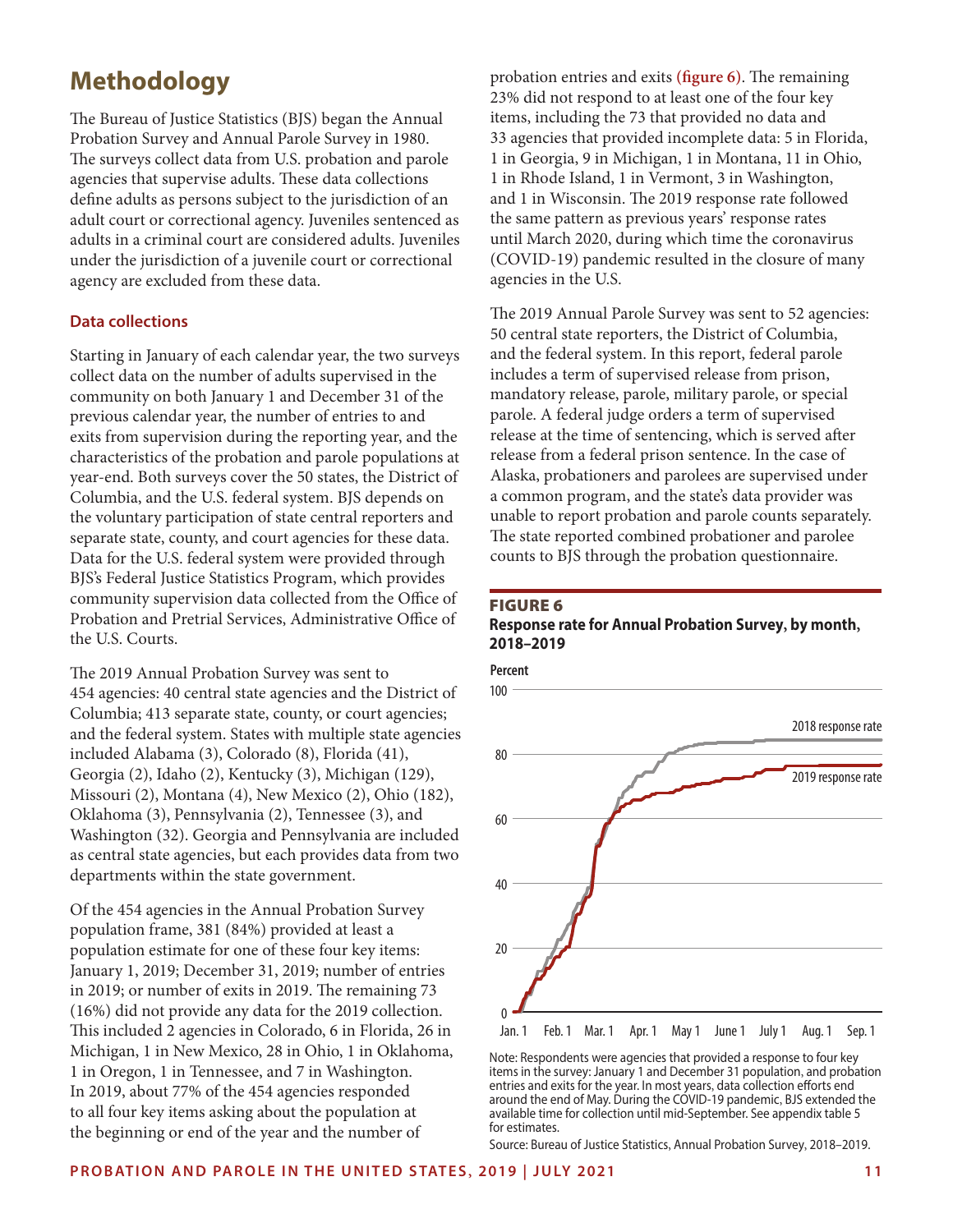In response, January 1 and December 31 parolee counts were imputed for Alaska, and these figures were deducted from the combined reported totals for the calculation of the state's January 1 and December 31 probationer counts.

Of the 52 total agencies surveyed for 2019, 96% provided the population count for the beginning or end of the year or the number of parole exits or entries, and 92% responded to all of these key items. Oregon did not provide any data for the 2019 collection, Vermont and Wisconsin did not provide complete data on the four key survey items, and Alaska's data were estimated using the combined community supervision data provided.

#### **Types of federal offenders under community supervision**

Since the enactment of the Sentencing Reform Act of 1984 on November 1, 1987, offenders sentenced to federal prison are no longer eligible for parole but are required to serve a term of supervised release following release from prison. Those sentenced to prison prior to November 1, 1987 continue to be eligible for parole, as do persons violating laws of the District of Columbia, military offenders, and offenders transferred under foreign treaties. (See [https://www.uscourts.gov/](https://www.uscourts.gov/services-forms/overview-probation-supervised-release-conditions) [services-forms/overview-probation-supervised-release](https://www.uscourts.gov/services-forms/overview-probation-supervised-release-conditions)[conditions.](https://www.uscourts.gov/services-forms/overview-probation-supervised-release-conditions))

In 2008, the Annual Parole Survey included a new type of entry-to-parole category (term of supervised release) to better classify the large majority of entries to parole reported by the federal system. The term is a fixed period of release to the community that follows a fixed period of incarceration based on a determinate sentencing statute. Both are determined by a judge at the time of sentencing. For details about estimation methods used to analyze national trends for all types of entry to parole, see *Probation and Parole in the United States, 2010* (NCJ 236019, BJS, November 2011).

The Sentencing Reform Act also required the adoption and use of sentencing guidelines, which took effect on the same day as enactment. Many offenses for which probation had been the typical sentence prior to this date, particularly property and regulatory offenses, subsequently resulted in sentences to prison. Changes in how federal offenders are supervised in the community were first described in the BJS report *Federal Offenders under Community Supervision, 1987-96* (NCJ 168636, BJS, August 1998) and were updated in *Federal Criminal Case Processing, 2002: With Trends 1982-2002, Reconciled Data* (NCJ 207447, BJS, January 2005).

#### **Adjustment and changes in parole and population counts**

#### *Dual community supervision status*

Some persons on probation or parole may have had dual community supervision statuses because they were serving separate probation and parole sentences at the same time. Beginning with 2007 data, BJS began collecting information on the number of parolees who were also on probation at year-end. To avoid double counting, the total community supervision populations from 2008 through 2019 reported in figure 1 (and the 2019 counts in appendix table 1) have been adjusted based on available information by excluding the total number of parolees who were also on probation. As a result, the probation and parole counts from 2007 through 2019 do not sum to the community supervision population. All counts for parolees with dual community supervision statuses reflect data reported by parole agencies that could provide the information for the reporting year **(table 7)**. In 2019, 13 agencies provided data. The total number of parolees also on probation from 2007 to 2019 may be underestimated due to nonresponding agencies.

#### **TABLE 7**

**Parolees also on probation excluded from the January 1 and December 31 community supervision populations, 2007–2019**

| Year | January 1* | December 31 |
|------|------------|-------------|
| 2007 |            | 3,562       |
| 2008 | 3,562      | 3,905       |
| 2009 | 3,905      | 4,959       |
| 2010 | 8,259      | 8,259       |
| 2011 | 8,259      | 10,958      |
| 2012 | 10,958     | 12,672      |
| 2013 | 12,672     | 12,511      |
| 2014 | 12,511     | 12,919      |
| 2015 | 12,919     | 9,375       |
| 2016 | 9,375      | 10,822      |
| 2017 | 10,822     | 13,302      |
| 2018 | 13,302     | 18,878      |
| 2019 | 18,878     | 14,057      |

Note: Counts for 2016 and earlier may differ from previously published statistics. The community supervision counts were adjusted to exclude parolees who were also on probation.

...Not available.

\*Data are based on the December 31 count of the prior reporting year for all years except 2010. For 2010, the December 31, 2010 count was used as a proxy because additional states reported these data in 2010. Source: Bureau of Justice Statistics, Annual Probation Survey and Annual Parole Survey, 2007–2019.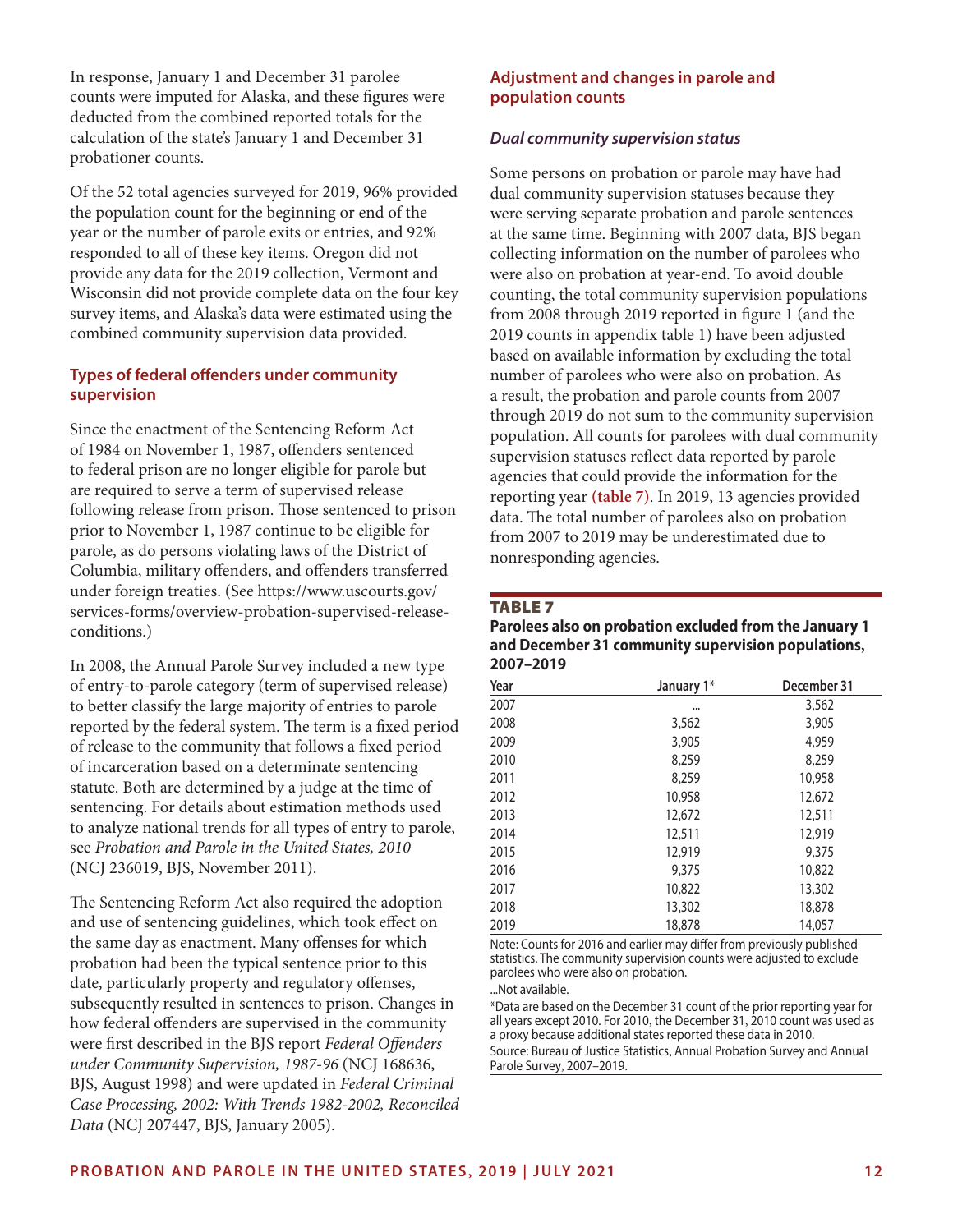#### *Changes in adults on probation and parole*

In each collection year, respondents are asked to provide both the January 1 and December 31 population counts for the previous year. Therefore, while the December 31, 2018 count was collected in 2019, the January 1, 2019 count was not collected until 2020. At times, the January 1 count from a given year may differ from the December 31 count of the prior year, given the normal daily flow of entries and exits. Additionally, the difference reported may have resulted from administrative changes, such as—

- **n** implementing new information systems, leading to data review and cleanup
- reconciling probationer records
- **reclassifying offenders, including those on** probation to parole and those with dual community supervision statuses
- $\blacksquare$  including certain probation populations not previously reported (e.g., persons supervised for DUI or DWI, some probationers who had absconded, and some on an inactive status).

The difference between the probation counts for December 31, 2018 and January 1, 2019 resulted in a decrease of 18,950 probationers **(table 8)**. The difference between the parole population counts for December 31, 2018 and January 1, 2019 resulted in a decrease of 1,040 parolees.

#### **TABLE 8**

#### **One-day difference based on reporting changes for probation and parole, 2008–2019**

| Year | <b>Probation population</b><br>difference from<br>December 31 to January 1<br>of the following year | Parole population<br>difference from<br>December 31 to January 1<br>of the following year |
|------|-----------------------------------------------------------------------------------------------------|-------------------------------------------------------------------------------------------|
| 2008 | $-33,670$                                                                                           | 1,390                                                                                     |
| 2009 | $-73,120$                                                                                           | 13,700                                                                                    |
| 2010 | $-2,400$                                                                                            | -80                                                                                       |
| 2011 | 9,770                                                                                               | $-2,830$                                                                                  |
| 2012 | 2,960                                                                                               | $-23,640$                                                                                 |
| 2013 | 20,980                                                                                              | 540                                                                                       |
| 2014 | 9,750                                                                                               | 170                                                                                       |
| 2015 | $-64,150$                                                                                           | 130                                                                                       |
| 2016 | 5,030                                                                                               | 2,200                                                                                     |
| 2017 | $-45,010$                                                                                           | $-1,240$                                                                                  |
| 2018 | $-18,950$                                                                                           | $-1,040$                                                                                  |

Note: Counts are calculated as the difference between December 31 of the year displayed and January 1 of the following year. Counts are rounded to the nearest 10.

Source: Bureau of Justice Statistics, Annual Probation Survey and Annual Parole Survey, 2008–2019.

#### **Estimating change in population counts**

In theory, the change in probation and parole populations from the beginning to the end of the year should equal the difference between entries and exits during the year. In practice, those numbers may not be equal. Some probation and parole information systems track the number of cases that enter and exit community supervision, not the number of persons, while January 1 and year-end populations represent persons. Some persons are being supervised for more than one charge or case simultaneously. Additionally, all data on entries and exits may not have been logged into the respondents' information systems, or the information systems may not have fully processed all data before submission to BJS.

As a result, the January 1, 2019 probation population, plus entries, minus exits, is 7,920 fewer persons than the published December 31 population at the national level. For parolees, the calculated total is 1,346 fewer persons than the published December 31 population. Respondents report all entries and exits from January 1 to December 31 each year.

As discussed, jurisdiction counts reported for January 1 may differ from December 31 counts reported in the previous year. As a result, the direction of change based on year-end data could be in the opposite direction of the within-year change.

In figures 1 through 3, change was calculated as the difference between December 31 populations for each year, with the exception of 2016. Change in 2016 was measured from January 1, 2016 to December 31, 2016. This was due to the large discrepancy from December 31, 2015 to January 1, 2016 caused by reporting changes in multiple states. Annual change in reports prior to 2013 was calculated as the difference between the January 1 and December 31 populations within the reporting year.

#### **Imputing for nonreporting agencies**

BJS used the following methods to impute missing probation and parole data for key items, including the January 1 population, entries, exits, and the December 31 population. The variation in the number and size of reporting agencies per state requires different imputation methods. Depending on the availability of reported data and the number of reporting agencies in each state, one of the following methods was applied.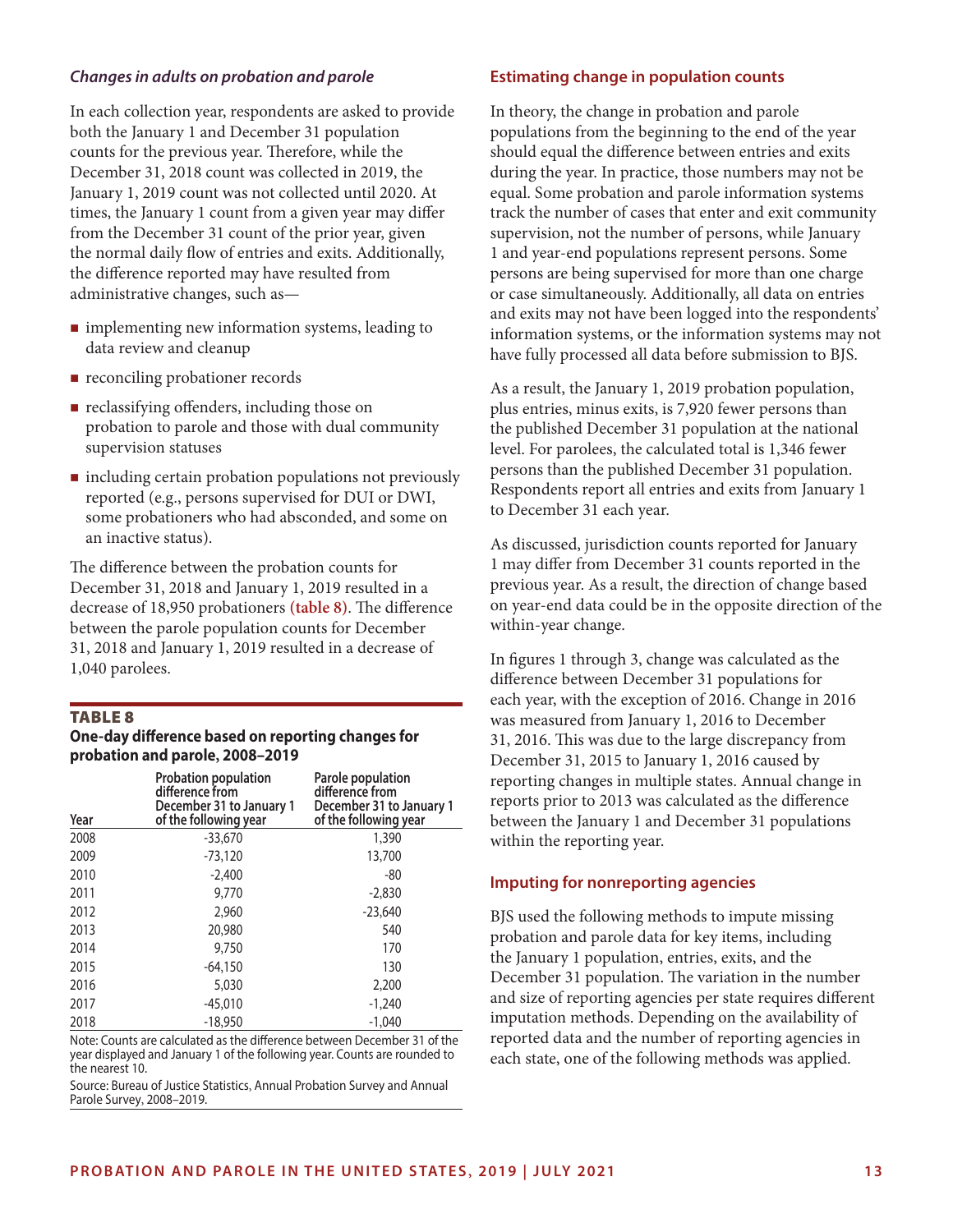#### *Imputing the January 1 probation population*

When the January 1, 2019 probation population was missing, the December 31 probation population from the last reported year going back to 2015 was carried forward. This method was used to estimate the January 1, 2019 probation population in 65 nonreporting counties and district agencies in Colorado, Florida, Michigan, New Mexico, Ohio, Oklahoma, Oregon, Tennessee, and Washington. The January 1, 2019 population was imputed for 3.0% of the total probation population.

#### *Imputing the December 31 probation population*

When counts were missing for the December 31, 2019 probation population, total entries, or total exits, the missing values were imputed by assuming no intrayear growth and setting the missing value to the January 1, 2019 population size. This method was used to estimate the December 31, 2019 probation population in 76 nonreporting counties and district agencies in Colorado, Florida, Michigan, Montana, New Mexico, Ohio, Oklahoma, Oregon, Tennessee, and Washington. The December 31, 2019 population was imputed for 3.3% of the total probation population.

#### *Imputing probation entries*

Based on the availability of data, BJS used four methods of ratio estimation to impute probation entries for agencies not reporting these data. Total entries to probation in 2019 were imputed for 17.1% of the entry population.

The first method was used for agencies that reported all four key items in at least 1 year since 2015 and for which the January 1 and December 31, 2019 populations were equal (likely due to the imputation of one or both of those variables). The entries and exits in the most recent of those years were divided by the beginning and year-end populations from the same year (stock overflow), and the resulting ratio was multiplied by the January 1, 2019 population. When this method was used, entries and exits were imputed with the same value. This method was used to estimate probation entries in 64 nonreporting counties and district agencies in Colorado, Florida, Michigan, Montana, Ohio, Oklahoma, Oregon, Tennessee, and Washington.

The second method was used to estimate 2019 probation entries for agencies that did not report all four key items in any single year since 2010 or had different beginning and year-end populations. The ratio of 2018 entries to

the January 1, 2018 population was multiplied by the January 1, 2019 population to derive the 2019 entries. This method was used to estimate probation entries and exits for six nonreporting counties and district agencies in Colorado, Florida, Michigan, and Ohio.

The third method estimated 2019 entries in agencies with small populations. This method estimated the relationship between 2019 entries and the January 1, 2019 population by calculating the ratio of the sums of these variables across agencies of similar size within the same state. This ratio was then multiplied by the January 1, 2019 value to obtain 2019 entries. To ensure the stability of the ratio estimator, this method was employed only in states with at least 30 reporting units and was consequently used for 14 agencies in Florida, Michigan, and Ohio.

The fourth method used to estimate probation entries took the ratio of 2018 imputed entries to the January 1, 2018 probation population and applied that ratio to the agency's January 1, 2019 population. This method was used to estimate probation entries and exits for seven nonreporting agencies in New Mexico, Rhode Island, Vermont, Washington, and Wisconsin.

#### *Imputing the January 1, 2019 parole population*

When the January 1, 2019 parole population was missing, the December 31 probation population from the prior year was carried forward. This method was used to estimate the January 1, 2019 parole population for Alaska and Oregon. This represented 2.9% of the total parole population.

#### *Imputing the December 31, 2019 parole population*

When counts were missing for the December 31, 2019 parole population, total entries, or total exits, the missing values were imputed by adding to (or subtracting from) the January 1, 2019 parole population to estimate population change based on what was observed in 2018. The intrayear change in population from January 1 to December 31, 2018—expressed as a proportion of the January 1, 2018 total—was multiplied by the January 1, 2019 total to estimate the 2019 population change. This method was used to estimate the December 31, 2019 parole population for Alaska and Oregon. This represented 2.8% of the total parole population.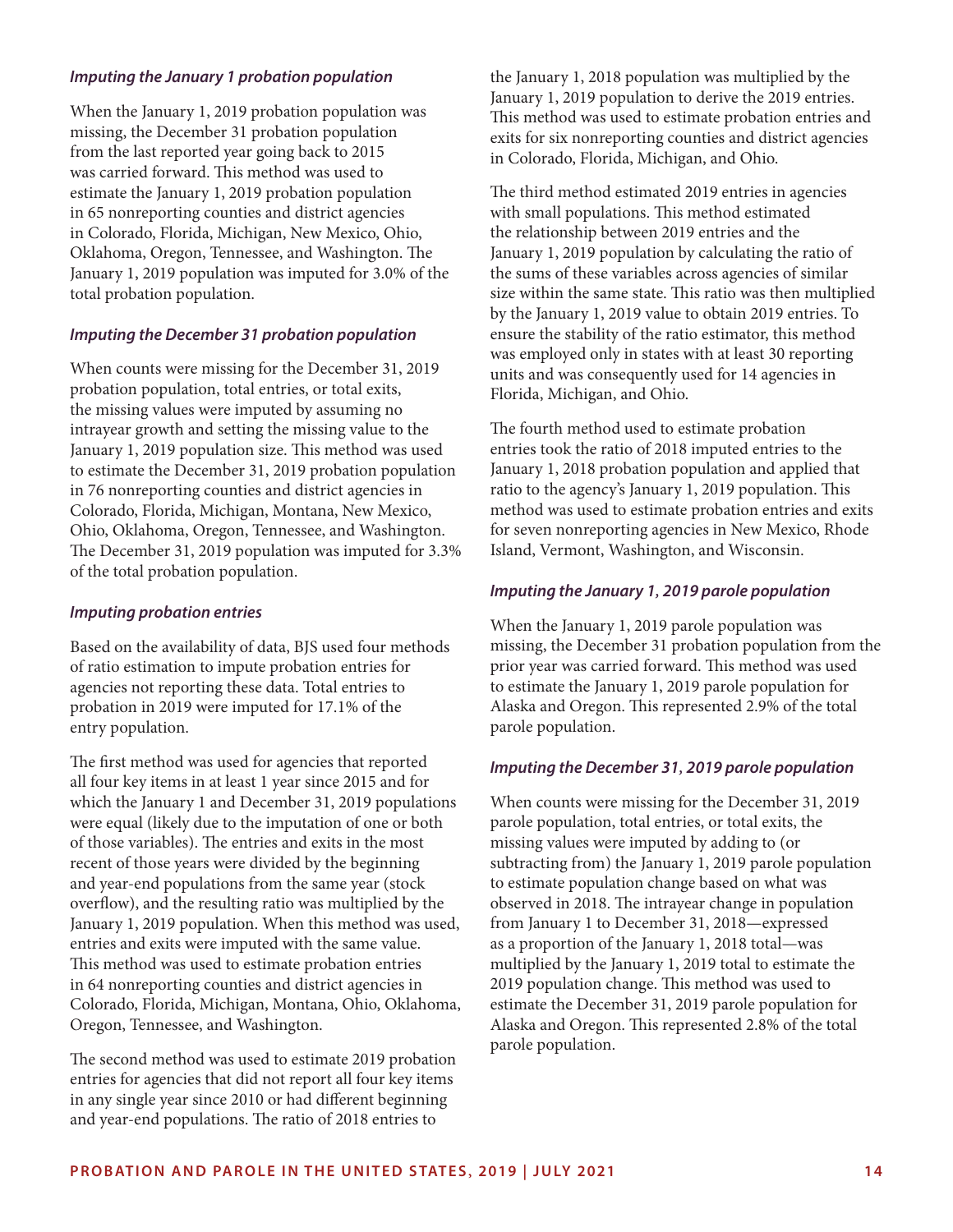#### *Imputing parole entries*

To estimate parole entries for agencies that were unable to report these data in 2019 but were able to report in 2018, BJS calculated the ratio of entries in 2018 to the agency's parole population on January 1, 2018 and applied that ratio to the agency's January 1, 2019 population. This method was used to estimate parole entries in Alaska, Vermont, and Oregon. Total entries in 2019 were imputed for 2.2% of the entering parole population.

#### *Imputing probation and parole exits*

A single method was used to estimate exits from probation that were not set equal to imputed entries as noted in *Imputing probation entries* above and for all parole agencies. For both probation and parole, BJS added each agency's estimated entries in 2019 to that agency's population on January 1, 2019 and subtracted that estimate from the population on December 31, 2019. For probation, this method was used for 32 nonreporting agencies in Colorado, Florida, Michigan, New Mexico, Ohio, Rhode Island, Vermont, Washington, and Wisconsin. For parole, this method was used in Alaska, Oregon, Vermont, and Wisconsin. Total exits in 2019 were imputed for 2.2% of the exiting probation population and 4.0% of the exiting parole population.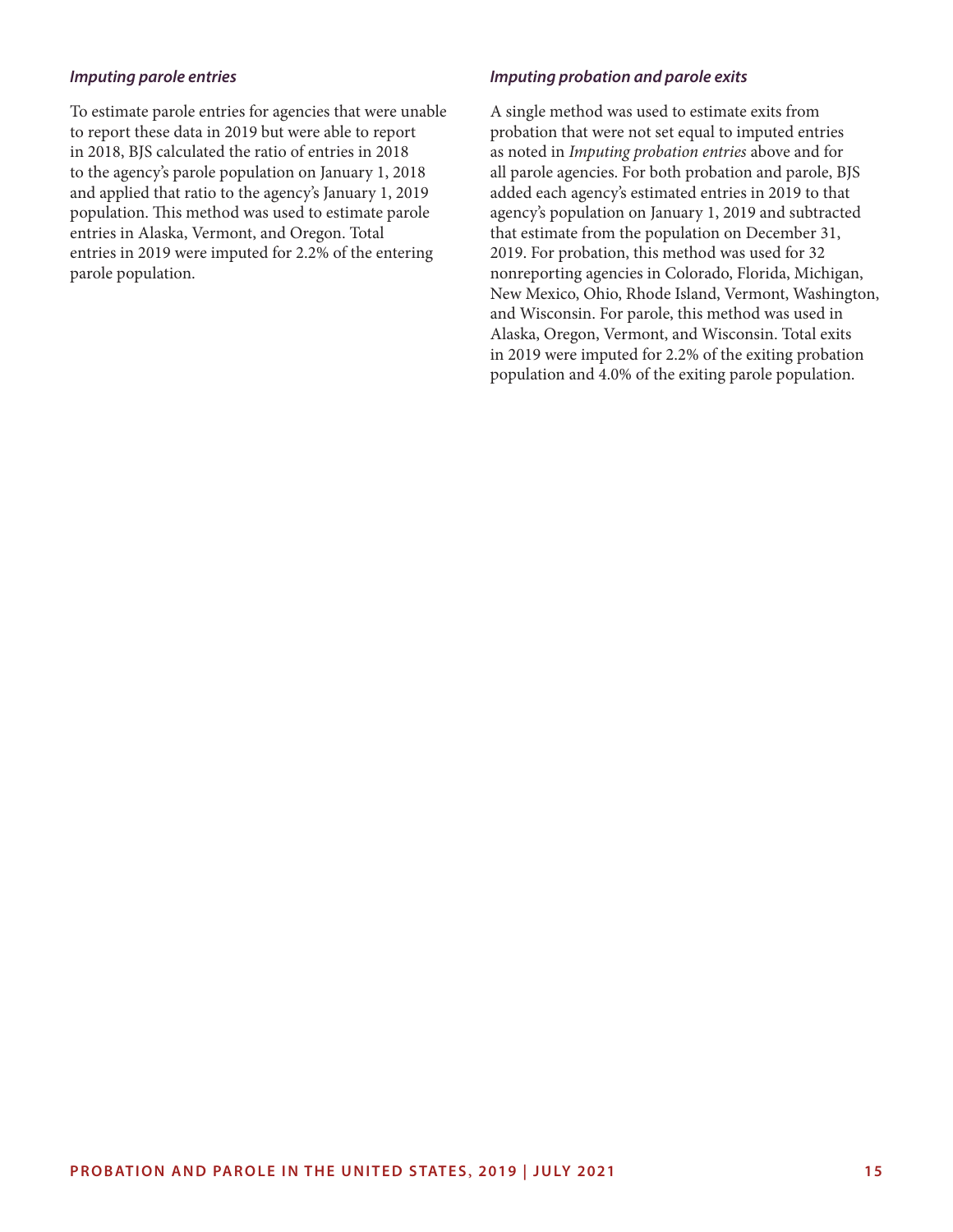### **Probation: Explanatory notes for 2019**

Probation agencies vary in their ability to provide counts each year consistent with Bureau of Justice Statistics (BJS) definitions. Some agencies report the number of cases, while others report the number of persons they supervise. Because a person can have multiple probation sentences, counting cases can artificially inflate probation totals. BJS requests that agencies report the number of persons under supervision, and each year some agencies make the conversion, resulting in what appears to be a large decrease from previous years' data. BJS documents these and other reporting anomalies below.

**Alaska**—The state supervises probation and parole in a combined program. The state agency was unable to report probation and parole data separately, so both populations were reported in the probation survey. The January 1, 2019 and December 31, 2019 probation population counts were derived based on the difference between the reported probation and imputed parole count (imputed using the December 31, 2018 parole population count).\*

**Colorado**—Nonreporting agencies in 2019—two local agencies did not report data. The December 31, 2018 population counts were used to estimate January 1, 2019 and December 31, 2019 populations.\*

**Florida**—Nonreporting agencies in 2019—four local agencies did not report data. The December 31, 2018 population count was used to estimate January 1, 2019 and December 31, 2019 counts for these agencies. Five other agencies did not report the number of entries and exits.\*

**Georgia**—Nonreporting agencies in 2019—one state agency did not report the number of entries to probation.\*

**Iowa**—The difference in the 2019 population numbers from prior years was due to the exclusion of informal, bench, or paper cases.

**Kentucky**—Nonreporting agencies in 2019—one local agency did not report data. The December 31, 2018 population counts were used to estimate January 1, 2019 and December 31, 2019 populations.\*

**Michigan**—Multiple agencies noted a decrease in cases in 2019 due to the legalization of marijuana. Nonreporting agencies in 2019—29 local agencies did not report data. December 31, 2018 population counts were used to estimate January 1, 2019 and December 31, 2019 populations. Other agencies did not report the number of entries to or exits from probation.\*

**Montana**—Nonreporting agencies in 2019—one local agency did not report data. The December 31, 2018 population counts were used to estimate January 1, 2019 and December 31, 2019 populations.\*

**New Mexico**—Nonreporting agencies in 2019—one local agency did not report data. The December 31, 2018 population counts were used to estimate January 1, 2019 and December 31, 2019 populations.\*

**Ohio**—Nonreporting agencies in 2019—29 local agencies did not report data. The December 31, 2018 population counts were used to estimate January 1, 2019 and December 31, 2019 populations.\*

**Rhode Island**—Nonreporting agencies in 2019—the state agency did not report data on entries to or exits from probation.\*

**Tennessee**— Nonreporting agencies in 2019—one local agency did not report data. December 31 probation population counts from the last reported year going back to 2015 were used to estimate January 1, 2019 and December 31, 2019 populations.

**Washington**—Nonreporting agencies in 2019 eight local agencies did not report data. The December 31, 2018 population counts were used to estimate January 1, 2019 and December 31, 2019 populations. Other agencies did not report the number of entries to or exits from probation.\*

**Wisconsin**—The state probation agency, overseeing the entire state probation population, was not able to report either the total number of exits or the total number of entries to probation during 2019.\*

\*See *Imputing for nonreporting agencies*.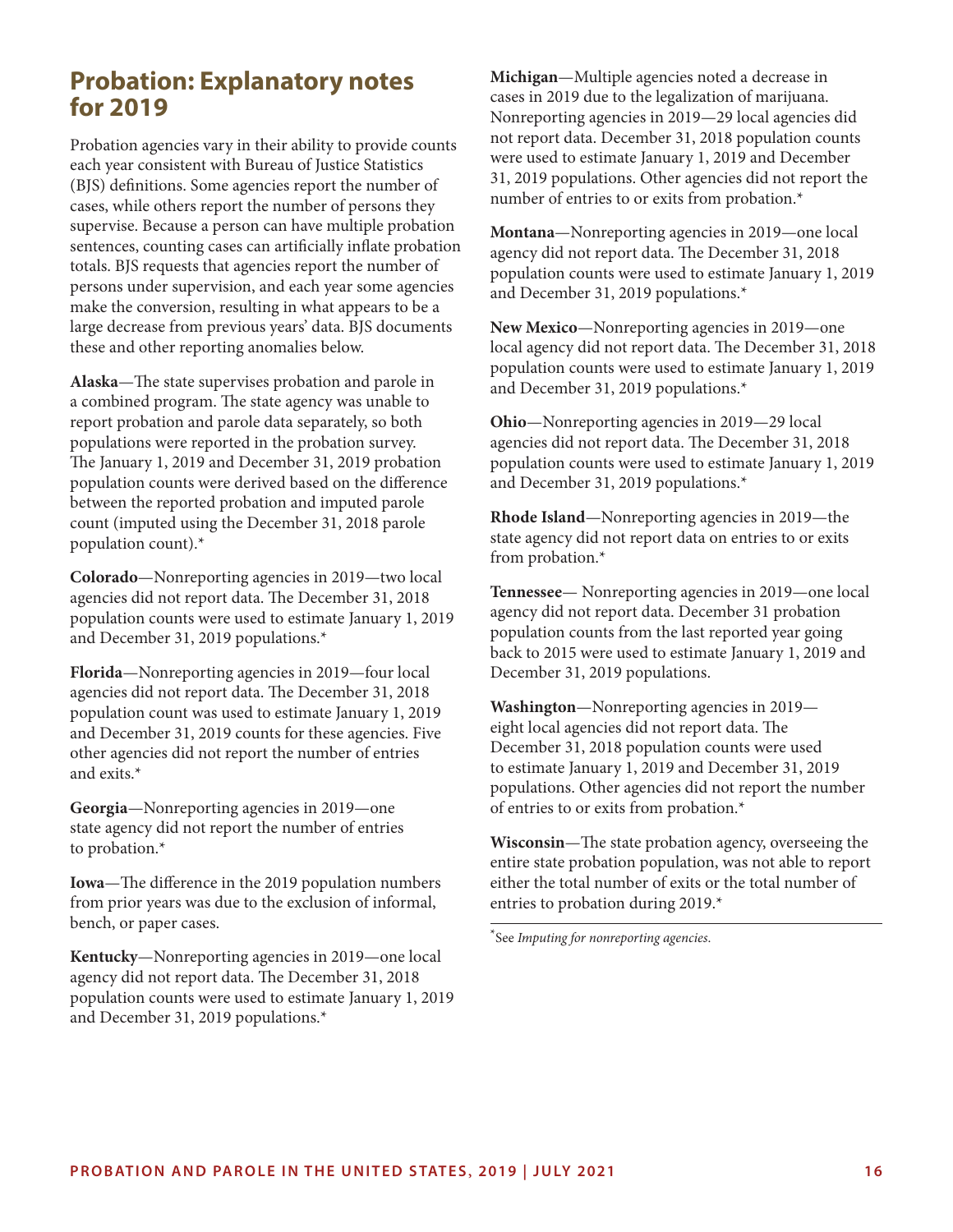### **Parole: Explanatory notes for 2019**

Each year, changes in legislation or offender management systems require states to alter previously submitted data or the data they can currently submit. The Bureau of Justice Statistics documents these changes as reported by the respondents.

**Alaska**—Alaska supervises probation and parole in a combined program. The state agency was unable to report probation and parole data separately, so both populations were reported in the probation survey. The January 1, 2019 and December 31, 2019 parole population counts were imputed based on the December 31, 2018 parole population count.\*

**California**—Parole data for January 1, 2019 included 43,038 offenders on Post-Release Community Supervision and 12,178 offenders on Mandatory Supervision. Parole populations on December 31, 2019 included 43,038 offenders on Post-Release Community Supervision and 12,178 offenders on Mandatory Supervision. During 2019, parole entries and exits included 21,326 offenders on Post-Release Community Supervision and 5,228 placed on Mandatory Supervision. **Connecticut**—Reporting changes from 2018 to 2019— Previous years' reporting was completed by a different agency, with data gleaned from different sources. The 2019 data provider has access to a broader range of information and resources and was able to report data that was more accurate than in past years.

**Massachusetts**—Reporting changes from 2018 to 2019—The Massachusetts Parole Board began to receive parolees granted mandatory release from prison beginning in March 2019.

**Pennsylvania**—The Pennsylvania Department of Corrections reported that 9 of the 65 participating county probation departments did not respond to the survey and that these counties' populations were estimated based on the prior year's caseload.

\*See *Imputing for nonreporting agencies*.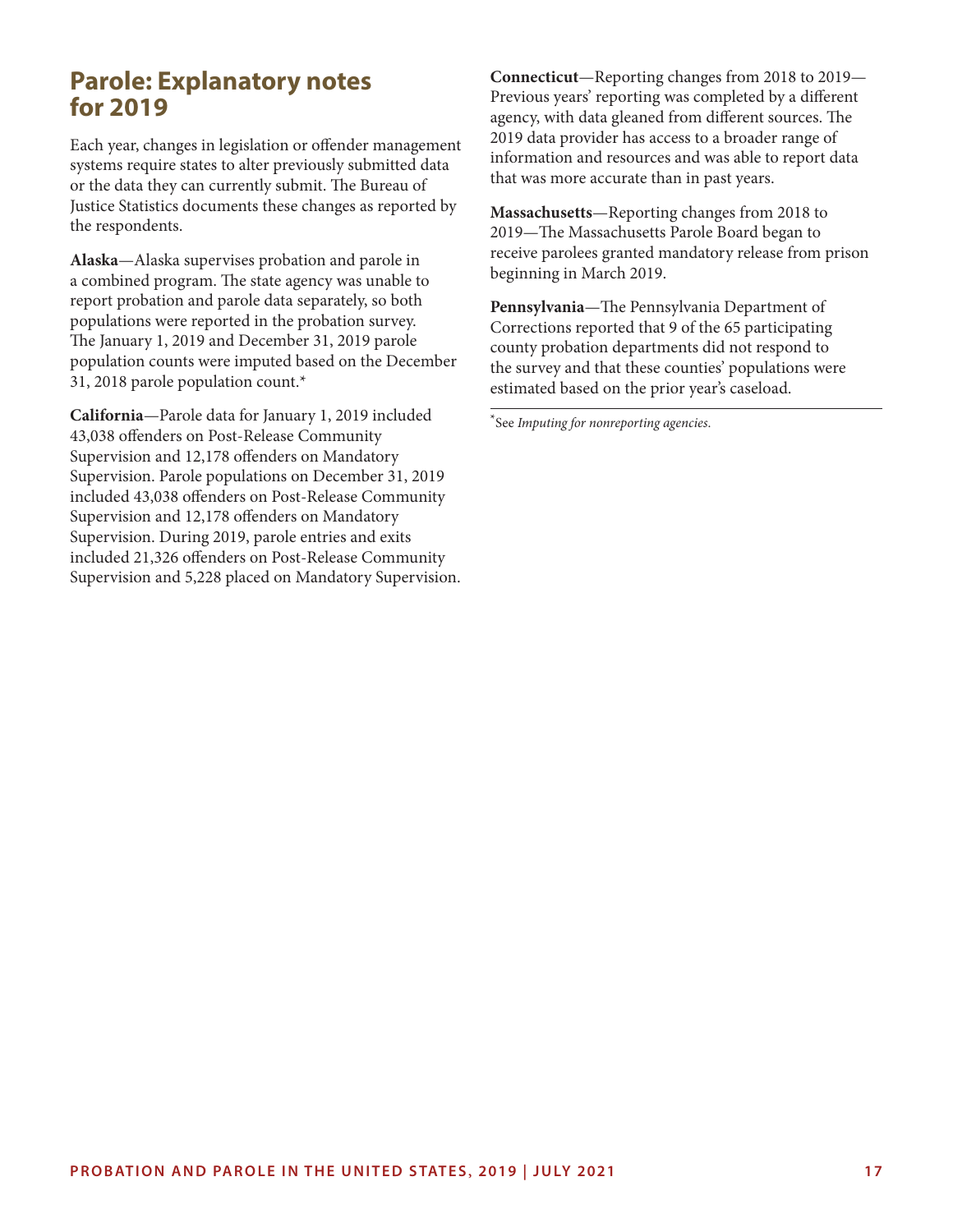### **APPENDIX TABLE 1**<br>Estimates for figure 2: Annual percent change of adults on probation, 2000-2019

### **APPENDIX TABLE 3**<br>Estimates for figure 4: Estimated total probation movements, entries, and exits, 2000–2019

| Year | Annual percent change                                                     |
|------|---------------------------------------------------------------------------|
| 2000 | 1.8%                                                                      |
| 2001 | 2.5                                                                       |
| 2002 | 1.5                                                                       |
| 2003 | 2.0                                                                       |
| 2004 | 1.6                                                                       |
| 2005 | 0.5                                                                       |
| 2006 | 1.8                                                                       |
| 2007 | 1.3                                                                       |
| 2008 | $-0.5$                                                                    |
| 2009 | $-1.7$                                                                    |
| 2010 | $-3.4$                                                                    |
| 2011 | $-2.0$                                                                    |
| 2012 | $-0.7$                                                                    |
| 2013 | $-0.8$                                                                    |
| 2014 | $-1.1$                                                                    |
| 2015 | $-2.0$                                                                    |
| 2016 | $-1.4$                                                                    |
| 2017 | $-0.7$                                                                    |
| 2018 | $-2.9$                                                                    |
| 2019 | $-1.3$                                                                    |
|      | Source: Bureau of Justice Statistics, Annual Probation Survey, 2000-2019. |

| Year                                                                      | Total movements | <b>Probation exits</b> | <b>Probation entries</b> |  |  |
|---------------------------------------------------------------------------|-----------------|------------------------|--------------------------|--|--|
| 2000                                                                      | 4,263,700       | 2,102,913              | 2,160,825                |  |  |
| 2001                                                                      | 4,123,000       | 2,004,851              | 2,118,133                |  |  |
| 2002                                                                      | 4,208,800       | 2,072,133              | 2,136,623                |  |  |
| 2003                                                                      | 4,424,700       | 2,187,435              | 2,237,226                |  |  |
| 2004                                                                      | 4,428,200       | 2,203,324              | 2,224,917                |  |  |
| 2005                                                                      | 4,453,100       | 2,217,517              | 2,235,610                |  |  |
| 2006                                                                      | 4,489,200       | 2,209,391              | 2,279,804                |  |  |
| 2007                                                                      | 4,666,400       | 2,295,027              | 2,371,410                |  |  |
| 2008                                                                      | 4,663,500       | 2,316,855              | 2,346,648                |  |  |
| 2009                                                                      | 4,597,000       | 2,313,660              | 2,283,323                |  |  |
| 2010                                                                      | 4,442,300       | 2,256,761              | 2,185,544                |  |  |
| 2011                                                                      | 4,287,600       | 2,182,800              | 2,104,800                |  |  |
| 2012                                                                      | 4,122,900       | 2,080,000              | 2,042,900                |  |  |
| 2013                                                                      | 4,220,200       | 2,126,600              | 2,093,600                |  |  |
| 2014                                                                      | 4,194,900       | 2,129,100              | 2,065,800                |  |  |
| 2015                                                                      | 4,009,300       | 2,043,200              | 1,966,100                |  |  |
| 2016                                                                      | 4,083,600       | 2,071,400              | 2,012,200                |  |  |
| 2017                                                                      | 4,100,300       | 2,060,800              | 2,039,500                |  |  |
| 2018                                                                      | 3,755,700       | 1,910,500              | 1,845,200                |  |  |
| 2019                                                                      | 3,780,800       | 1,900,500              | 1,880,300                |  |  |
| Source: Bureau of Justice Statistics, Annual Probation Survey, 2000-2019. |                 |                        |                          |  |  |

### **APPENDIX TABLE 2**<br>Estimates for figure 3: Annual percent change of adults on parole, 2000-2019

| Year                                                                   | Annual percent change |  |  |  |
|------------------------------------------------------------------------|-----------------------|--|--|--|
| 2000                                                                   | 1.8%                  |  |  |  |
| 2001                                                                   | 0.8                   |  |  |  |
| 2002                                                                   | 3.0                   |  |  |  |
| 2003                                                                   | 2.7                   |  |  |  |
| 2004                                                                   | 0.3                   |  |  |  |
| 2005                                                                   | 1.1                   |  |  |  |
| 2006                                                                   | 1.8                   |  |  |  |
| 2007                                                                   | 3.5                   |  |  |  |
| 2008                                                                   | 0.0                   |  |  |  |
| 2009                                                                   | $-0.2$                |  |  |  |
| 2010                                                                   | 2.0                   |  |  |  |
| 2011                                                                   | 1.7                   |  |  |  |
| 2012                                                                   | 0.3                   |  |  |  |
| 2013                                                                   | $-1.0$                |  |  |  |
| 2014                                                                   | 1.0                   |  |  |  |
| 2015                                                                   | 1.5                   |  |  |  |
| 2016                                                                   | 0.5                   |  |  |  |
| 2017                                                                   | 0.0                   |  |  |  |
| 2018                                                                   | 0.3                   |  |  |  |
| 2019                                                                   | 0.1                   |  |  |  |
| Source: Bureau of Justice Statistics, Annual Parole Survey, 2000-2019. |                       |  |  |  |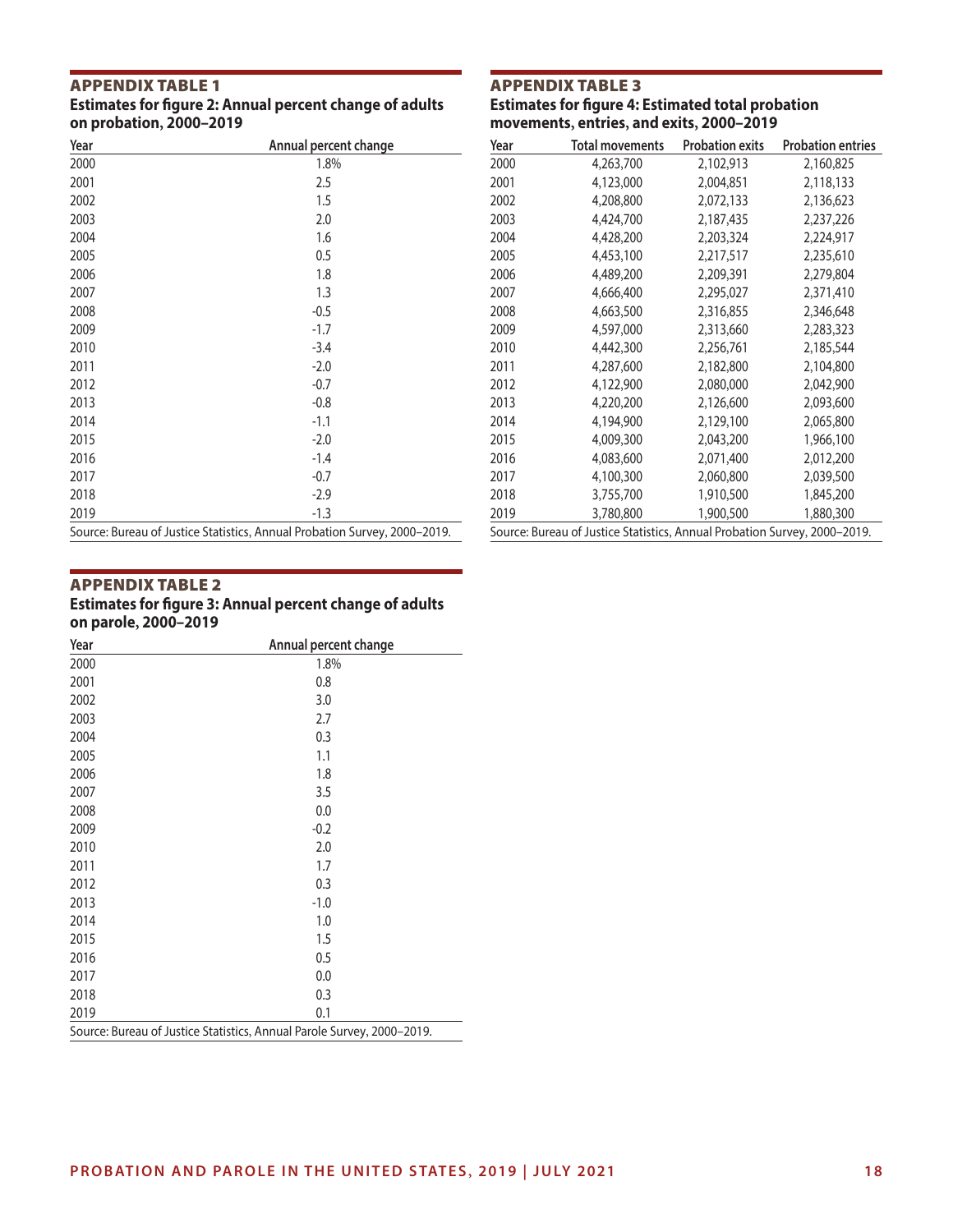### **APPENDIX TABLE 4**<br>Estimates for figure 5: Estimated total parole movements, entries, and exits, 2000-2019

| Year                                                                   | <b>Total movements</b> | <b>Parole entries</b> | Parole exits |  |  |  |
|------------------------------------------------------------------------|------------------------|-----------------------|--------------|--|--|--|
| 2000                                                                   | 946,700                | 478,800               | 467,900      |  |  |  |
| 2001                                                                   | 955,300                | 482,100               | 473,200      |  |  |  |
| 2002                                                                   | 933,400                | 476,900               | 456,500      |  |  |  |
| 2003                                                                   | 981,200                | 501,100               | 480,100      |  |  |  |
| 2004                                                                   | 1,025,300              | 515,600               | 509,700      |  |  |  |
| 2005                                                                   | 1,036,300              | 524,400               | 511,900      |  |  |  |
| 2006                                                                   | 1,069,300              | 543,100               | 526,200      |  |  |  |
| 2007                                                                   | 1,100,600              | 562,900               | 537,700      |  |  |  |
| 2008                                                                   | 1,141,900              | 575,500               | 566,400      |  |  |  |
| 2009                                                                   | 1,144,000              | 570,700               | 573,300      |  |  |  |
| 2010                                                                   | 1,128,300              | 565,500               | 562,800      |  |  |  |
| 2011                                                                   | 1,080,900              | 546,300               | 534,600      |  |  |  |
| 2012                                                                   | 997,700                | 500,900               | 496,800      |  |  |  |
| 2013                                                                   | 921,100                | 467,200               | 453,900      |  |  |  |
| 2014                                                                   | 913,900                | 461,100               | 452,800      |  |  |  |
| 2015                                                                   | 938,900                | 475,200               | 463,700      |  |  |  |
| 2016                                                                   | 913,100                | 457,100               | 456,000      |  |  |  |
| 2017                                                                   | 887,700                | 442,000               | 445,700      |  |  |  |
| 2018                                                                   | 901,100                | 447,200               | 453,900      |  |  |  |
| 2019                                                                   | 885,000                | 442,800               | 442,200      |  |  |  |
| Source: Bureau of Justice Statistics, Annual Parole Survey, 2000-2019. |                        |                       |              |  |  |  |

### **APPENDIX TABLE 5**<br>Estimates for figure 6: Response rate for Annual Probation Survey, by month, 2018-2019

| Date         | 2018    | 2019    |
|--------------|---------|---------|
| January 1    | $0.0\%$ | $0.0\%$ |
| February 1   | 22.4    | 17.1    |
| March 1      | 53.4    | 51.4    |
| April 1      | 73.8    | 66.2    |
| May 1        | 82.0    | 69.9    |
| June 1       | 83.5    | 72.3    |
| July 1       | 84.4    | 75.2    |
| August 1     | 84.4    | 76.3    |
| September 1  | 84.4    | 76.5    |
| September 15 | 84.4    | 76.7    |

Note: Data collection was closed and final on Sept 15th for 2019 data. The COVID-19 pandemic required collection to stay open about 4 months longer than a normal collection year.

Source: Bureau of Justice Statistics, Annual Probation Survey, 2018–2019.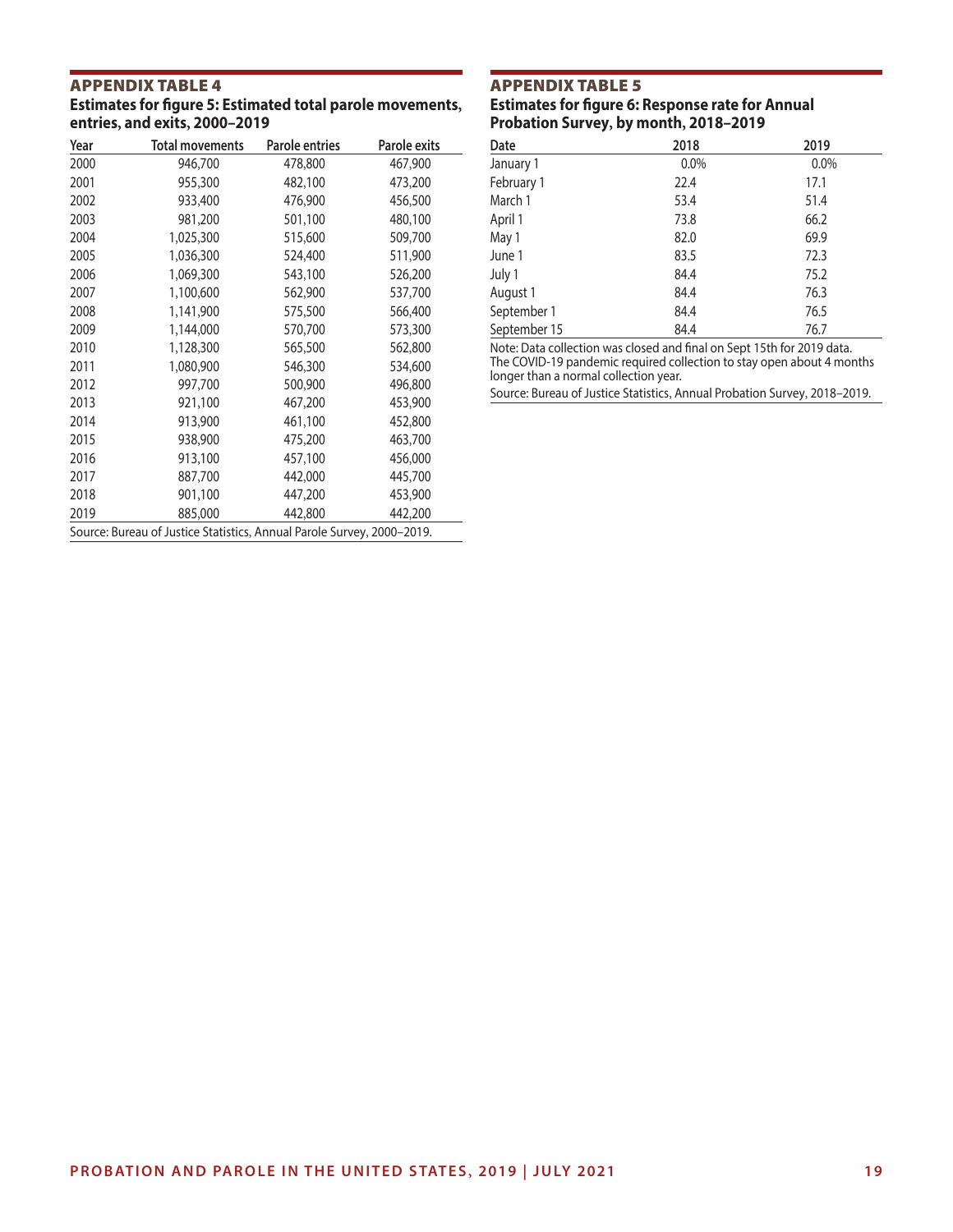## **APPENDIX TABLE 6**<br>Adults under community supervision, 2019

|                            | Community<br>supervision population, | <b>Entries</b> |                    |           | <b>Exits</b>       | Community<br>supervision population, | Change, January 1, 2019-<br>December 31, 2019 |         | Number under community<br>supervision per 100,000 adult<br>U.S. residents, |  |
|----------------------------|--------------------------------------|----------------|--------------------|-----------|--------------------|--------------------------------------|-----------------------------------------------|---------|----------------------------------------------------------------------------|--|
| Jurisdiction               | January 1, 2019a                     | Reported       | <b>Estimated</b> b | Reported  | <b>Estimated</b> b | December 31, 2019a                   | Number                                        | Percent | December 31, 2019C                                                         |  |
| U.S. total                 | 4,379,100                            | 1,972,300      | 2,323,100          | 2,199,500 | 2,342,700          | 4,357,700                            | $-21,400$                                     | $-0.5%$ | 1,701                                                                      |  |
| Federal                    | 122,800                              | 55,000         | 55,000             | 57,400    | 57,400             | 122,500                              | $-300$                                        | $-0.2%$ | 48                                                                         |  |
| <b>State</b>               | 4,256,300                            | 1,917,200      | 2,268,100          | 2,142,100 | 2,285,300          | 4,235,200                            | $-21,200$                                     | $-0.5%$ | 1,653                                                                      |  |
| Alabama                    | 60,200                               | 27,500         | 27,500             | 23,400    | 23,400             | 64,300                               | 4,000                                         | 6.7     | 1,680                                                                      |  |
| Alaska <sup>d</sup>        | 3,400                                | 4,800          | 5,200              | 4,700     | 5,400              | 3,300                                | $-200$                                        | $-4.6$  | 592                                                                        |  |
| Arizona                    | 84,300                               | 34,600         | 34,600             | 33,700    | 33,700             | 85,300                               | 900                                           | 1.1     | 1,497                                                                      |  |
| Arkansas                   | 53,600                               | 24,600         | 24,600             | 21,400    | 21,400             | 63,400                               | 9,800                                         | 18.3    | 2,728                                                                      |  |
| California <sup>d</sup>    | 312,400                              | 141,400        | 160,600            | 149,100   | 163,800            | 306,500                              | $-5,900$                                      | $-1.9$  | 999                                                                        |  |
| Coloradod                  | 91,300                               | 65,200         | 65,900             | 63,100    | 63,800             | 93,800                               | 2,500                                         | 2.8     | 2,069                                                                      |  |
| Connecticutd               | 42,000                               | 21,900         | 21,900             | 22,500    | 22,500             | 40,100                               | $-1,900$                                      | $-4.5$  | 1,413                                                                      |  |
| Delaware                   | 14,500                               | 8,700          | 8,700              | 9,800     | 9,800              | 13,400                               | $-1,200$                                      | $-7.9$  | 1,726                                                                      |  |
| District of Columbia       | 8,400                                | 4,800          | 4,800              | 5,600     | 5,600              | 7,600                                | $-700$                                        | $-8.9$  | 1,314                                                                      |  |
| Floridad                   | 208,800                              | 133,100        | 145,500            | 137,100   | 149,700            | 208,500                              | $-300$                                        | $-0.2$  | 1,200                                                                      |  |
| Georgia <sup>d</sup>       | 430,600                              | 50,100         | 265,100            | 268,700   | 268,700            | 427,600                              | $-3,100$                                      | $-0.7$  | 5,236                                                                      |  |
| Hawaii                     | 21,900                               | 4,700          | 4,700              | 5,000     | 5,000              | 21,300                               | $-600$                                        | $-2.6$  | 1,909                                                                      |  |
| Idaho                      | 39,700                               | 17,600         | 17,600             | 16,600    | 16,600             | 40,600                               | 1,000                                         | 2.4     | 2,997                                                                      |  |
| Illinois                   | 116,700                              | 107,600        | 107,600            | 104,700   | 104,700            | 119,600                              | 3,000                                         | 2.6     | 1,215                                                                      |  |
| Indiana                    | 115,700                              | 95,600         | 95,600             | 93,600    | 93,600             | 117,600                              | 1,900                                         | 1.7     | 2,269                                                                      |  |
| lowad                      | 26,400                               | 13,800         | 13,800             | 13,100    | 13,100             | 27,000                               | 700                                           | 2.5     | 1,111                                                                      |  |
| Kansas                     | 21,900                               | 24,900         | 24,900             | 23,100    | 23,100             | 23,600                               | 1,700                                         | 7.9     | 1,066                                                                      |  |
| Kentucky <sup>d</sup>      | 65,400                               | 32,000         | 32,000             | 32,600    | 32,600             | 63,900                               | $-1,500$                                      | $-2.3$  | 1,842                                                                      |  |
| Louisiana                  | 62,300                               | 29,800         | 29,800             | 32,100    | 32,100             | 60,000                               | $-2,300$                                      | $-3.7$  | 1,686                                                                      |  |
| Maine                      | 6,900                                | 2,900          | 2,900              | 3,700     | 3,700              | 6,600                                | $-300$                                        | $-4.4$  | 600                                                                        |  |
| Maryland                   | 77,700                               | 38,900         | 38,900             | 36,800    | 36,800             | 79,900                               | 2,200                                         | 2.8     | 1,693                                                                      |  |
| Massachusetts <sup>d</sup> | 53,700                               | 60,100         | 60,100             | 61,100    | 61,100             | 52,700                               | $-1,000$                                      | $-1.8$  | 949                                                                        |  |
| Michigan <sup>d</sup>      | 163,600                              | 79,100         | 94,200             | 87,500    | 102,500            | 156,100                              | $-7,400$                                      | $-4.5$  | 1,988                                                                      |  |
| Minnesota                  | 107,300                              | 54,000         | 54,000             | 55,700    | 55,700             | 105,600                              | $-1,700$                                      | $-1.6$  | 2,427                                                                      |  |
| Mississippi                | 37,200                               | 16,200         | 16,200             | 14,500    | 14,500             | 38,900                               | 1,700                                         | 4.7     | 1,706                                                                      |  |
| Missouri                   | 62,700                               | 41,800         | 41,800             | 39,600    | 39,600             | 64,900                               | 2,200                                         | 3.5     | 1,359                                                                      |  |
| Montana <sup>d</sup>       | 11,000                               | 5,100          | 5,300              | 5,000     | 5,200              | 11,100                               | 100                                           | 0.8     | 1,317                                                                      |  |
| Nebraska                   | 15,900                               | 12,000         | 12,000             | 11,700    | 11,700             | 14,000                               | $-1,900$                                      | $-11.8$ | 956                                                                        |  |
| Nevada                     | 19,800                               | 19,800         | 19,800             | 15,600    | 15,600             | 23,900                               | 4,100                                         | 21.0    | 991                                                                        |  |
| New Hampshire              | 6,300                                | 3,200          | 3,200              | 3,600     | 3,600              | 5,900                                | $-400$                                        | $-5.9$  | 533                                                                        |  |
| New Jersey                 | 148,300                              | 25,500         | 25,500             | 30,800    | 30,800             | 143,000                              | $-5,400$                                      | $-3.6$  | 2,058                                                                      |  |
| New Mexico <sup>d</sup>    | 13,700                               | 8,500          | 8,500              | 7,500     | 7,500              | 12,400                               | $-1,300$                                      | $-9.8$  | 760                                                                        |  |

*Continued on next page*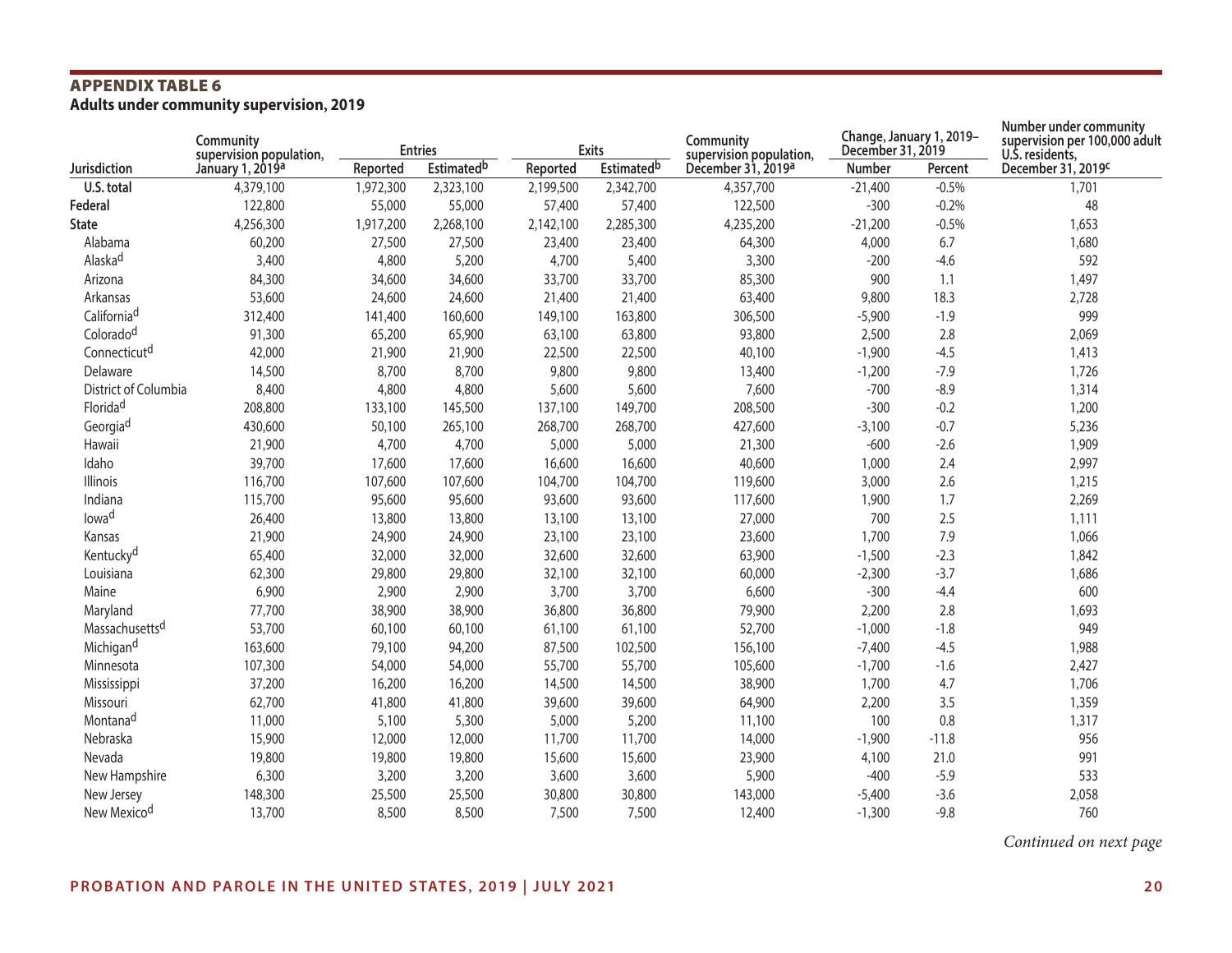## **APPENDIX TABLE 6 (continued)**<br>Adults under community supervision, 2019

| Community<br>supervision population, |                              |                      | <b>Entries</b>                | <b>Exits</b>         |                               | Community<br>supervision population, | Change, January 1, 2019-<br>December 31, 2019 |         | Number under community<br>supervision per 100,000 adult<br>U.S. residents, |  |
|--------------------------------------|------------------------------|----------------------|-------------------------------|----------------------|-------------------------------|--------------------------------------|-----------------------------------------------|---------|----------------------------------------------------------------------------|--|
| Jurisdiction                         | January 1, 2019 <sup>a</sup> | Reported             | <b>Estimated</b> <sup>b</sup> | Reported             | <b>Estimated</b> <sup>b</sup> | December 31, 2019 <sup>a</sup>       | <b>Number</b>                                 | Percent | December 31, 2019 <sup>c</sup>                                             |  |
| New York                             | 140,900                      | 41,500               | 41,500                        | 48,600               | 48,600                        | 133,800                              | $-7,100$                                      | $-5.0$  | 868                                                                        |  |
| North Carolina                       | 94,100                       | 59,400               | 59,400                        | 62,600               | 62,600                        | 90,900                               | $-3,200$                                      | $-3.4$  | 1,103                                                                      |  |
| North Dakota                         | 7,000                        | 5,000                | 5,000                         | 5,000                | 5,000                         | 7,000                                |                                               | $-0.5$  | 1,194                                                                      |  |
| Ohio <sup>d</sup>                    | 245,000                      | 138,600              | 155,300                       | 137,700              | 154,700                       | 244,100                              | $-900$                                        | $-0.3$  | 2,676                                                                      |  |
| Oklahoma                             | 43,300                       | 9,900                | 10,400                        | 11,700               | 12,200                        | 41,500                               | $-1,800$                                      | $-4.1$  | 1,378                                                                      |  |
| Oregon                               | 59,900                       | $\ddot{\phantom{a}}$ | 34,200                        | $\ddotsc$            | 34,600                        | 59,600                               | $-400$                                        | $-0.6$  | 1,767                                                                      |  |
| Pennsylvania <sup>d</sup>            | 288,000                      | 129,900              | 129,900                       | 139,900              | 139,900                       | 278,000                              | $-10,000$                                     | $-3.5$  | 2,731                                                                      |  |
| Rhode Island <sup>d</sup>            | 20,900                       | 300                  | 4,200                         | 200                  | 4,700                         | 20,500                               | $-400$                                        | $-2.0$  | 2,388                                                                      |  |
| South Carolina                       | 36,100                       | 17,000               | 17,000                        | 17,300               | 17,300                        | 35,800                               | $-300$                                        | $-0.7$  | 880                                                                        |  |
| South Dakota                         | 9,100                        | 6,000                | 6,000                         | 6,300                | 6,300                         | 8,900                                | $-300$                                        | $-2.9$  | 1,322                                                                      |  |
| Tennessee <sup>d</sup>               | 71,200                       | 22,600               | 26,100                        | 20,300               | 23,700                        | 73,500                               | 2,300                                         | 3.2     | 1,375                                                                      |  |
| Texas                                | 474,100                      | 161,200              | 161,200                       | 161,200              | 161,200                       | 474,100                              | 100                                           | < 0.05  | 2,178                                                                      |  |
| Utah                                 | 16,500                       | 9,800                | 9,800                         | 10,400               | 10,400                        | 15,900                               | $-600$                                        | $-3.7$  | 692                                                                        |  |
| Vermont                              | 4,600                        |                      | 2,600                         | $\ddot{\phantom{a}}$ | 2,300                         | 4,800                                | 300                                           | 5.5     | 950                                                                        |  |
| Virginia                             | 65,000                       | 35,800               | 35,800                        | 33,300               | 33,300                        | 67,400                               | 2,500                                         | 3.8     | 1,007                                                                      |  |
| Washington <sup>d</sup>              | 95,500                       | 50,900               | 55,900                        | 42,900               | 51,300                        | 94,200                               | $-1,300$                                      | $-1.4$  | 1,571                                                                      |  |
| West Virginia                        | 10,900                       | 8,200                | 8,200                         | 7,900                | 7,900                         | 11,200                               | 300                                           | 2.7     | 782                                                                        |  |
| Wisconsin <sup>d</sup>               | 64,500                       | 8,100                | 29,400                        | $\cdots$             | 29,000                        | 65,000                               | 400                                           | 0.7     | 1,423                                                                      |  |
| Wyoming                              | 6,300                        | 3,500                | 3,500                         | 3,300                | 3,300                         | 6,500                                | 200                                           | 3.8     | 1,465                                                                      |  |

Note: Counts are rounded to the nearest 100. Details may not sum to totals due to rounding. Data quality may vary across jurisdictions for counts of entries and exits. Therefore, the population on December 31, 2019 does not equal the population on January 1, 2019, plus entries, minus exits. Rates are based on the total community supervision, probation, and parole population counts as of December 31 of the reporting year and were calculated using U.S. Census Bureau estimates of the U.S. resident population of persons age 18 or older for January 1 of the following year. ..Not known.

<sup>a</sup>The January 1 population excludes 18,878 offenders and the December 31 population excludes 14,057 offenders under community supervision who were on both probation and parole. See *Methodology*.<br><sup>b</sup>Reported data will equ

cRates were computed using the estimated adult U.S. resident population in each jurisdiction on January 1, 2020.

dSee *Probation: Explanatory notes for 2019* and *Parole: Explanatory notes for 2019* for more details.

Source: Bureau of Justice Statistics, Annual Probation Survey and Annual Parole Survey, 2019; and U.S. Census Bureau, National Intercensal Estimates, 2020.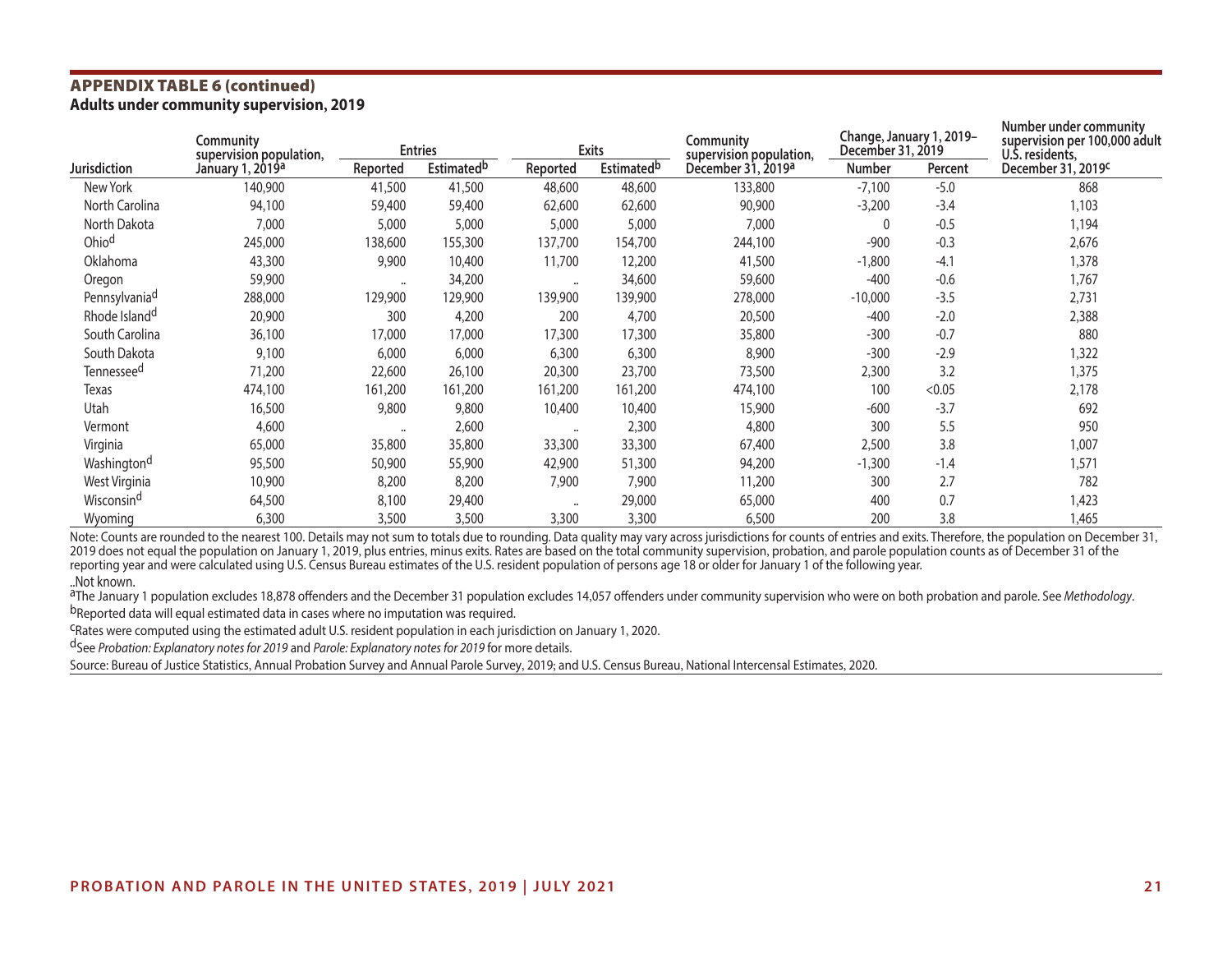## **APPENDIX TABLE 7<br>Adults on probation, 2019**

|                         | Probation population, |           | <b>Entries</b>    |           | <b>Exits</b>      | Probation population, | December 31, 2019 | Change, January 1, 2019- | Number on probation per<br>100,000 adult U.S. residents, |
|-------------------------|-----------------------|-----------|-------------------|-----------|-------------------|-----------------------|-------------------|--------------------------|----------------------------------------------------------|
| Jurisdiction            | January 1, 2019       | Reported  | <b>Estimateda</b> | Reported  | <b>Estimateda</b> | December 31, 2019     | Number            | Percent                  | December 31, 2019 <sup>a</sup>                           |
| U.S. total              | 3,521,000             | 1,558,265 | 1,880,300         | 1,789,498 | 1,900,500         | 3,492,880             | $-28,120$         | $-0.8%$                  | 1,364                                                    |
| Federal                 | 14,939                | 7,147     | 7,147             | 7,973     | 7,973             | 14,142                | $-797$            | $-5.3%$                  | 6                                                        |
| <b>State</b>            | 3,506,061             | 1,551,118 | 1,873,100         | 1,781,308 | 1,892,500         | 3,478,738             | $-27,323$         | $-0.8%$                  | 1,358                                                    |
| Alabama                 | 50,345                | 24,049    | 24,049            | 19,045    | 19,045            | 55,349                | 5,004             | 9.9                      | 1,447                                                    |
| Alaska <sup>c</sup>     | 2,074                 | 4,774     | 4,774             | 4,748     | 4,748             | 2,100                 | 26                | 1.3                      | 381                                                      |
| Arizona                 | 76,844                | 24,468    | 24,468            | 23,098    | 23,098            | 78,214                | 1,370             | 1.8                      | 1,373                                                    |
| Arkansas                | 36,511                | 13,895    | 13,895            | 11,325    | 11,325            | 39,268                | 2,757             | 7.6                      | 1,690                                                    |
| California              | 209,765               | 114,802   | 114,802           | 122,539   | 122,539           | 199,313               | $-10,452$         | $-5.0$                   | 650                                                      |
| Colorado <sup>c</sup>   | 80,537                | 56,575    | 57,300            | 54,904    | 55,600            | 82,677                | 2,140             | 2.7                      | 1,823                                                    |
| Connecticut             | 38,495                | 19,491    | 19,491            | 20,224    | 20,224            | 36,475                | $-2,020$          | $-5.2$                   | 1,284                                                    |
| Delaware                | 14,176                | 8,512     | 8,512             | 9,678     | 9,678             | 13,010                | $-1,166$          | $-8.2$                   | 1,679                                                    |
| District of Columbia    | 5,456                 | 3,706     | 3,706             | 4,139     | 4,139             | 5,023                 | $-433$            | $-7.9$                   | 867                                                      |
| Florida <sup>c</sup>    | 204,480               | 126,626   | 139,100           | 130,661   | 143,200           | 204,159               | $-321$            | $-0.2$                   | 1,175                                                    |
| Georgiac                | 414,208               | 40,988    | 256,000           | 258,434   | 258,434           | 411,768               | $-2,440$          | $-0.6$                   | 5,042                                                    |
| Hawaii                  | 20,196                | 3,648     | 3,648             | 4,225     | 4,225             | 19,619                | $-577$            | $-2.9$                   | 1,759                                                    |
| Idaho                   | 34,406                | 14,724    | 14,724            | 13,614    | 13,614            | 35,516                | 1,110             | 3.2                      | 2,620                                                    |
| Illinois                | 89,468                | 87,514    | 87,514            | 83,582    | 83,582            | 93,400                | 3,932             | 4.4                      | 949                                                      |
| Indiana                 | 109,298               | 90,343    | 90,343            | 88,060    | 88,060            | 111,581               | 2,283             | 2.1                      | 2,153                                                    |
| lowa <sup>c</sup>       | 20,126                | 9,181     | 9,181             | 9,051     | 9,051             | 20,256                | 130               | 0.6                      | 833                                                      |
| Kansas                  | 16,455                | 20,392    | 20,392            | 18,751    | 18,751            | 18,096                | 1,641             | 10.0                     | 816                                                      |
| Kentucky <sup>c</sup>   | 49,156                | 20,396    | 20,396            | 19,795    | 19,795            | 49,757                | 601               | 1.2                      | 1,434                                                    |
| Louisiana               | 35,025                | 13,615    | 13,615            | 14,899    | 14,899            | 33,741                | $-1,284$          | $-3.7$                   | 948                                                      |
| Maine                   | 6,873                 | 2,888     | 2,888             | 3,701     | 3,701             | 6,568                 | $-305$            | $-4.4$                   | 598                                                      |
| Maryland                | 67,835                | 35,193    | 35,193            | 32,801    | 32,801            | 70,227                | 2,392             | 3.5                      | 1,488                                                    |
| Massachusetts           | 52,228                | 57,978    | 57,978            | 58,868    | 58,868            | 51,338                | $-890$            | $-1.7$                   | 925                                                      |
| Michigan <sup>c</sup>   | 149,101               | 70,408    | 85,600            | 77,846    | 92,900            | 142,653               | $-6,448$          | $-4.3$                   | 1,816                                                    |
| Minnesota               | 99,948                | 47,883    | 47,883            | 49,441    | 49,441            | 98,390                | $-1,558$          | $-1.6$                   | 2,261                                                    |
| Mississippi             | 27,294                | 9,562     | 9,562             | 8,398     | 8,398             | 28,458                | 1,164             | 4.3                      | 1,249                                                    |
| Missouri                | 43,368                | 24,952    | 24,952            | 24,907    | 24,907            | 43,413                | 45                | 0.1                      | 909                                                      |
| Montana <sup>c</sup>    | 9,619                 | 4,260     | 4,500             | 4,507     | 4,500             | 9,589                 | $-30$             | $-0.3$                   | 1,136                                                    |
| Nebraska                | 14,894                | 10,936    | 10,936            | 10,677    | 10,677            | 13,023                | $-1,871$          | $-12.6$                  | 890                                                      |
| Nevada                  | 13,260                | 13,391    | 13,391            | 10,404    | 10,404            | 16,247                | 2,987             | 22.5                     | 674                                                      |
| New Hampshire           | 3,916                 | 2,039     | 2,039             | 2,289     | 2,289             | 3,659                 | $-257$            | $-6.6$                   | 330                                                      |
| New Jersey              | 133,381               | 20,662    | 20,662            | 26,239    | 26,239            | 127,804               | $-5,577$          | $-4.2$                   | 1,839                                                    |
| New Mexico <sup>c</sup> | 12,076                | 6,415     | 6,400             | 5,749     | 5,700             | 12,354                | 278               | 2.3                      | 760                                                      |
| New York                | 95,679                | 22,285    | 22,285            | 29,085    | 29,085            | 88,879                | $-6,800$          | $-7.1$                   | 577                                                      |

*Continued on next page*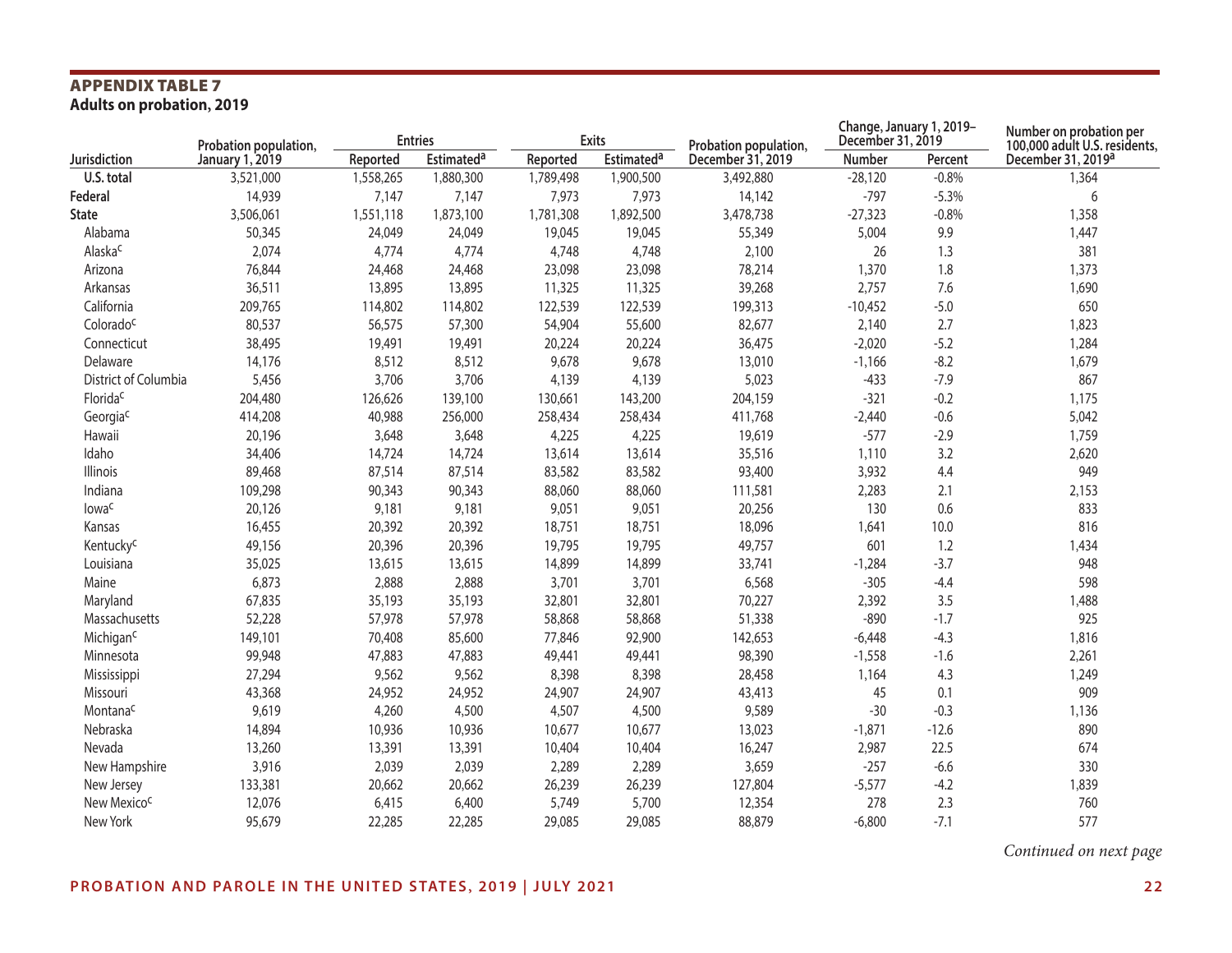### **APPENDIX TABLE 7 (continued)**<br>Adults on probation, 2019

|                           | Probation population,  |                      | <b>Entries</b>               |                      | <b>Exits</b>      | Probation population, | December 31, 2019 | Change, January 1, 2019- | Number on probation per<br>100,000 adult U.S. residents, |
|---------------------------|------------------------|----------------------|------------------------------|----------------------|-------------------|-----------------------|-------------------|--------------------------|----------------------------------------------------------|
| <b>Jurisdiction</b>       | <b>January 1, 2019</b> | Reported             | <b>Estimated<sup>a</sup></b> | Reported             | <b>Estimateda</b> | December 31, 2019     | <b>Number</b>     | Percent                  | December 31, 2019 <sup>a</sup>                           |
| North Carolina            | 80,068                 | 45,205               | 45,205                       | 48,368               | 48,368            | 76,905                | $-3,163$          | $-4.0$                   | 933                                                      |
| North Dakota              | 6,096                  | 3,977                | 3,977                        | 3,874                | 3,874             | 6,199                 | 103               | 1.7                      | 1,063                                                    |
| Ohioc                     | 223,861                | 126,428              | 143,100                      | 126,249              | 143,300           | 222,292               | $-1,569$          | $-0.7$                   | 2,436                                                    |
| Oklahoma                  | 41,562                 | 9,302                | 9,800                        | 11,275               | 11,800            | 39,589                | $-1,973$          | $-4.7$                   | 1,313                                                    |
| Oregon                    | 35,732                 | $\ddot{\phantom{a}}$ | 25,500                       | $\ddot{\phantom{a}}$ | 25,500            | 35,732                |                   | < 5                      | 1,060                                                    |
| Pennsylvania              | 178,730                | 82,504               | 82,504                       | 89,182               | 89,182            | 172,052               | $-6,678$          | $-3.7$                   | 1,690                                                    |
| Rhode Island <sup>c</sup> | 20,402                 | $\ddot{\phantom{a}}$ | 4,000                        | $\bullet\bullet$     | 4,500             | 19,897                | $-505$            | $-2.5$                   | 2,323                                                    |
| South Carolina            | 31,497                 | 14,410               | 14,410                       | 14,579               | 14,579            | 31,328                | $-169$            | $-0.5$                   | 770                                                      |
| South Dakota              | 5,918                  | 3,517                | 3,517                        | 4,011                | 4,011             | 5,424                 | -494              | $-8.3$                   | 809                                                      |
| Tennessee <sup>c</sup>    | 60,365                 | 19,082               | 22,600                       | 16,975               | 20,500            | 62,472                | 2,107             | 3.5                      | 1,168                                                    |
| Texas                     | 367,670                | 125,234              | 125,234                      | 125,151              | 125,151           | 367,753               | 83                | < 5                      | 1,689                                                    |
| Utah                      | 12,654                 | 6,411                | 6,411                        | 7,212                | 7,212             | 11,853                | $-801$            | $-6.3$                   | 515                                                      |
| Vermont                   | 3,738                  |                      | 2,100                        | $\ddot{\phantom{a}}$ | 1,900             | 3,987                 | 249               | 6.7                      | 781                                                      |
| Virginia                  | 63,111                 | 35,183               | 35,183                       | 32,774               | 32,774            | 65,520                | 2,409             | 3.8                      | 979                                                      |
| Washington <sup>c</sup>   | 83,290                 | 44,818               | 49,800                       | 37,760               | 46,100            | 81,095                | $-2,195$          | $-2.6$                   | 1,353                                                    |
| West Virginia             | 6,593                  | 5,666                | 5,666                        | 5,805                | 5,805             | 6,454                 | $-139$            | $-2.1$                   | 452                                                      |
| Wisconsin <sup>c</sup>    | 42,916                 | $\ddot{\phantom{a}}$ | 21,300                       | $\ddot{\phantom{a}}$ | 21,500            | 42,693                | $-223$            | $-0.5$                   | 935                                                      |
| Wyoming                   | 5,365                  | 2,830                | 2,830                        | 2,626                | 2,626             | 5,569                 | 204               | 3.8                      | 1,248                                                    |

Note: Data quality may vary across jurisdictions for counts of entries and exits. Therefore, the population on December 31, 2019 does not equal the population on January 1, 2019, plus entries, minus exits. Counts may not be actual as reporting agencies may provide estimates on some or all detailed data. Rates are based on the probation population counts as of December 31 of the reporting year and were calculated using U.S. Census Bureau estimates of the U.S. resident population of persons age 18 or older for January 1 of the following year. ..Not known.

aReported data will equal estimated data in cases where no imputation was required.

bRates were calculated using the estimated U.S. adult resident population in each jurisdiction on January 1, 2020.<br><sup>C</sup>See *Probation: Explanatory notes for 2019* for more details.

Source: Bureau of Justice Statistics, Annual Probation Survey, 2019; and U.S. Census Bureau, National Intercensal Estimates, 2020.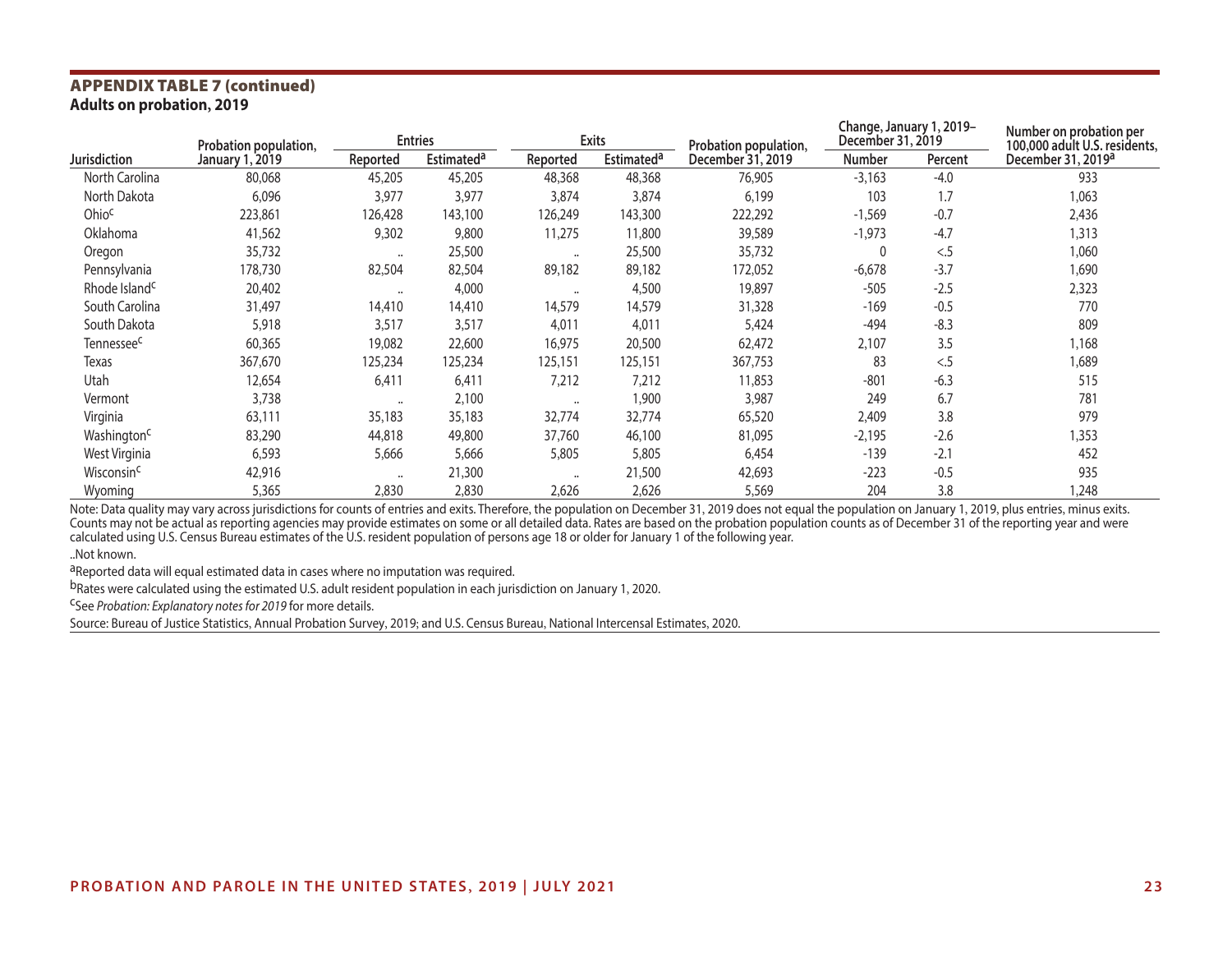## **APPENDIX TABLE 8**<br>Adults exiting probation, by type of exit, 2019

|                             |                          |                      |                      | Incarcerated         |                         |                      |                      | Unsatisfactory reason other than incarceration |                                      |                      |                      |              |
|-----------------------------|--------------------------|----------------------|----------------------|----------------------|-------------------------|----------------------|----------------------|------------------------------------------------|--------------------------------------|----------------------|----------------------|--------------|
|                             |                          |                      |                      | Under                |                         |                      |                      | Discharged                                     |                                      |                      |                      |              |
| Jurisdiction                | <b>Total</b><br>reported | Completion           | With new<br>sentence | current<br>sentence  | To receive<br>treatment | Other/<br>unknown    | Absconder            | to warrant/<br>detainer                        | Other<br>unsatisfactory <sup>a</sup> | Death                | Otherb               | Unknown      |
| U.S. total                  | 1,789,498                | 959,119              | 68,926               | 90,447               | 2,488                   | 63,061               | 52,468               | 9,529                                          | 82,048                               | 13,720               | 50,634               | 397,058      |
| Federal                     | 7,973                    | 6,631                | 0                    | 713                  | $\thicksim$             | $\sim$               | $\mathbf 0$          | 0                                              | 68                                   | 105                  | $\mathbf 0$          | 456          |
| <b>State</b>                | 1,781,525                | 952,488              | 68,926               | 89,734               | 2,488                   | 63,061               | 52,468               | 9,529                                          | 81,980                               | 13,615               | 50,634               | 396,602      |
| Alabama <sup>c</sup>        | 19,045                   | 10,863               | 2,316                | 885                  | 25                      | $\mathbf 0$          | 50                   | 25                                             | 5                                    | 343                  | 4,523                | 10           |
| Alaska <sup>c</sup>         | 4,748                    | 954                  | 926                  | 2,785                | $\sim$                  | $\sim$               | 696                  | $\sim$                                         | $\thicksim$                          | 28                   | $\sim$               | $\Omega$     |
| Arizona <sup>c</sup>        | 23,098                   | 16,706               |                      | 5,283                | $\thicksim$             | 587                  | $\ddotsc$            |                                                | $\thicksim$                          | 451                  | 71                   |              |
| Arkansasc                   | 11,325                   | 6,420                | 812                  | 3,134                | 702                     | $\mathbf 0$          | $\mathbf 0$          | 5                                              | 0                                    | 238                  | 14                   | $\Omega$     |
| California                  | 122,539                  |                      | $\cdot$              | $\ddot{\phantom{a}}$ | $\ddot{\phantom{a}}$    | $\ddotsc$            | $\ddot{\phantom{a}}$ | $\ddot{\phantom{a}}$                           | $\ddot{\phantom{a}}$                 | $\cdots$             | $\ddot{\phantom{a}}$ | 122,539      |
| Colorado <sup>c</sup>       | 54,904                   | 32,966               | 178                  | 872                  | $\ddot{\phantom{a}}$    | 8,412                | 5,617                | $\ddot{\phantom{a}}$                           | 249                                  | 424                  | 5,406                | 780          |
| Connecticut <sup>c</sup>    | 20,224                   | 18,228               | $\ddot{\phantom{1}}$ | $\ddot{\phantom{a}}$ | $\cdots$                | $\ddot{\phantom{a}}$ | 215                  | 1,781                                          | $\ddot{\phantom{a}}$                 | $\cdot\cdot$         | $\mathbf 0$          | $\mathbf{0}$ |
| Delaware                    | 9,678                    | 6,699                | 244                  | 711                  | $\ddotsc$               | $\ddot{\phantom{a}}$ | $\ddot{\phantom{a}}$ | $\ddotsc$                                      | 1,290                                | 150                  | 584                  | $\mathbf{0}$ |
| District Of Columbia        | 4,139                    | 3,272                | $\mathbf{0}$         | $\mathbf 0$          | 0                       | 687                  | 0                    | $\pmb{0}$                                      | 86                                   | 42                   | 52                   | $\Omega$     |
| Florida <sup>c</sup>        | 130,661                  | 73,397               | 13,208               | 18,699               | 5                       | 10                   | 233                  | 2,431                                          | 3,762                                | 1,136                | 845                  | 16,935       |
| Georgiac                    | 258,434                  | 208,042              | 3,489                | 1,758                | $\ddot{\phantom{a}}$    | $\ddot{\phantom{a}}$ | 2,556                | $\ddot{\phantom{a}}$                           | 41,689                               | 900                  | $\ddot{\phantom{a}}$ | $\mathbf{0}$ |
| Hawaiic                     | 4,225                    | 2,894                | 213                  | 508                  |                         | 565                  | $\ddot{\phantom{0}}$ | $\cdots$                                       | $\ddotsc$                            | 45                   | 0                    | $\mathbf{0}$ |
| Idahoc                      | 13,614                   | 2,679                | 1,253                | 874                  |                         | $\ddot{\phantom{a}}$ | 1,100                | $\ddot{\phantom{a}}$                           | 0                                    | 102                  | 782                  | 6,824        |
| <b>Illinois<sup>c</sup></b> | 83,582                   | 45,999               |                      |                      |                         | 458                  | 5,775                | $\ddot{\phantom{a}}$                           | 6,773                                | $\ddot{\phantom{a}}$ | 13,676               | 10,901       |
| Indiana <sup>c</sup>        | 88,060                   | 51,173               | 9,877                | 10,745               | $\mathbf 0$             | $\boldsymbol{0}$     | 9,151                | $\mathbf{0}$                                   | $\mathbf 0$                          | $\mathbf{0}$         | 7,114                | $\mathbf{0}$ |
| lowa                        | 9,051                    | 4,947                | 1,464                | 253                  | 0                       | $\mathbf 0$          | $\mathbf 0$          | 0                                              | 2,275                                | 104                  | 8                    | $\mathbf{0}$ |
| Kansasc                     | 18,751                   | 13,273               | 129                  | 2,866                | 0                       | $\ddotsc$            | 2,483                | $\ddotsc$                                      | $\ddot{\phantom{a}}$                 | $\cdots$             | 0                    | 0            |
| Kentucky                    | 19,795                   | 9,560                | 1,363                | 5,971                | 0                       | $\mathbf 0$          | 2,407                | $\mathbf{0}$                                   | 11                                   | 400                  | 83                   | $\mathbf{0}$ |
| Louisiana <sup>c</sup>      | 14,899                   | 9,023                | 1,547                | 2,645                | $\tilde{}$              | $\mathbf{0}$         | $\sim$               | $\sim$                                         | 1,431                                | 208                  | 45                   | $\Omega$     |
| Maine <sup>c</sup>          | 3,701                    | 3,213                | $\cdots$             | $\ddot{\phantom{a}}$ | $\ddot{\phantom{a}}$    | 488                  |                      | $\ddotsc$                                      | $\ddot{\phantom{1}}$                 | $\cdot\cdot$         | $\ddot{\phantom{a}}$ | $\Omega$     |
| Maryland                    | 32,801                   | 19,531               | 3,053                | 1,953                | $\ddot{\phantom{a}}$    | $\thicksim$          | $\ddot{\phantom{a}}$ | $\ddotsc$                                      | 4,207                                | 512                  | 1,438                | 2,107        |
| Massachusettsc              | 58,868                   | $\ddot{\phantom{a}}$ | $\ddotsc$            | $\ddot{\phantom{a}}$ | $\cdots$                | $\ddot{\phantom{a}}$ | $\ddot{\phantom{a}}$ | $\ddot{\phantom{a}}$                           | $\ddot{\phantom{a}}$                 | $\cdots$             | $\ddot{\phantom{a}}$ | 58,868       |
| Michigan <sup>c</sup>       | 77,846                   | 41,608               | 1,048                | 1,525                | 62                      | 27                   | 74                   | 691                                            | 1,327                                | 421                  | 248                  | 30,815       |
| Minnesota                   | 49,441                   |                      | $\cdots$             | $\ddot{\phantom{a}}$ | $\cdots$                | $\ddot{\phantom{a}}$ | $\ddot{\phantom{0}}$ | $\ddot{\phantom{a}}$                           | $\ddot{\phantom{0}}$                 | $\cdots$             | $\ddot{\phantom{a}}$ | 49,441       |
| Mississippi                 | 8,398                    | 4,978                | 693                  | 1,514                | $\thicksim$             | 545                  | $\sim$               | $\sim$                                         | $\ddot{\phantom{a}}$                 | 60                   | 556                  | 52           |
| Missouric                   | 24,907                   | 10,420               | 827                  | 2,650                | 637                     | 19                   | 7,572                | $\ddotsc$                                      | $\ddot{\phantom{a}}$                 | 451                  | 2,310                | 21           |
| Montana <sup>c</sup>        | 4,507                    | 1,569                | 328                  | 607                  | $\pmb{0}$               | 3                    | 18                   | $\mathbf{0}$                                   | 122                                  | 100                  | 550                  | 1,210        |
| Nebraskac                   | 10,677                   | 7,678                | 1,897                | 84                   | $\sim$                  | $\ddot{\phantom{a}}$ | $\thicksim$          | $\tilde{}$                                     | 951                                  | 67                   | $\thicksim$          | $\mathbf{0}$ |
| Nevada                      | 10,404                   | 4,923                | 311                  | 409                  | $\ddot{\phantom{a}}$    | $\cdots$             | 53                   |                                                | 1,961                                | 59                   | 1,374                | 1,314        |
| New Hampshire <sup>c</sup>  | 2,289                    | 2,120                | $\mathbf 0$          | 149                  | 0                       | 0                    | $\ddot{\phantom{0}}$ | $\ddot{\phantom{a}}$                           | 0                                    | 20                   | 0                    | $\mathbf{0}$ |
| New Jersey <sup>c</sup>     | 26,239                   | $\ddot{\phantom{a}}$ |                      |                      |                         |                      | 6                    |                                                | $\ddot{\phantom{a}}$                 | 17                   | $\ddot{\phantom{a}}$ | 26,216       |
| New Mexico <sup>c</sup>     | 5,749                    | 5,635                |                      |                      |                         |                      | 28                   | 9                                              |                                      | 77                   |                      | $\Omega$     |

*Continued on next page*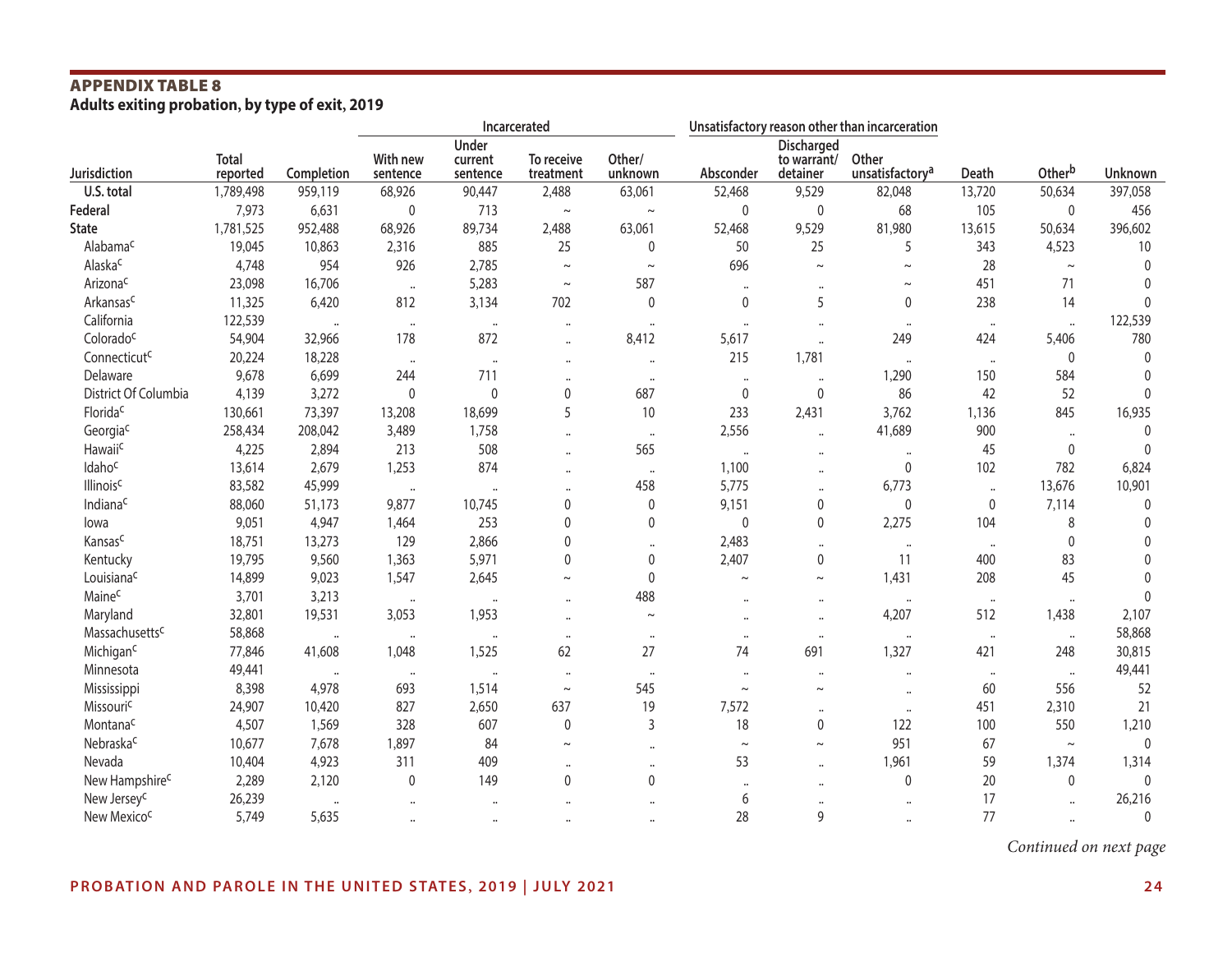## **APPENDIX TABLE 8 (continued)**<br>Adults exiting probation, by type of exit, 2019

|                            |                          |            |                      |                                     | Incarcerated            |                      | Unsatisfactory reason other than incarceration |                                       |                                      |                      |                      |                |
|----------------------------|--------------------------|------------|----------------------|-------------------------------------|-------------------------|----------------------|------------------------------------------------|---------------------------------------|--------------------------------------|----------------------|----------------------|----------------|
| <b>Jurisdiction</b>        | <b>Total</b><br>reported | Completion | With new<br>sentence | <b>Under</b><br>current<br>sentence | To receive<br>treatment | Other/<br>unknown    | Absconder                                      | Discharged<br>to warrant/<br>detainer | Other<br>unsatisfactory <sup>a</sup> | Death                | Otherb               | <b>Unknown</b> |
| New York                   | 29,085                   | 17,310     | $\ddot{\phantom{a}}$ | $\cdots$                            | $\ddotsc$               |                      | $\cdots$                                       | $\cdots$                              | $\ddotsc$                            | 481                  | $\cdots$             | 11,294         |
| North Carolina             | 48,368                   | 25,055     | 3,416                | 1,611                               | $\thicksim$             | $\sim$               | 6,724                                          | $\thicksim$                           | 9,677                                | 756                  | $\thicksim$          | 1,129          |
| North Dakota <sup>c</sup>  | 3,874                    | 2,016      | 513                  | 737                                 | $\ddotsc$               | $\mathbf{0}$         | 236                                            | $\ddotsc$                             | 298                                  | 53                   | 21                   | $\mathbf 0$    |
| Ohioc                      | 126,249                  | 54,293     | 4,790                | 8,393                               | 1,057                   | 2,070                | 6,070                                          | 3,352                                 | 2,999                                | 1,162                | 1,759                | 40,304         |
| Oklahoma <sup>c</sup>      | 11,275                   | 9,487      | 660                  | 955                                 | $\ddotsc$               | $\ddot{\phantom{a}}$ | $\cdots$                                       | $\ddotsc$                             | 44                                   | 129                  | $\ddot{\phantom{a}}$ | $\mathbf{0}$   |
| Oregon                     | $\cdots$                 | $\cdots$   | $\cdots$             | $\ddot{\phantom{a}}$                | $\cdots$                |                      | $\cdots$                                       | $\cdots$                              | $\ddotsc$                            | $\ddot{\phantom{a}}$ | $\ddot{\phantom{a}}$ |                |
| Pennsylvania <sup>c</sup>  | 89,182                   | 67,749     | 9,921                | 3,103                               | $\mathbf 0$             | 0                    | 1,028                                          | 24                                    | 552                                  | 1,033                | 5,772                | $\mathbf 0$    |
| Rhode Island               | $\ddot{\phantom{0}}$     | $\cdots$   | $\cdots$             | $\ddot{\phantom{a}}$                | $\cdots$                |                      | $\ddot{\phantom{a}}$                           |                                       |                                      | $\ddotsc$            | $\ddot{\phantom{0}}$ |                |
| South Carolina             | 14,579                   | 11,853     | 454                  | 1,976                               | 0                       |                      | 0                                              | 0                                     | 0                                    | 296                  | $\mathbf 0$          |                |
| South Dakota <sup>c</sup>  | 4,011                    | 935        | $\ddot{\phantom{a}}$ | $\ddot{\phantom{a}}$                | $\cdots$                | 763                  | $\cdots$                                       |                                       | $\ddot{\phantom{a}}$                 | $\cdots$             | $\cdots$             | 2,313          |
| Tennessee <sup>c</sup>     | 16,975                   | 11,150     | 1,813                | 3,545                               | $\mathbf 0$             | $\mathbf{0}$         | 0                                              | 0                                     | 0                                    | 467                  | $\mathbf{0}$         | $\Omega$       |
| Texas <sup>c</sup>         | 125,151                  | 85,123     | $\cdots$             | $\ddot{\phantom{0}}$                | $\cdots$                | 37,605               | $\bullet\bullet$                               |                                       | $\sim$                               | 1,717                | 706                  |                |
| Utah                       | 7,212                    | 3,006      | 512                  | 465                                 | 0                       | $\mathbf{0}$         | 46                                             | 0                                     | 1,626                                | 101                  | 1,456                | 0              |
| Vermont                    | $\ddot{\phantom{0}}$     | $\cdots$   | $\ddot{\phantom{0}}$ | $\ddot{\phantom{0}}$                | $\cdots$                |                      | $\cdots$                                       |                                       | $\cdots$                             | $\cdots$             | $\ddot{\phantom{0}}$ |                |
| Virginia                   | 32,774                   | 23,567     | $\ddot{\phantom{a}}$ | $\ddot{\phantom{a}}$                | $\cdots$                | 7,655                | $\cdots$                                       |                                       | $\cdots$                             | 732                  | 413                  | 407            |
| Washington <sup>c</sup>    | 37,760                   | 18,807     | 1,291                | 1,052                               | 0                       | 745                  | 31                                             | 1,211                                 | 549                                  | 220                  | 382                  | 13,472         |
| West Virginia <sup>c</sup> | 5,805                    | 1,719      | 206                  | 564                                 | $\sim$                  | 2,422                | 24                                             | $\sim$                                | 55                                   | 78                   | 446                  | 291            |
| Wisconsin                  | $\cdots$                 | $\cdots$   | $\ddot{\phantom{0}}$ | $\ddot{\phantom{a}}$                | $\ddot{\phantom{a}}$    |                      | $\ddot{\phantom{a}}$                           |                                       | $\ddot{\phantom{a}}$                 | $\ddot{\phantom{a}}$ |                      |                |
| Wyoming                    | 2,626                    | 1,648      | 174                  | 453                                 | 0                       | 0                    | 275                                            | 0                                     | 41                                   | 35                   | $\Omega$             | 0              |

Note: Based on reported data only. See appendix table 7 for imputed exits from probation. Counts may not be actual as reporting agencies may provide estimates on some or all detailed data.

..Not known.

~Not applicable.

a<sub>Includes</sub> probationers discharged from supervision when they did not complete the conditions of probation or fulfill obligations.

bIncludes 15,213 probationers who transferred to another jurisdiction and 38,347 probationers who exited supervision for other reasons.<br>CSome or all data were estimates.

Source: Bureau of Justice Statistics, Annual Probation Survey, 2019.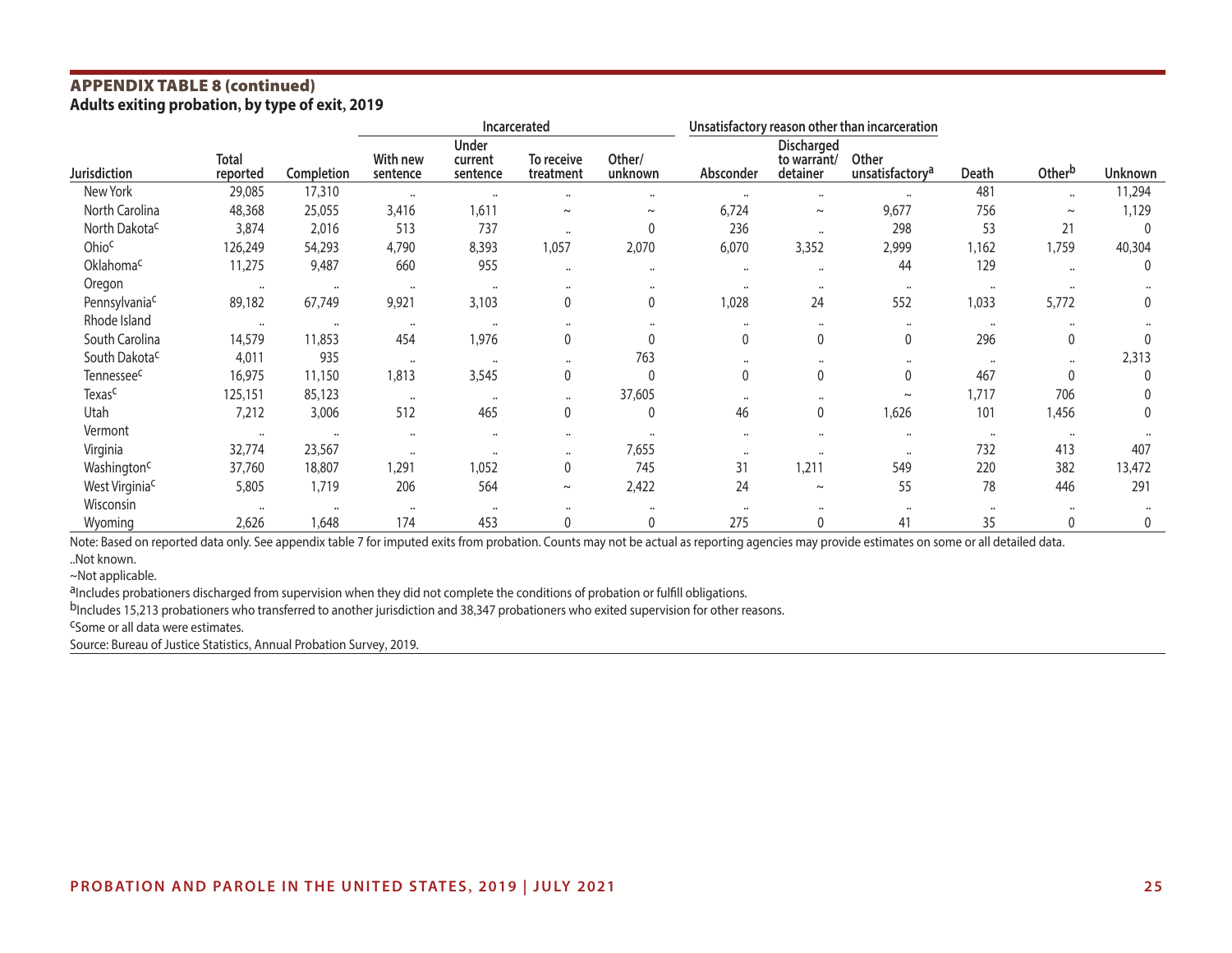| <b>APPENDIX TABLE 9</b>                               |  |
|-------------------------------------------------------|--|
| Characteristics of adults on probation, 2008 and 2019 |  |

|                                                         | Percent of total<br>probationers |                | <b>Percent with</b><br>known characteristics |                |  |
|---------------------------------------------------------|----------------------------------|----------------|----------------------------------------------|----------------|--|
| <b>Characteristic</b>                                   | 2008                             | 2019           | 2008                                         | 2019           |  |
| Sex                                                     | 100%                             | 100%           | 100%                                         | 100%           |  |
| Male                                                    | 56                               | 55             | 76                                           | 75             |  |
| Female                                                  | 17                               | 19             | 24                                           | 25             |  |
| Unknown                                                 | 27                               | 26             | $\sim$                                       | $\sim$         |  |
| Race/ethnicity                                          | 100%                             | 100%           | 100%                                         | 100%           |  |
| White <sup>a</sup>                                      | 36                               | 38             | 55                                           | 54             |  |
| <b>Black<sup>a</sup></b>                                | 18                               | 21             | 28                                           | 30             |  |
| Hispanic                                                | 9                                | 9              | 13                                           | 13             |  |
| American Indian/<br>Alaska Native <sup>a</sup>          | 1                                | 1              | 1                                            | 1              |  |
| Asian <sup>a</sup>                                      | 0                                | 1              | 1                                            | 1              |  |
| Native Hawaiian/<br>Other Pacific Islander <sup>a</sup> | 0                                | 0              | 0                                            | 0              |  |
| Two or more races <sup>a</sup>                          | 0                                | 0              | 0                                            | 0              |  |
| Unknown                                                 | 35                               | 30             | $\sim$                                       | $\sim$         |  |
| <b>Status of supervision</b>                            | 100%                             | 100%           | 100%                                         | 100%           |  |
| Active                                                  | 51                               | 55             | 71                                           | 70             |  |
| Residential/other<br>treatment program                  | 1                                | 0              | 1                                            | 1              |  |
| <b>Financial conditions</b><br>remaining                | 1                                | $\overline{2}$ | $\overline{2}$                               | 3              |  |
| Inactive                                                | 5                                | 4              | 8                                            | 5              |  |
| Absconder                                               | 6                                | 6              | 8                                            | 8              |  |
| Supervised out of<br>jurisdiction                       | 2                                | 2              | 3                                            | 3              |  |
| <b>Warrant status</b>                                   | 4                                | 4              | 6                                            | 5              |  |
| Other                                                   | 1                                | 4              | $\overline{2}$                               | 6              |  |
| Unknown                                                 | 28                               | 22             | $\sim$                                       | $\sim$         |  |
| Type of offense                                         | 100%                             | 100%           | 100%                                         | 100%           |  |
| Felony                                                  | 39                               | 52             | 50                                           | 64             |  |
| Misdemeanor                                             | 38                               | 28             | 48                                           | 34             |  |
| Other infraction                                        | $\overline{2}$                   | 1              | $\overline{2}$                               | 1              |  |
| Unknown                                                 | 21                               | 19             | $\sim$                                       | $\sim$         |  |
| Most serious offense                                    | 100%                             | 100%           | 100%                                         | 100%           |  |
| Violent                                                 | 10                               | 14             | 19                                           | 22             |  |
| Domestic violence                                       | $\overline{2}$                   | 3              | $\overline{4}$                               | $\overline{4}$ |  |
| Sex offense                                             | $\overline{2}$                   | $\overline{c}$ | 3                                            | $\overline{4}$ |  |
| Other violent offense                                   | 6                                | 9              | 12                                           | 14             |  |
| Property                                                | 13                               | 15             | 25                                           | 25             |  |
| Drug                                                    | 15                               | 16             | 28                                           | 26             |  |
| Public order                                            | 9                                | 9              | 17                                           | 14             |  |
| <b>DUI/DWI</b>                                          | 7                                | 7              | 14                                           | 12             |  |
| Other traffic offense                                   | 2                                | 1              | 4                                            | $\overline{2}$ |  |
| Otherb                                                  | 5                                | 8              | 10                                           | 12             |  |
| Unknown <sup>c</sup>                                    | 47                               | 39             | $\sim$                                       | $\sim$         |  |

Note: Details may not sum to totals due to rounding. Estimates for 2008 may differ from previously published statistics.

~Not applicable.

aExcludes persons of Hispanic origin (e.g., "white" refers to non-Hispanic whites and "black " refers to non-Hispanic blacks).

<sup>b</sup>Includes other offenses, such as public intoxication, disorderly conduct, false statement , insufficient funds , and other miscellaneous charges.

cMany agencies face challenges in reporting detailed characteristics on probationers supervised for misdemeanor offenses.

Source: Bureau of Justice Statistics , Annual Probation Survey , 2008 and 2019.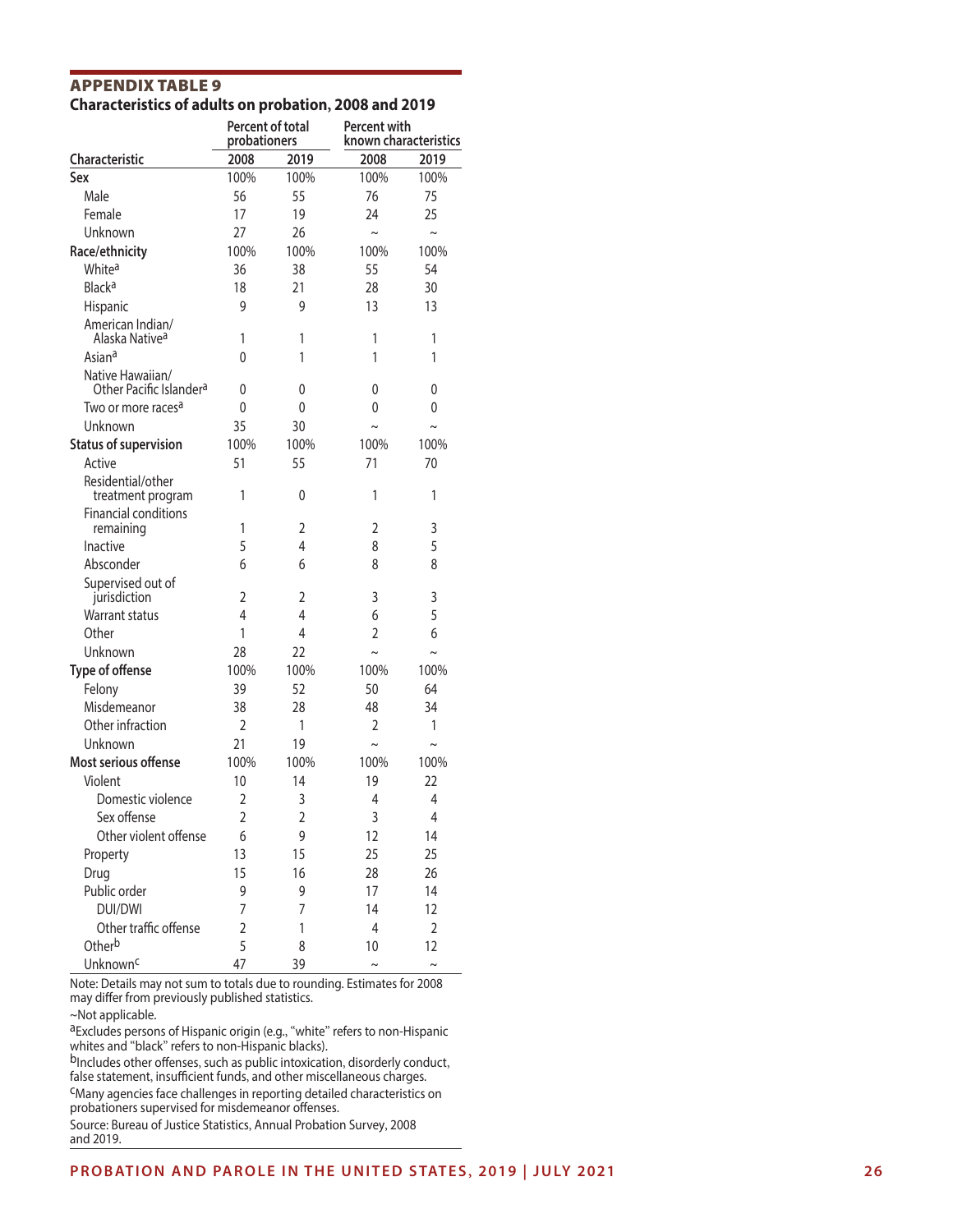## **APPENDIX TABLE 10**<br>Adults on parole, 2019

|                          | Parole population, |          | <b>Entries</b>               |                      | <b>Exits</b>                 | Parole population, | Change, January 1, 2019-<br>December 31, 2019 |         | Number on parole per<br>100,000 adult U.S. residents, |  |
|--------------------------|--------------------|----------|------------------------------|----------------------|------------------------------|--------------------|-----------------------------------------------|---------|-------------------------------------------------------|--|
| Jurisdiction             | January 1, 2019    | Reported | <b>Estimated<sup>a</sup></b> | Reported             | <b>Estimated<sup>a</sup></b> | December 31, 2019  | Number                                        | Percent | December 31, 2019b                                    |  |
| U.S. total               | 876,912            | 413,985  | 442,800                      | 410,006              | 442,200                      | 878,858            | 1,946                                         | 0.2%    | 343                                                   |  |
| Federal                  | 107,853            | 47,896   | 47,896                       | 49,445               | 49,445                       | 108,361            | 508                                           | 0.5%    | 42                                                    |  |
| <b>State</b>             | 769,059            | 366,089  | 394,900                      | 360,561              | 392,800                      | 770,497            | 1,438                                         | 0.2%    | 301                                                   |  |
| Alabama                  | 10,266             | 3,430    | 3,430                        | 4,400                | 4,400                        | 9,296              | $-970$                                        | $-9.4$  | 243                                                   |  |
| Alaska <sup>c</sup>      | 1,348              | $\ldots$ | 500                          | $\ddot{\phantom{a}}$ | 600                          | 1,163              | $-185$                                        | $-13.7$ | 211                                                   |  |
| Arizona                  | 7,536              | 10,144   | 10,144                       | 10,566               | 10,566                       | 7,114              | $-422$                                        | $-5.6$  | 125                                                   |  |
| Arkansas                 | 24,668             | 10,708   | 10,708                       | 10,122               | 10,122                       | 25,034             | 366                                           | 1.5     | 1,078                                                 |  |
| Californiac              | 102,586            | 26,554   | 45,800                       | 26,554               | 41,200                       | 107,139            | 4,553                                         | 4.4     | 349                                                   |  |
| Colorado                 | 10,759             | 8,639    | 8,639                        | 8,243                | 8,243                        | 11,155             | 396                                           | 3.7     | 246                                                   |  |
| Connecticut <sup>c</sup> | 3,504              | 2,409    | 2,409                        | 2,262                | 2,262                        | 3,651              | 147                                           | 4.2     | 129                                                   |  |
| Delaware                 | 350                | 172      | 172                          | 160                  | 160                          | 362                | 12                                            | 3.4     | 47                                                    |  |
| District of Columbia     | 3,062              | 1,101    | 1,101                        | 1,432                | 1,432                        | 2,731              | $-331$                                        | $-10.8$ | 472                                                   |  |
| Florida                  | 4,345              | 6,458    | 6,458                        | 6,454                | 6,454                        | 4,349              | $\overline{4}$                                | 0.1     | 25                                                    |  |
| Georgia                  | 20,448             | 9,064    | 9,064                        | 10,256               | 10,256                       | 19,256             | $-1,192$                                      | $-5.8$  | 236                                                   |  |
| Hawaii                   | 1,666              | 1,048    | 1,048                        | 806                  | 806                          | 1,666              | 0                                             | < 0.5   | 149                                                   |  |
| Idaho                    | 5,263              | 2,860    | 2,860                        | 3,001                | 3,001                        | 5,122              | $-141$                                        | $-2.7$  | 378                                                   |  |
| Illinois                 | 27,185             | 20,056   | 20,056                       | 21,166               | 21,166                       | 26,237             | $-948$                                        | $-3.5$  | 266                                                   |  |
| Indiana                  | 6,399              | 5,217    | 5,217                        | 5,576                | 5,576                        | 6,040              | $-359$                                        | $-5.6$  | 117                                                   |  |
| lowa                     | 6,477              | 4,578    | 4,578                        | 4,020                | 4,020                        | 7,035              | 558                                           | 8.6     | 289                                                   |  |
| Kansas                   | 5,438              | 4,487    | 4,487                        | 4,395                | 4,395                        | 5,530              | 92                                            | 1.7     | 249                                                   |  |
| Kentucky                 | 16,211             | 11,645   | 11,645                       | 12,806               | 12,806                       | 15,050             | $-1,161$                                      | $-7.2$  | 434                                                   |  |
| Louisiana                | 29,321             | 16,169   | 16,169                       | 17,207               | 17,207                       | 28,283             | $-1,038$                                      | $-3.5$  | 794                                                   |  |
| Maine                    | 20                 | -1       | $\mathbf{1}$                 | $\overline{2}$       | 2                            | 19                 | $-1$                                          | $-5.0$  | $\overline{2}$                                        |  |
| Maryland                 | 9,878              | 3,750    | 3,750                        | 3,959                | 3,959                        | 9,669              | $-209$                                        | $-2.1$  | 205                                                   |  |
| Massachusettsc           | 1,447              | 2,153    | 2,153                        | 2,252                | 2,252                        | 1,348              | $-99$                                         | $-6.8$  | 24                                                    |  |
| Michigan                 | 14,479             | 8,654    | 8,654                        | 9,645                | 9,645                        | 13,488             | $-991$                                        | $-6.8$  | 172                                                   |  |
| Minnesota                | 7,383              | 6,143    | 6,143                        | 6,283                | 6,283                        | 7,243              | $-140$                                        | $-1.9$  | 166                                                   |  |
| Mississippi              | 9,866              | 6,641    | 6,641                        | 6,075                | 6,075                        | 10,432             | 566                                           | 5.7     | 458                                                   |  |
| Missouri                 | 19,350             | 16,879   | 16,879                       | 14,709               | 14,709                       | 21,520             | 2,170                                         | 11.2    | 450                                                   |  |
| Montana                  | 1,419              | 801      | 801                          | 687                  | 687                          | 1,533              | 114                                           | 8.0     | 182                                                   |  |
| Nebraska                 | 958                | 1,024    | 1,024                        | 1,023                | 1,023                        | 959                | $\overline{\mathbf{1}}$                       | 0.1     | 66                                                    |  |
| Nevada                   | 6,492              | 6,384    | 6,384                        | 5,229                | 5,229                        | 7,647              | 1,155                                         | 17.8    | 317                                                   |  |
| New Hampshire            | 2,367              | 1,201    | 1,201                        | 1,302                | 1,302                        | 2,251              | $-116$                                        | $-4.9$  | 203                                                   |  |
| New Jersey               | 14,967             | 4,813    | 4,813                        | 4,586                | 4,586                        | 15,194             | 227                                           | 1.5     | 219                                                   |  |
| New Mexico               | 2,766              | 2,070    | 2,070                        | 1,761                | 1,761                        | 2,679              | $-87$                                         | $-3.1$  | 165                                                   |  |
| New York                 | 45,192             | 19,244   | 19,244                       | 19,519               | 19,519                       | 44,917             | $-275$                                        | $-0.6$  | 291                                                   |  |

*Continued on next page*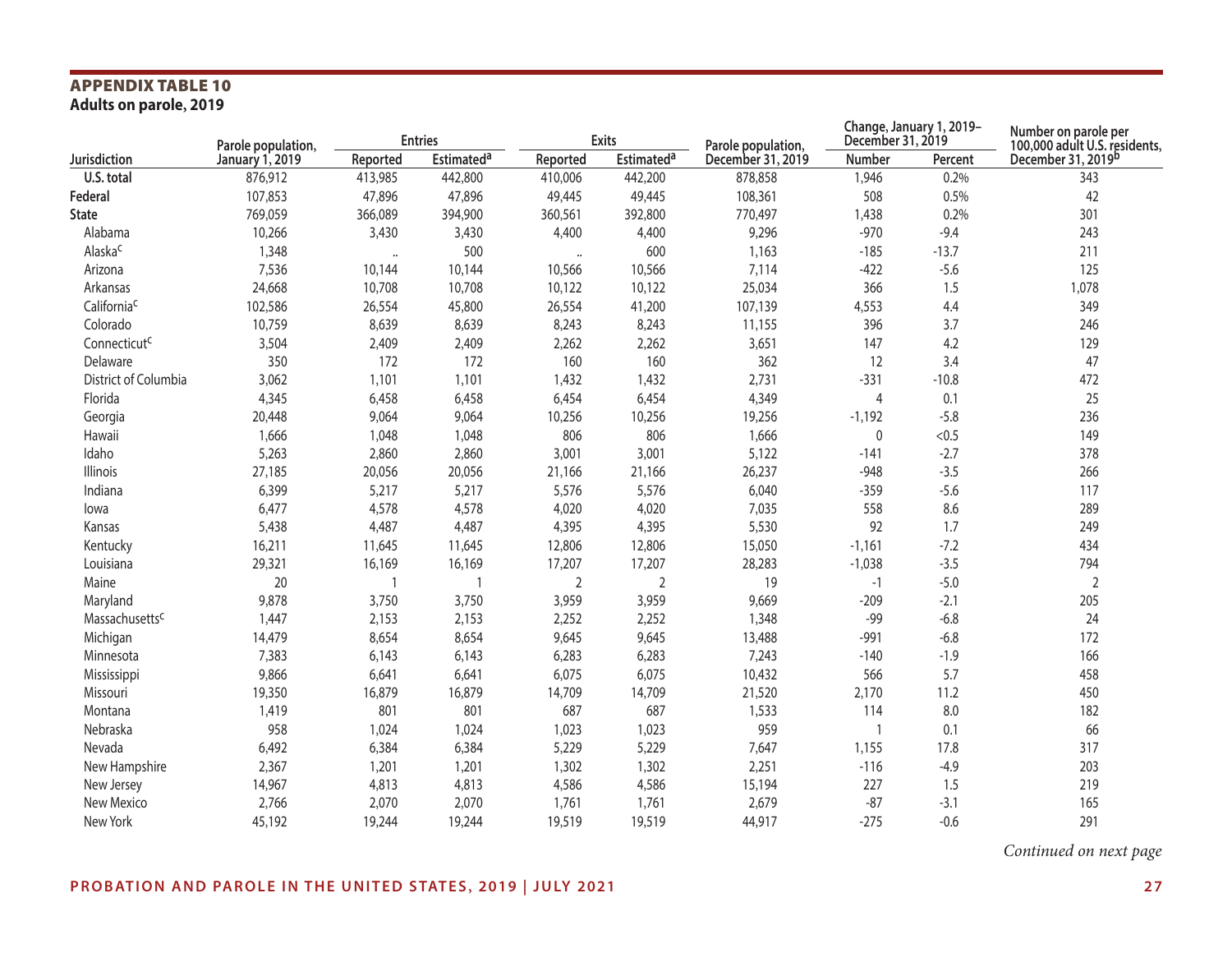## **APPENDIX TABLE 10 (continued)**<br>Adults on parole, 2019

| Parole population,        |                        | <b>Entries</b>       |                              |                      | Exits             | Parole population, | Change, January 1, 2019-<br>December 31, 2019 |         | Number on parole per<br>100,000 adult U.S. residents, |
|---------------------------|------------------------|----------------------|------------------------------|----------------------|-------------------|--------------------|-----------------------------------------------|---------|-------------------------------------------------------|
| <b>Jurisdiction</b>       | <b>January 1, 2019</b> | Reported             | <b>Estimated<sup>a</sup></b> | Reported             | <b>Estimateda</b> | December 31, 2019  | <b>Number</b>                                 | Percent | December 31, 2019 <sup>b</sup>                        |
| North Carolina            | 14,215                 | 14,222               | 14,222                       | 14,225               | 14,225            | 14,212             | $-3$                                          | 0.0     | 172                                                   |
| North Dakota              | 906                    | 1,017                | 1,017                        | 1,156                | 1,156             | 767                | $-139$                                        | $-15.3$ | 131                                                   |
| Ohio                      | 21,113                 | 12,182               | 12,182                       | 11,463               | 11,463            | 21,832             | 719                                           | 3.4     | 239                                                   |
| Oklahoma                  | 1,780                  | 616                  | 616                          | 437                  | 437               | 1,959              | 179                                           | 10.1    | 65                                                    |
| Oregon                    | 24,183                 | $\cdots$             | 8,700                        | $\ddotsc$            | 9,100             | 23,832             | $-351$                                        | $-1.5$  | 707                                                   |
| Pennsylvania <sup>c</sup> | 109,247                | 47,367               | 47,367                       | 50,676               | 50,676            | 105,938            | $-3,309$                                      | $-3.0$  | 1,041                                                 |
| Rhode Island              | 463                    | 267                  | 267                          | 173                  | 173               | 557                | 94                                            | 20.3    | 65                                                    |
| South Carolina            | 4,837                  | 2,574                | 2,574                        | 2,679                | 2,679             | 4,732              | $-105$                                        | $-2.2$  | 116                                                   |
| South Dakota              | 3,214                  | 2,520                | 2,520                        | 2,294                | 2,294             | 3,440              | 226                                           | 7.0     | 513                                                   |
| Tennessee                 | 10,863                 | 3,486                | 3,486                        | 3,291                | 3,291             | 11,058             | 195                                           | 1.8     | 207                                                   |
| Texas                     | 109,213                | 35,999               | 35,999                       | 36,053               | 36,053            | 109,159            | $-54$                                         | 0.0     | 501                                                   |
| Utah                      | 3,885                  | 3,388                | 3,388                        | 3,200                | 3,200             | 4,073              | 188                                           | 4.8     | 177                                                   |
| Vermont                   | 856                    | $\ddot{\phantom{a}}$ | 400                          | $\ddot{\phantom{a}}$ | 400               | 871                | 15                                            | 1.8     | 171                                                   |
| Virginia                  | 1,860                  | 622                  | 622                          | 561                  | 561               | 1,921              | 61                                            | 3.3     | 29                                                    |
| Washington                | 12,163                 | 6,077                | 6,077                        | 5,184                | 5,184             | 13,056             | 893                                           | 7.3     | 218                                                   |
| West Virginia             | 4,287                  | 2,499                | 2,499                        | 2,068                | 2,068             | 4,718              | 431                                           | 10.1    | 330                                                   |
| Wisconsin                 | 21,627                 | 8,076                | 8,076                        | $\ddot{\phantom{a}}$ | 7,400             | 22,292             | 665                                           | 3.1     | 488                                                   |
| Wyoming                   | 931                    | 680                  | 680                          | 643                  | 643               | 968                | 37                                            | 4.0     | 217                                                   |

Note: Data quality may vary across jurisdictions for counts of entries and exits. Therefore, the population on December 31, 2019 does not equal the population on January 1, 2019, plus entries, minus exits. Counts may not be actual as reporting agencies may provide estimates on some or all detailed data. Rates are based on the parole population counts as of December 31 of the reporting year and were calculated using U.S. Census Bureau estimates of the U.S. resident population of persons age 18 or older for January 1 of the following year.

..Not known.

aReported data will equal estimated data in cases where no imputation was required.

bRates were calculated using the estimated U.S. adult resident population in each jurisdiction on January 1, 2020.<br><sup>C</sup>See *Parole: Explanatory notes for 2019* for more details.

dIncludes Post-Release Community Supervision and Mandatory Supervision parolees: 55,216 on January 1, 2019 and 55,216 on December 31, 2019, with 26,554 entries and 26,554 exits. Source: Bureau of Justice Statistics, Annual Parole Survey, 2019; and U.S. Census Bureau, National Intercensal Estimates, 2020.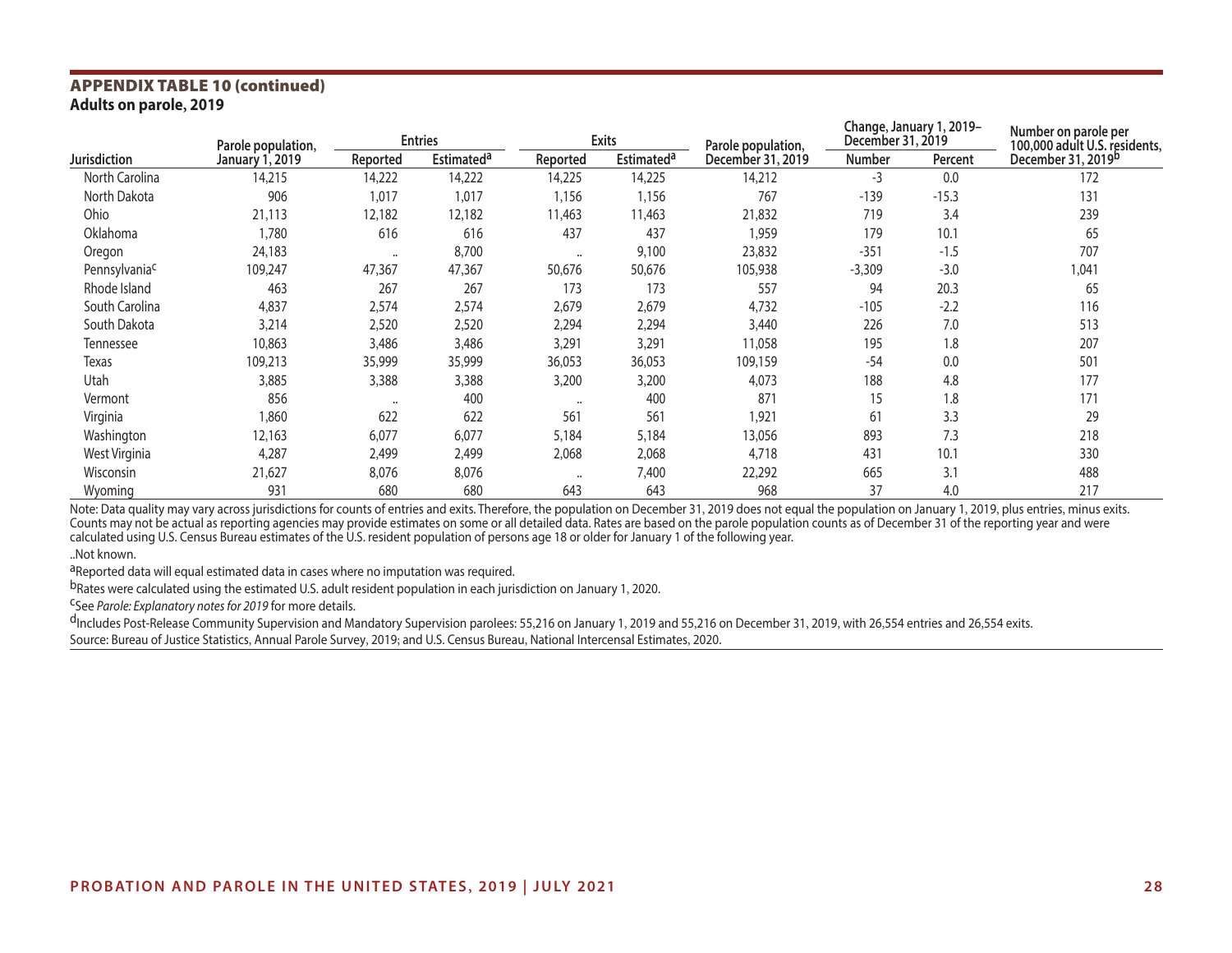## **APPENDIX TABLE 11**<br>Adults entering parole, by type of entry, 2019

| Jurisdiction                | <b>Total reported</b> | Discretionary <sup>a</sup> | Mandatoryb            | Reinstatement <sup>c</sup> | Term of<br>supervised<br>released | Other                | Unknown/<br>not reported |
|-----------------------------|-----------------------|----------------------------|-----------------------|----------------------------|-----------------------------------|----------------------|--------------------------|
| U.S. total                  | 413,985               | 178,074                    | 85,049                | 13,886                     | 103,045                           | 7,205                | 26,726                   |
| Federal                     | 47,896                | 255                        | 0                     | 0                          | 47,641                            | $\mathbf{0}$         | $\mathbf 0$              |
| <b>State</b>                | 366,089               | 177,819                    | 85,049                | 13,886                     | 55,404                            | 7,205                | 26,726                   |
| Alabamae                    | 3,430                 | 1,019                      | 1,058                 | 1,000                      | 353                               | $\mathbf{0}$         | $\mathbf{0}$             |
| Alaska                      | $\cdots$              | $\cdot\cdot$               | $\cdots$              | $\ddot{\phantom{1}}$       | $\ddot{\phantom{a}}$              | $\ddot{\phantom{0}}$ |                          |
| Arizonae                    | 10,144                | 29                         | $\overline{2}$        | 50                         | 8,400                             | 1,663                | 0                        |
| Arkansase                   | 10,708                | 8,892                      | 32                    | 0                          | 1,784                             | $\mathbf 0$          | 0                        |
| California <sup>e</sup>     | 26,554                | $\ddotsc$                  | $\cdots$              | $\cdots$                   | $\ddotsc$                         | $\pmb{0}$            | 26,554                   |
| Colorado                    | 8,639                 | 4,705                      | 3,102                 | 684                        | 0                                 | 148                  | 0                        |
| Connecticute                | 2,409                 | 961                        | $\ddotsc$             | $\ddotsc$                  | 1,448                             | 0                    | 0                        |
| Delaware <sup>e</sup>       | 172                   | $\ddot{\phantom{a}}$       | $\ddot{\phantom{a}}$  | $\ddot{\phantom{a}}$       | $\ddotsc$                         | 0                    | 172                      |
| District of Columbia        | 1,101                 | 175                        | 0                     | 0                          | 926                               | 0                    | $\pmb{0}$                |
| Florida                     | 6,458                 | 53                         | 5,463                 | 0                          | 903                               | 39                   | 0                        |
| Georgiae                    | 9,064                 | 9,064                      | $\thicksim$           | $\sim$                     | $\sim$                            | 0                    | 0                        |
| Hawaii                      | 1,048                 | 768                        | 0                     | 280                        | $\sim$                            | 0                    | 0                        |
| Idahoe                      | 2,860                 | 1,713                      | 744                   | 403                        |                                   | 0                    | 0                        |
| Illinoise                   | 20,056                | 16                         | 19,770                | $\thicksim$                | $\ddot{\phantom{0}}$<br>$\sim$    | 270                  | 0                        |
| Indianae                    | 5,217                 | $\pmb{0}$                  | 5,217                 | 0                          | $\mathbf 0$                       | 0                    | 0                        |
| lowa                        | 4,578                 | 4,578                      | 0                     | 0                          | $\mathbf{0}$                      | 0                    | 0                        |
| Kansas                      | 4,487                 | 0                          | $\overline{2}$        | 235                        | 4,250                             | 0                    | 0                        |
| Kentucky                    | 11,645                | 5,109                      | 5,099                 | 0                          | 1,411                             | 26                   | 0                        |
| Louisianae                  | 16,169                | 862                        |                       | 368                        | 29                                | 14                   |                          |
| Maine                       | $\mathbf{1}$          | $\mathbf 0$                | 14,896<br>0           | 1                          | $\mathbf 0$                       |                      | 0                        |
|                             |                       |                            |                       |                            |                                   | $\mathbf 0$          | 0                        |
| Marylande<br>Massachusetts  | 3,750                 | 1,518                      | 2,232<br>42           | $\cdots$                   | $\ddot{\phantom{0}}$<br>0         | 0                    | 0                        |
|                             | 2,153                 | 1,959                      |                       | 149                        |                                   | 3                    | 0                        |
| Michigan                    | 8,654                 | 7,900                      | 483                   | 271                        | 0                                 | $\pmb{0}$            | 0                        |
| Minnesota                   | 6,143                 | $\mathbf 0$                | 10                    | 0                          | 5,715                             | 418                  | 0                        |
| Mississippie                | 6,641                 | 4,381                      | $\thicksim$           | 1,583                      | $\sim$                            | 677                  | 0                        |
| Missourie                   | 16,879                | 12,601                     | 919                   | 1,343                      | $\sim$                            | 2,016                | 0                        |
| Montanae                    | 801                   | 734                        | $\thicksim$           | 67                         |                                   | 0                    | $\mathbf 0$              |
| Nebraska                    | 1,024                 | 854                        | 0                     | 170                        | 0                                 | 0                    | $\mathbf{0}$             |
| Nevadae                     | 6,384                 | 6,384                      |                       | $\ddot{\phantom{0}}$       |                                   | 0                    | $\mathbf{0}$             |
| New Hampshire <sup>e</sup>  | 1,201                 | 634                        | 0                     | 500                        |                                   | 67                   | 0                        |
| New Jersey                  | 4,813                 | 2,754                      | 2,059                 | $\tilde{}$                 |                                   | $\mathbf 0$          | $\mathbf 0$              |
| New Mexico                  | 2,070                 |                            |                       | $\ddot{\phantom{0}}$       | 1,830                             | 240                  | 0                        |
| New York                    | 19,244                | 6,539                      | 4,609                 | $\tilde{}$                 | 7,240                             | 856                  | 0                        |
| North Carolina <sup>e</sup> | 14,222                | 49                         | 279                   |                            | 13,894                            | $\pmb{0}$            | 0                        |
| North Dakotae               | 1,017                 | 1,017                      | $\thicksim$           | $\ddot{\phantom{0}}$       |                                   | 0                    | 0                        |
| Ohio                        | 12,182                | 275                        | 9,738                 | 2,169                      | $\tilde{}$                        | 0                    | $\pmb{0}$                |
| Oklahomae                   | 616                   | 616                        | $\tilde{}$            | $\sim$                     | $\thicksim$                       | 0                    | 0                        |
| Oregon                      | $\cdots$              | $\ddot{\phantom{a}}$       | $\ddot{\phantom{1}}$  |                            | $\ddot{\phantom{1}}$              | $\ddot{\phantom{a}}$ | $\cdots$                 |
| Pennsylvaniae               | 47,367                | 44,013                     | 0                     | 3,354                      | 0                                 | 0                    | $\pmb{0}$                |
| Rhode Island <sup>e</sup>   | 267                   | 267                        | $\tilde{\phantom{a}}$ | $\tilde{}$                 | $\sim$                            | $\pmb{0}$            | $\pmb{0}$                |
| South Carolina              | 2,574                 | 1,147                      | 1,427                 | 0                          | 0                                 | $\pmb{0}$            | $\pmb{0}$                |
| South Dakota <sup>e</sup>   | 2,520                 | 742                        | 1,486                 | $\ddot{\phantom{a}}$       | 72                                | 220                  | $\pmb{0}$                |
| Tennessee                   | 3,486                 | 3,395                      | 0                     | 88                         | $\pmb{0}$                         | 3                    | $\pmb{0}$                |
| Texase                      | 35,999                | 35,225                     | 109                   | 242                        | $\thicksim$                       | 423                  | $\pmb{0}$                |
| Utah                        | 3,388                 | 3,014                      | 0                     | 252                        | 0                                 | 122                  | $\pmb{0}$                |
| Vermont                     | $\ddot{\phantom{1}}$  | $\ddotsc$                  | $\cdots$              | $\cdots$                   | $\ddotsc$                         | $\cdots$             | $\cdots$                 |
| Virginia                    | 622                   | 336                        | 286                   | 0                          | 0                                 | $\pmb{0}$            | $\pmb{0}$                |
| Washington                  | 6,077                 | 230                        | 5,257                 | 590                        | 0                                 | $\pmb{0}$            | 0                        |

*Continued on next page*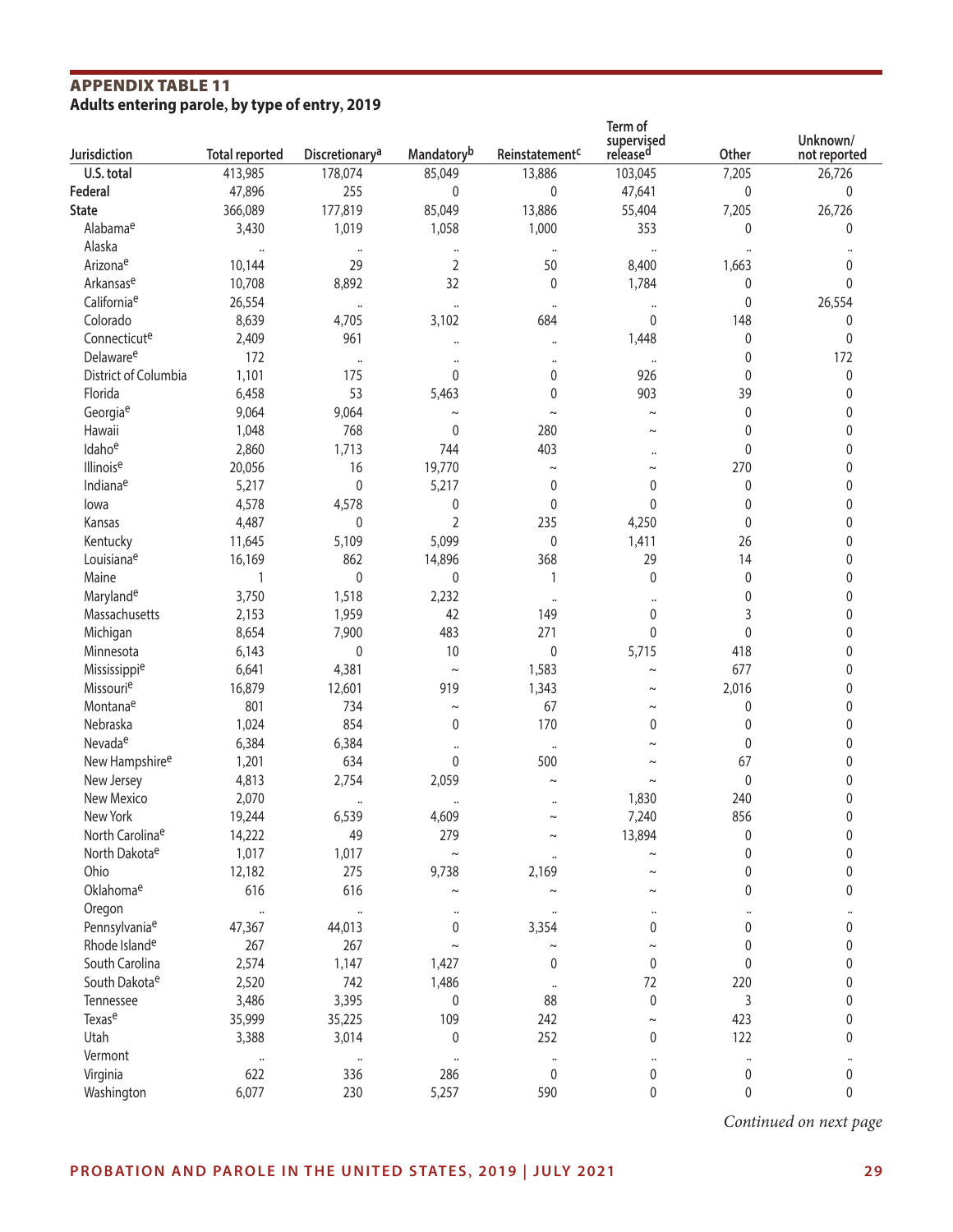## **APPENDIX TABLE 11 (continued)**<br>Adults entering parole, by type of entry, 2019

| <b>Jurisdiction</b>    | <b>Total reported</b> | <b>Discretionary<sup>a</sup></b> | <b>Mandatory</b> <sup>b</sup> | Reinstatement <sup>c</sup> | Term of<br>supervised<br>release <sup>u</sup> | <b>Other</b> | Unknown/<br>not reported |
|------------------------|-----------------------|----------------------------------|-------------------------------|----------------------------|-----------------------------------------------|--------------|--------------------------|
| West Virginia          | 2,499                 | 2,427                            |                               |                            |                                               |              |                          |
| Wisconsin <sup>e</sup> | 8,076                 | 271                              | 656                           | $\cdot$                    | 7,149                                         |              |                          |
| Wyoming                | 680                   | 593                              |                               | 87                         |                                               |              |                          |

Note: Based on reported data only. See appendix table 10 for imputed entries to parole. Counts may not be actual as reporting agencies may provide estimates on some or all detailed data.

..Not known.

~Not applicable.

aIncludes persons entering due to a parole board decision.

bIncludes persons whose release from prison was not decided by a parole board and persons entering due to determinate sentencing, good time<br>provisions, or emergency releases.

<sup>C</sup>Includes persons returned to parole after serving time in prison due to a parole violation. Depending on the reporting jurisdiction, reinstatement entries may include only parolees who were originally released from prison through a discretionary release, mandatory release, or a combination of both. They may also include persons originally released through a term of supervised release.

dIncludes persons sentenced by a judge to a fixed period of incarceration (based on a determinate statute) immediately followed by a period of supervised release in the community.

eSome or all data were estimates.

Source: Bureau of Justice Statistics, Annual Parole Survey, 2019.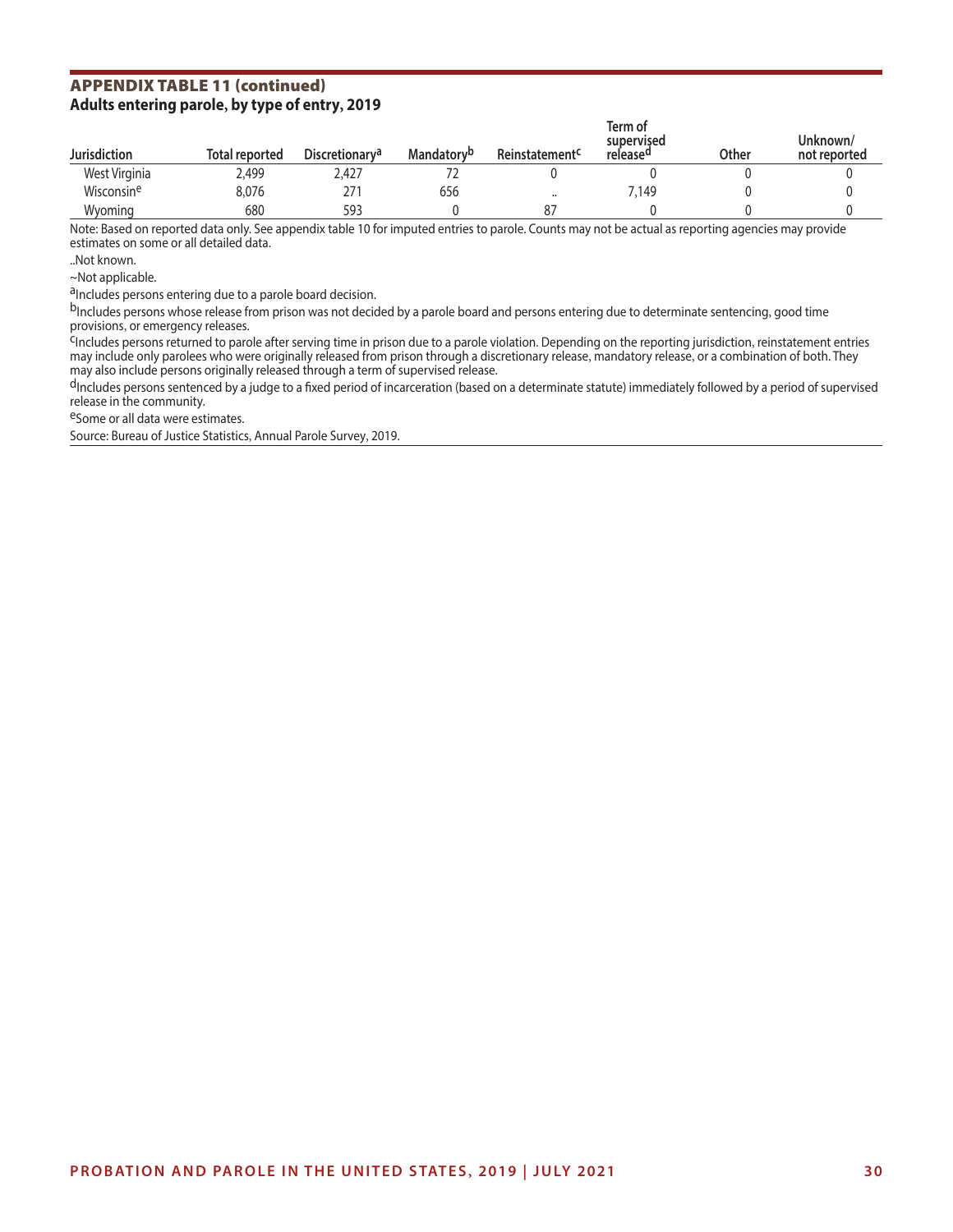## **APPENDIX TABLE 12**<br>Adults exiting parole, by type of exit, 2019

|                          |                       |                      | <b>Returned to incarceration</b> |                      |                         |                   | Unsatisfactory reason other<br>than returned to incarceration |                                      |                      |             |              |
|--------------------------|-----------------------|----------------------|----------------------------------|----------------------|-------------------------|-------------------|---------------------------------------------------------------|--------------------------------------|----------------------|-------------|--------------|
| Jurisdiction             | <b>Total reported</b> | Completion           | With new<br>sentence             | With revocation      | To receive<br>treatment | Other/<br>unknown | Absconder                                                     | Other<br>unsatisfactory <sup>a</sup> | Death                | Otherb      | Unknown      |
| U.S. total               | 410,006               | 235,048              | 28,497                           | 63,230               | 2,357                   | 15,263            | 5,524                                                         | 3,261                                | 6,017                | 13,013      | 37,796       |
| Federal                  | 49,445                | 29,154               | 0                                | 11,764               | $\thicksim$             | 0                 |                                                               | 280                                  | 838                  | 0           | 7,408        |
| <b>State</b>             | 360,561               | 205,894              | 28,497                           | 51,466               | 2,357                   | 15,263            | 5,523                                                         | 2,981                                | 5,179                | 13,013      | 30,388       |
| Alabama <sup>c</sup>     | 4,400                 | 2,577                | 1,064                            | 312                  | $\thicksim$             | $\thicksim$       | $\ddotsc$                                                     | $\thicksim$                          | 135                  | 312         | $\Omega$     |
| Alaska                   |                       | $\ddot{\phantom{a}}$ | $\ddot{\phantom{a}}$             | $\ddot{\phantom{0}}$ | $\ddot{\phantom{a}}$    |                   | $\cdots$                                                      | $\cdots$                             | $\bullet\bullet$     |             |              |
| Arizona                  | 10,566                | 8,128                | 18                               | 2,322                | 0                       | 0                 | 28                                                            | 12                                   | 58                   | $\mathbf 0$ | 0            |
| Arkansasc                | 10,122                | 4,410                | 876                              | 4,584                | 0                       | $\mathbf{0}$      | $\mathbf 0$                                                   | 0                                    | 239                  | 13          | 0            |
| California               | 26,554                | $\ddot{\phantom{0}}$ | $\ddot{\phantom{a}}$             | $\ddot{\phantom{a}}$ |                         |                   | $\cdots$                                                      | $\cdots$                             | $\cdots$             | $\cdots$    | 26,554       |
| Colorado                 | 8,243                 | 4,761                | 1,195                            | 2,129                | 0                       | $\mathbf 0$       | 0                                                             | 0                                    | 110                  | 48          | $\Omega$     |
| Connecticut <sup>c</sup> | 2,262                 | 953                  | 84                               | 101                  |                         | 949               | 136                                                           | 39                                   | $\ddot{\phantom{a}}$ | $\sim$      | $\mathbf 0$  |
| Delaware <sup>c</sup>    | 160                   | 25                   | $\overline{2}$                   | 3                    |                         | $\ddotsc$         | $\cdots$                                                      | 5                                    | 4                    | 121         | $\Omega$     |
| District of              |                       |                      |                                  |                      |                         |                   |                                                               |                                      |                      |             |              |
| Columbia                 | 1,432                 | 495                  | 0                                | 0                    | 0                       | 606               | 0                                                             | 123                                  | 81                   | 127         | $\mathbf{0}$ |
| Florida                  | 6,454                 | 4,191                | 334                              | 682                  | 0                       | $\mathbf 0$       | 0                                                             | 0                                    | $\sqrt{2}$           | 1,021       | 224          |
| Georgiac                 | 10,256                | 7,408                | 222                              | 33                   | $\ddot{\phantom{a}}$    | 2,440             | $\thicksim$                                                   | $\thicksim$                          | 153                  | $\thicksim$ | 0            |
| Hawaii                   | 806                   | 188                  | -1                               | 363                  |                         | $\cdots$          | 119                                                           | 0                                    | $\overline{7}$       | 128         | $\mathbf{0}$ |
| Idahoc                   | 3,001                 | 726                  | 275                              | 691                  | 8                       | 9                 | 511                                                           | $\cdots$                             | 45                   | 14          | 722          |
| <b>Illinois</b>          | 21,166                | 12,527               | $\thicksim$                      | $\thicksim$          | $\sim$                  | 7,569             | 65                                                            | $\thicksim$                          | 299                  | 628         | 78           |
| Indiana                  | 5,576                 | 3,174                | 375                              | 1,624                | 0                       | 0                 | 133                                                           | 0                                    | 55                   | 215         | 0            |
| lowa                     | 4,020                 | 1,833                | 790                              | 1,204                | 0                       | $\mathbf{0}$      | $\overline{\phantom{a}}$                                      | 132                                  | 60                   | 0           | <sup>0</sup> |
| Kansas                   | 4,395                 | 2,583                | 163                              | 849                  | 0                       | $\mathbf 0$       | 500                                                           | 0                                    | 45                   | 255         | $\Omega$     |
| Kentucky                 | 12,806                | 7,903                | 339                              | 4,380                | 0                       | $\overline{7}$    | $\mathbf 0$                                                   | 0                                    | 177                  | 0           | 0            |
| Louisianac               | 17,207                | 9,669                | 1,915                            | 828                  | $\thicksim$             | 1,110             | $\thicksim$                                                   | 784                                  | 272                  | 2,629       | $\Omega$     |
| Maine                    | 2                     | $\mathbf 0$          | 0                                | $\mathbf 0$          | $\mathbf 0$             | 0                 | $\mathbf 0$                                                   | 0                                    | $\overline{2}$       | 0           | 0            |
| Maryland                 | 3,959                 | 2,395                | 401                              | 198                  |                         | $\sim$            | $\ddot{\phantom{1}}$                                          | 600                                  | 116                  | 85          | 164          |
| Massachusetts            | 2,252                 | 1,437                | 63                               | 512                  | 0                       | 0                 | 0                                                             | 206                                  | 22                   | 12          | $\mathbf 0$  |
| Michigan                 | 9,645                 | 7,080                | 860                              | 1,546                | 0                       | 0                 | 0                                                             | 0                                    | 159                  | $\mathbf 0$ | 0            |
| Minnesota                | 6,283                 | 3,419                | 357                              | 2,451                | 0                       | $\mathbf 0$       | 0                                                             | 0                                    | 56                   | 0           | $\Omega$     |
| Mississippi              | 6,075                 | 3,272                | 863                              | 1,216                | $\thicksim$             | 374               | $\sim$                                                        | $\cdots$                             | 57                   | $\thicksim$ | 293          |
| Missouri                 | 14,709                | 5,801                | 973                              | 2,287                | 532                     | 1,872             | 1,556                                                         | $\thicksim$                          | 291                  | $\thicksim$ | 1,397        |
| Montana <sup>c</sup>     | 687                   | 310                  | 27                               | 293                  | 17                      | 23                | 0                                                             | $\thicksim$                          | 17                   | 0           | 0            |
| Nebraska                 | 1,023                 | 658                  | $\mathbf 0$                      | 355                  | 0                       | 5                 | 0                                                             | $\ddotsc$                            | 3                    |             |              |
| Nevada <sup>c</sup>      | 5,229                 | 4,210                | 426                              | 467                  | $\sim$                  | 0                 | 54                                                            |                                      | 72                   | $\sim$      |              |
| New Hampshire            | 1,302                 | 580                  | $\ddot{\phantom{a}}$             | 722                  | $\sim$                  | $\sim$            | $\ddot{\phantom{1}}$                                          |                                      | $\ddot{\phantom{a}}$ |             |              |
| New Jersey               | 4,586                 | 2,767                | 117                              | 1,448                | 0                       | 0                 | $\thicksim$                                                   | 0                                    | 143                  | 111         | $\Omega$     |

*Continued on next page*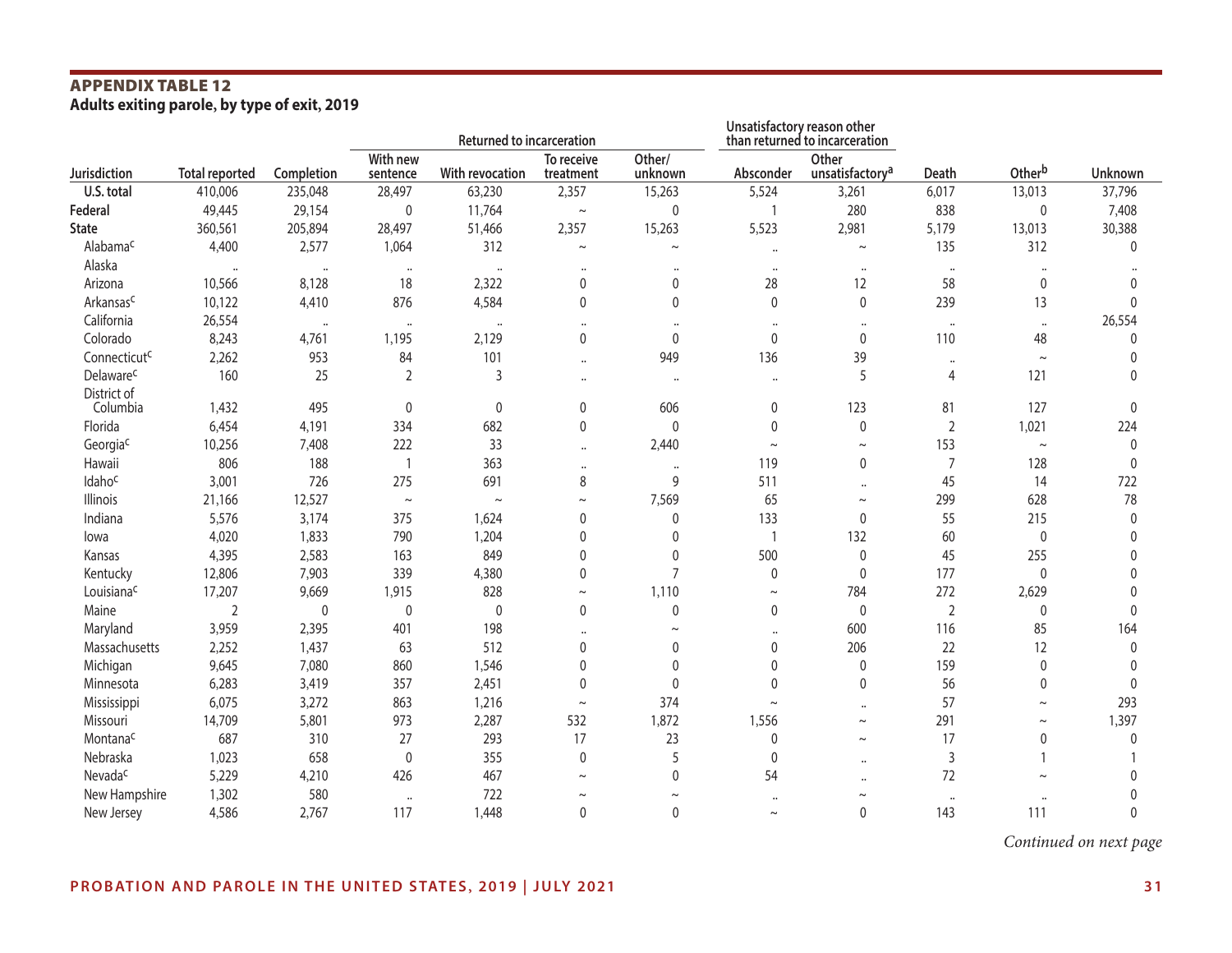## **APPENDIX TABLE 12 (continued)**<br>Adults exiting parole, by type of exit, 2019

|                           |                       |            |                      | <b>Returned to incarceration</b> |                         |                   | Unsatisfactory reason other<br>than returned to incarceration |                                      |       |                       |         |
|---------------------------|-----------------------|------------|----------------------|----------------------------------|-------------------------|-------------------|---------------------------------------------------------------|--------------------------------------|-------|-----------------------|---------|
| <b>Jurisdiction</b>       | <b>Total reported</b> | Completion | With new<br>sentence | With revocation                  | To receive<br>treatment | Other/<br>unknown | Absconder                                                     | Other<br>unsatisfactory <sup>a</sup> | Death | Otherb                | Unknown |
| New Mexico                | 1,761                 | 662        | 31                   | 988                              | $\ddotsc$               | 40                | $\ddot{\phantom{a}}$                                          | $\ddot{\phantom{a}}$                 | 40    | $\ddot{\phantom{a}}$  |         |
| New York                  | 19,519                | 10,947     | 1,255                | 5,223                            | 1,800                   | $\Omega$          | $\sim$                                                        | $\sim$                               | 294   | $\sim$                |         |
| North Carolina            | 14,225                | 9,744      | 1,269                | 288                              | $\sim$                  | $\sim$            | 1,666                                                         | 704                                  | 142   | $\sim$                | 412     |
| North Dakota <sup>c</sup> | 1,156                 | 827        | 155                  | 125                              | $\sim$                  | $\sim$            | 28                                                            | $\thicksim$                          | 6     |                       |         |
| Ohio                      | 11,463                | 6,342      | 2,120                | 3,001                            | $\sim$                  | $\theta$          | $\ddot{\phantom{0}}$                                          | $\cdots$                             |       |                       |         |
| Oklahomac                 | 437                   | 412        | $\sim$               | $\sim$                           | $\tilde{\phantom{a}}$   | $\sim$            | $\sim$                                                        | $\thicksim$                          | 22    |                       |         |
| Oregon                    | $\ddot{\phantom{a}}$  | $\cdots$   | $\cdots$             | $\ddot{\phantom{a}}$             |                         |                   |                                                               | $\cdots$                             |       |                       |         |
| Pennsylvaniac             | 50,676                | 32,851     | 4,923                | 4,357                            |                         |                   | 585                                                           | 257                                  | 735   | 6,968                 |         |
| Rhode Island              | 173                   | 134        | 6                    | 29                               |                         |                   |                                                               | $\Omega$                             |       |                       |         |
| South Carolina            | 2,679                 | 2,367      | 29                   | 183                              |                         |                   |                                                               | 40                                   | 60    |                       |         |
| South Dakota <sup>c</sup> | 2,294                 | 981        | 208                  | 807                              |                         | 48                |                                                               | $\tilde{\phantom{a}}$                | 38    | 212                   |         |
| Tennessee                 | 3,291                 | 1,818      | 596                  | 745                              | 0                       | $\Omega$          |                                                               | 0                                    | 132   | $\Omega$              |         |
| Texas                     | 36,053                | 28,755     | 4,827                | 891                              | $\tilde{\phantom{a}}$   | 211               | $\sim$                                                        |                                      | 827   | $\tilde{\phantom{a}}$ | 539     |
| Utah                      | 3,200                 | 681        | 475                  | 1,834                            | 0                       | $\mathbf{0}$      | 0                                                             | 73                                   | 42    | 95                    |         |
| Vermont                   | $\ddot{\phantom{a}}$  | $\cdots$   | $\cdots$             |                                  |                         |                   |                                                               | $\cdots$                             |       |                       |         |
| Virginia                  | 561                   | 436        | 85                   | 30                               |                         |                   |                                                               |                                      |       |                       |         |
| Washington                | 5,184                 | 3,561      | 711                  | 830                              |                         |                   |                                                               | Λ                                    | 82    |                       |         |
| West Virginia             | 2,068                 | 1,486      | 19                   | 393                              |                         | $\Omega$          | 112                                                           | 0                                    | 58    |                       |         |
| Wisconsin                 | $\ddot{\phantom{a}}$  | $\cdot$    | $\cdots$             | $\ddot{\phantom{a}}$             |                         |                   |                                                               |                                      |       |                       |         |
| Wyoming                   | 643                   | 410        | 48                   | 142                              |                         |                   | 29                                                            |                                      | 11    |                       |         |

Note: Based on reported data only. See appendix table 10 for imputed exits from parole. Counts may not be actual as reporting agencies may provide estimates on some or all detailed data.

~Not applicable.

aIncludes persons discharged because they were released to special sentence. Also includes closures due to deportation, pending parole institutional hearing, other revocations, other unsuccessful discharges, or early terminations.

bIncludes 1,282 parolees who were transferred to another state and 11,731 parolees who exited for other reasons.<br><sup>C</sup>Some or all data are estimates.

Source: Bureau of Justice Statistics, Annual Parole Survey, 2019.

<sup>..</sup>Not known.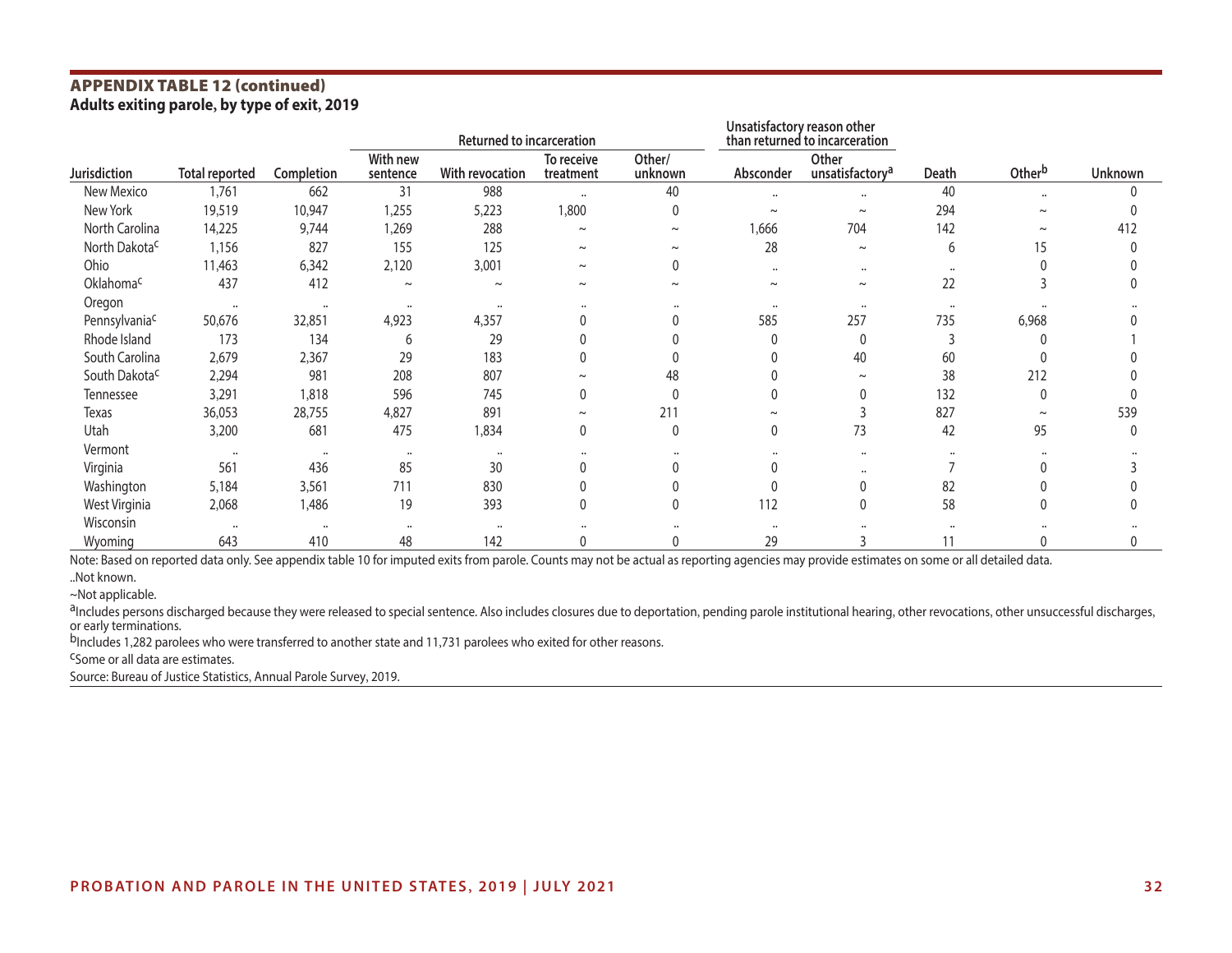## **APPENDIX TABLE 13**<br>Characteristics of adults on parole, 2008 and 2019

|                                                        | Percent of<br>total parolees |                | Percent with<br>known characteristic |                |  |
|--------------------------------------------------------|------------------------------|----------------|--------------------------------------|----------------|--|
| Characteristic                                         | 2008                         | 2019           | 2008                                 | 2019           |  |
| Sex                                                    | 100%                         | 100%           | 100%                                 | 100%           |  |
| Male                                                   | 88                           | 74             | 88                                   | 87             |  |
| Female                                                 | 12                           | 11             | 12                                   | 13             |  |
| Unknown                                                | $\leq$ 1                     | 15             |                                      |                |  |
| Race/ethnicity                                         | 100%                         | 100%           | 100%                                 | 100%           |  |
| White <sup>a</sup>                                     | 39                           | 38             | 41                                   | 45             |  |
| Black <sup>a</sup>                                     | 37                           | 32             | 38                                   | 38             |  |
| Hispanic                                               | 18                           | 12             | 19                                   | 15             |  |
| American Indian/<br>Alaska Native <sup>a</sup>         | 1                            | 1              | 1                                    | 1              |  |
| Asiana                                                 | 1                            | 1              | 1                                    | 1              |  |
| Native Hawaiian/Other<br>Pacific Islander <sup>a</sup> | $<$ 1                        | <1             | <1                                   | <1             |  |
| Two or more races <sup>a</sup>                         | $<$ 1                        | $\leq$ 1       | $\leq$ 1                             | $\leq$ 1       |  |
| Unknown                                                | 4                            | 17             |                                      | $\ddotsc$      |  |
| <b>Status of supervision</b>                           | 100%                         | 100%           | 100%                                 | 100%           |  |
| Active                                                 | 85                           | 69             | 85                                   | 82             |  |
| Inactive                                               | 3                            | 4              | 3                                    | 5              |  |
| Absconder                                              | 6                            | 6              | 6                                    | $\overline{7}$ |  |
| Supervised out of state                                | 4                            | 3              | 4                                    | 4              |  |
| <b>Financial conditions</b><br>remaining               | 0                            | 0              | <1                                   | 0              |  |
| Other                                                  | $\overline{2}$               | $\overline{2}$ | $\overline{2}$                       | $\overline{2}$ |  |
| Unknown                                                | $\Omega$                     | 15             |                                      |                |  |
| Maximum sentence to<br>incarceration                   | 100%                         | 100%           | 100%                                 | 100%           |  |
| Less than 1 year                                       | 5                            | 5              | 6                                    | 8              |  |
| 1 year or more                                         | 78                           | 66             | 94                                   | 92             |  |
| Unknown                                                | 17                           | 29             | $\ddotsc$                            | $\ddotsc$      |  |
| Most serious offense                                   | 100%                         | 100%           | 100%                                 | 100%           |  |
| Violent                                                | 22                           | 26             | 26                                   | 32             |  |
| Sex offense                                            |                              | $\overline{7}$ | $\ddotsc$                            | 9              |  |
| Other violent offense                                  |                              | 19             |                                      | 23             |  |
| Property                                               | 20                           | 16             | 24                                   | 19             |  |
| Drug                                                   | 32                           | 74             | 37                                   | 30             |  |
| Weapons                                                | 3                            | 4              | 3                                    | 5              |  |
| Other/b                                                | 9                            | 11             | 11                                   | 13             |  |
| Unknown                                                | 13                           | 18             |                                      | $\cdots$       |  |

Note: Details may not sum to totals due to rounding. Estimates for 2008 may differ from previously published statistics.

...Not available.

aExcludes persons of Hispanic origin (e.g., "white" refers to non-Hispanic whites and "black" refers to non-Hispanic blacks).

b<sub>Includes</sub> public order offenses.

Source: Bureau of Justice Statistics, Annual Parole Survey, 2008 and 2019.